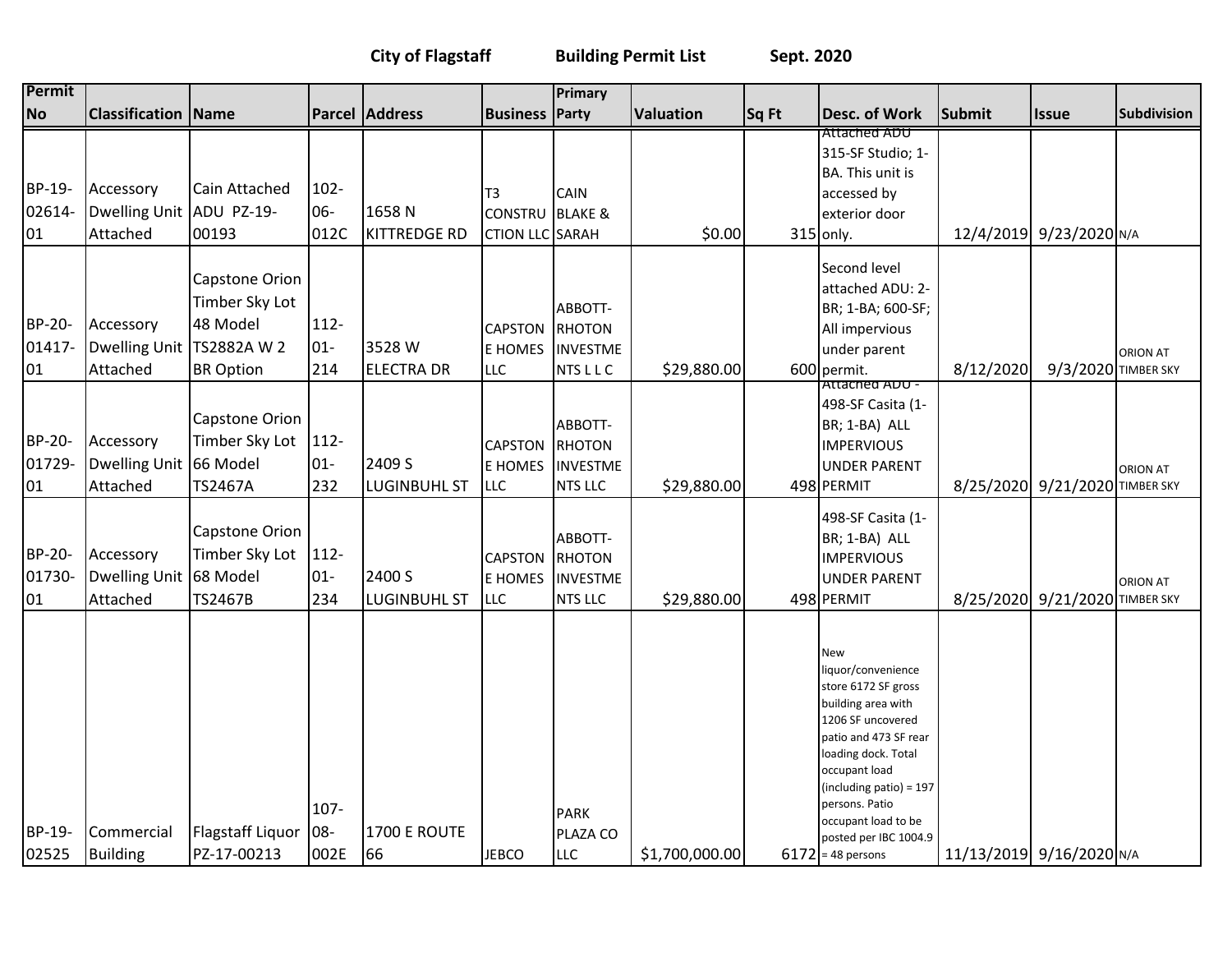|        |                 |                          |         |                     |                         |                     |              | public swimming                      |                              |                              |                                    |
|--------|-----------------|--------------------------|---------|---------------------|-------------------------|---------------------|--------------|--------------------------------------|------------------------------|------------------------------|------------------------------------|
|        |                 |                          |         |                     |                         |                     |              | pool. Occupant                       |                              |                              |                                    |
|        |                 |                          |         |                     |                         |                     |              | load of 55                           |                              |                              |                                    |
|        |                 |                          |         |                     |                         |                     |              | persons to be                        |                              |                              |                                    |
|        |                 |                          |         |                     |                         |                     |              | posted per IBC                       |                              |                              |                                    |
|        |                 |                          |         |                     |                         |                     |              | 1004.9                               |                              |                              |                                    |
|        |                 |                          |         |                     |                         |                     |              | (Calculated                          |                              |                              |                                    |
|        | Commercial      |                          |         |                     |                         |                     |              | occupant load                        |                              |                              |                                    |
| BP-18- | Building        |                          | $103 -$ |                     | <b>SUNSPLAS</b>         |                     |              | per approved                         |                              |                              |                                    |
| 01589- | Repair/Remo     | Hyatt Place              | $02 -$  | 397 S MALPAIS       | H POOLS                 | <b>KRISTA R</b>     |              | hotel plans BP-18-                   |                              |                              | <b>RIORDAN</b>                     |
| 03     | del/TI          | <b>Swimming Pool</b>     | 030A    | <b>ILN</b>          | AND SPAS CORP           |                     | \$50,000.00  | 01589-01)                            | 8/14/2020 9/10/2020 ADDITION |                              |                                    |
|        | Commercial      |                          |         |                     |                         |                     |              | <b>Installation of</b>               |                              |                              |                                    |
|        |                 |                          |         |                     |                         |                     |              | security/asset                       |                              |                              |                                    |
|        | <b>Building</b> | Walmart                  | $112 -$ | 2750 S              | Place                   | <b>WAL-MART</b>     |              | protection gates                     |                              |                              |                                    |
| BP-20- | Repair/Remo     | Interior Security 29-    |         | <b>WOODLANDS</b>    | Services                | <b>STORES</b>       |              | at customer                          |                              |                              | <b>WOODLANDS</b>                   |
| 00461  | del/TI          | Gates                    | 010     | <b>VILLAGE BLVD</b> | llnc.                   | <b>INC</b>          | \$15,000.00  | entry.                               |                              |                              | 3/16/2020 9/10/2020 VILLAGE UNIT 3 |
|        |                 |                          |         |                     |                         |                     |              |                                      |                              |                              |                                    |
|        | Commercial      |                          |         |                     | <b>RIGHT</b>            |                     |              |                                      |                              |                              |                                    |
| BP-20- | Building        | Papa John's &            | 100-    |                     |                         | <b>SHELLEY</b>      |              | Repairs including                    |                              |                              |                                    |
| 00549- | Repair/Remo     | Summit Dive              | $37 -$  | 103 S MILTON        | ANGLE<br><b>CONSTRU</b> | SHIRLEY             |              | structural                           |                              |                              |                                    |
|        |                 |                          |         | <b>RD</b>           |                         |                     |              | elements due to<br>vehicle collision |                              |                              | <b>FLAGSTAFF</b>                   |
| 01     | del/TI          | Repair                   | 004A    |                     | <b>CTION INC RAE</b>    |                     | \$45,000.00  | ATT&T WIRELESS                       |                              | 9/10/2020 9/24/2020 TOWNSITE |                                    |
|        |                 |                          |         |                     |                         |                     |              | <b>NETWORK</b>                       |                              |                              |                                    |
|        |                 |                          |         |                     |                         |                     |              | <b>FACILITY</b>                      |                              |                              |                                    |
|        |                 |                          |         |                     |                         |                     |              | <b>INCLUDES</b>                      |                              |                              |                                    |
|        |                 |                          |         |                     |                         |                     |              | <b>STRUCURAL</b>                     |                              |                              |                                    |
|        | Commercial      |                          |         |                     | <b>HIGH</b>             |                     |              | <b>SCREENING</b>                     |                              |                              |                                    |
|        | Building        |                          | $112 -$ | 2500 S              | <b>DESERT</b>           | <b>BBJM</b>         |              | <b>ELECTRICAL AND</b>                |                              |                              |                                    |
| BP-20- | Repair/Remo     | <b>AT&amp;T Wireless</b> | $29 -$  | <b>WOODLANDS</b>    | COMMUN ASSET            |                     |              | COMMUNCATION                         |                              |                              | <b>WOODLANDS</b>                   |
| 01067  | del/TI          | Facility                 | 014C    | <b>VILLAGE BLVD</b> |                         | ICATIONS FUND I LLC | \$108,500.00 | <b>EQUIPMENT</b>                     |                              |                              | 6/15/2020 9/30/2020 VILLAGE UNIT 3 |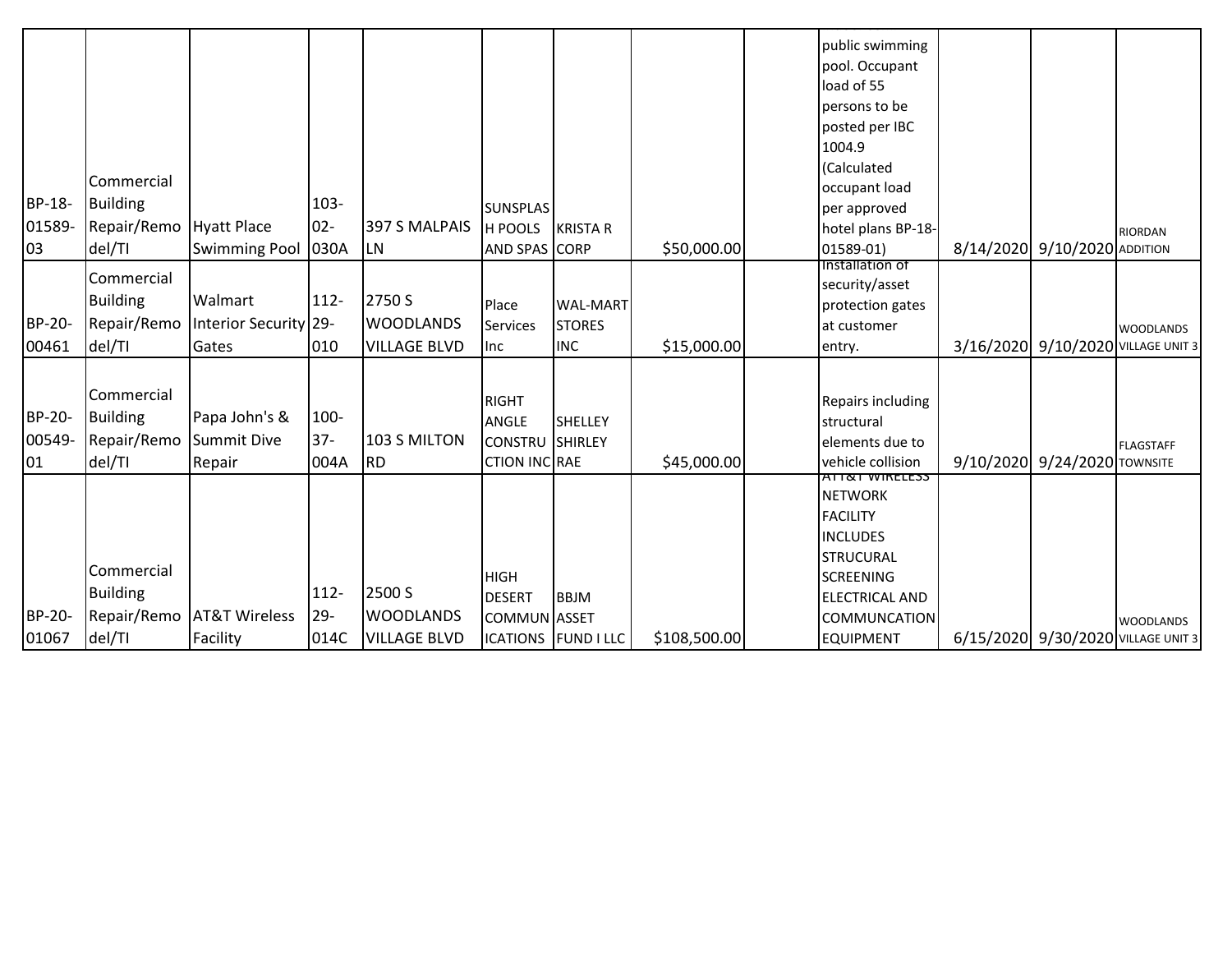| BP-20-<br>01360 | Commercial<br><b>Building</b><br>Repair/Remo<br>del/TI | <b>Forest Meadow</b><br>Office Complex   112-<br>Build Out - Ste<br>120/130 | $27 -$<br>014A         | 1254 W<br><b>UNIVERSITY</b><br><b>AVE</b> | STRAIGHT FOREST<br>LINE<br><b>BUILDERS</b> LLC   | MEADOWS                                                                 | \$680,000.00   | Tenant<br>improvement for<br>new outpatient<br>surgical office<br>2801 SF                                                                                                                                                                                                                                                            | 7/17/2020 | 9/4/2020 REPLAT  | <b>WOODLANDS</b><br><b>VILLAGE UNIT 2</b>                      |
|-----------------|--------------------------------------------------------|-----------------------------------------------------------------------------|------------------------|-------------------------------------------|--------------------------------------------------|-------------------------------------------------------------------------|----------------|--------------------------------------------------------------------------------------------------------------------------------------------------------------------------------------------------------------------------------------------------------------------------------------------------------------------------------------|-----------|------------------|----------------------------------------------------------------|
| BP-20-<br>01263 | Commercial<br><b>Building</b><br>Repair/Remo<br>del/TI | Val's Workshop   13-<br>ΤI                                                  | 103-<br>001            | <b>200 S SAN</b><br><b>FRANCISCO ST</b>   | <b>Bilt LLC</b>                                  | <b>KAIZEN</b><br><b>PROPERTIE</b><br>S LLC                              | \$75,000.00    | Tenant<br>improvement of<br>vacant space for<br>hair salon (B) and<br>cafe (A-2) 2152<br>SF. Total<br>occupant load =<br>53 persons;<br>Cafe(assembly<br>use) occupant<br>load to be posted<br>per IBC 1004.9 =<br>42 persons                                                                                                        | 7/8/2020  | 9/4/2020 TOWN OF | <b>NORMAL</b><br>SCHOOL<br><b>ADDITION</b><br><b>FLAGSTAFF</b> |
| BP-20-<br>01180 | Commercial<br><b>Building</b><br>Repair/Remo<br>del/TI | <b>Sharon Manor</b><br>Addition/Remo<br>del PZ-19-<br>00024                 | 109-<br>$02 -$<br>003D | 2303 N IZABEL<br><b>ST</b>                | <b>HOPE</b><br><b>CONSTRU</b><br><b>CTION LL</b> | <b>HOUSING</b><br>SOLUTION<br>S OF<br>NORTHERN<br>ARIZONA<br><b>INC</b> | \$1,000,000.00 | Alteration/<br>addition to<br>existing<br>apartment bldg:<br>4255-SF 2nd-<br>Level 5-<br>apartment<br>addition to<br>existing one-story<br>apartment<br>building. 2585-SF<br>1st level remodel<br>to include<br>addition of 4-BA<br>in the existing<br>level to create<br>studio<br>apartments with<br>out shared<br>4255 bathrooms. | 7/1/2020  | 9/9/2020 N/A     |                                                                |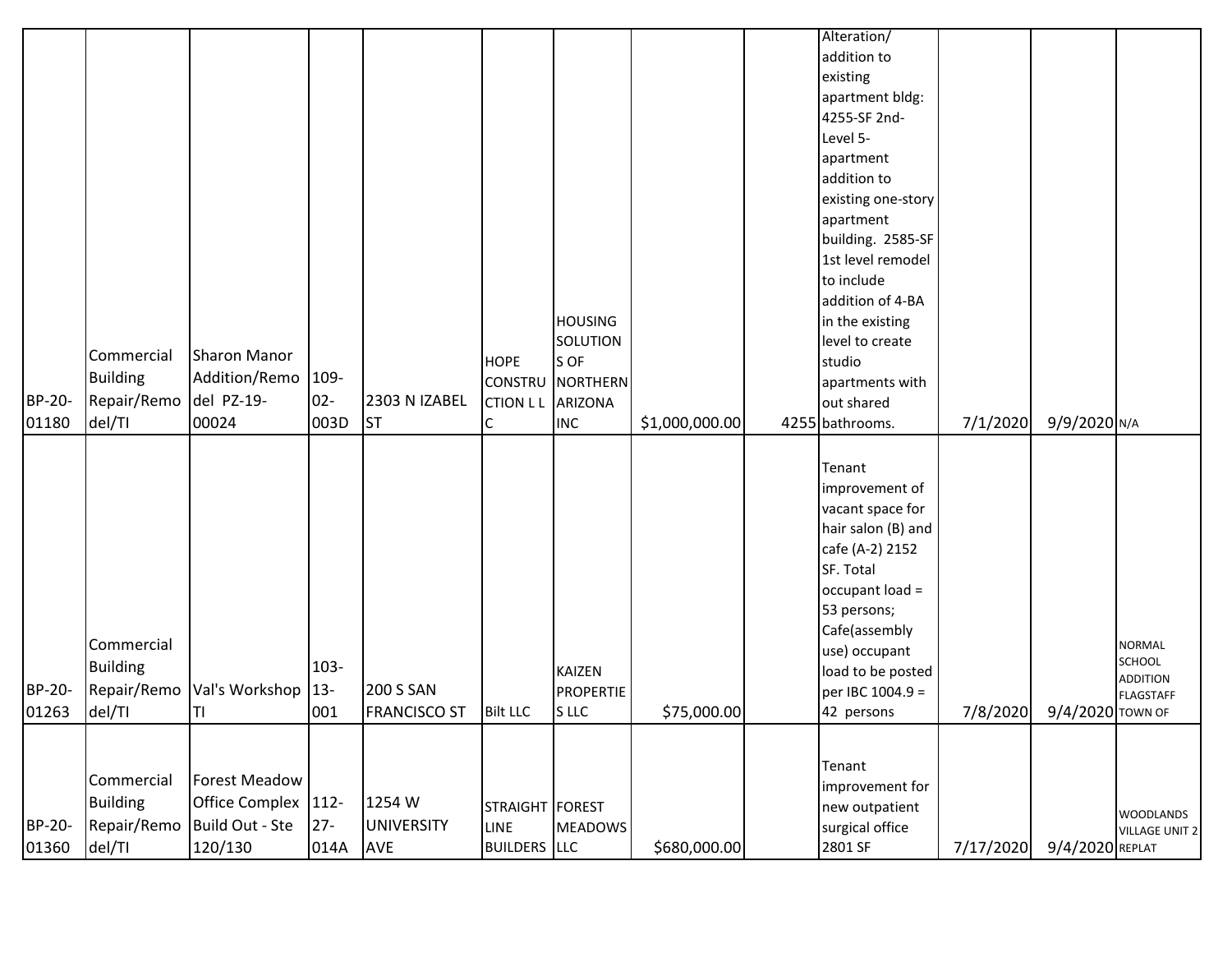|        |                 |                                  |         |                       |                            |                  |             | improvement                  |           |                                    |                                      |
|--------|-----------------|----------------------------------|---------|-----------------------|----------------------------|------------------|-------------|------------------------------|-----------|------------------------------------|--------------------------------------|
|        |                 |                                  |         |                       |                            |                  |             | with minor                   |           |                                    |                                      |
|        |                 |                                  |         |                       |                            |                  |             | demolition of                |           |                                    |                                      |
|        |                 |                                  |         |                       |                            |                  |             | existing partitions          |           |                                    |                                      |
|        |                 |                                  |         |                       |                            |                  |             | for                          |           |                                    |                                      |
|        |                 |                                  |         |                       |                            |                  |             | church/assembly              |           |                                    |                                      |
|        |                 |                                  |         |                       | <b>BLUESTO</b>             |                  |             | hall 3500 SF.                |           |                                    |                                      |
|        |                 |                                  |         |                       | <b>NE</b>                  |                  |             | Occupant load to             |           |                                    |                                      |
|        | Commercial      |                                  |         |                       | <b>DESIGN</b>              | <b>PLAZA</b>     |             | be posted in per             |           |                                    |                                      |
|        | <b>Building</b> | Plaza Way TI -                   | 112-    |                       | <b>AND</b>                 | <b>WAY</b>       |             | IBC 1004.9 = 127             |           |                                    |                                      |
| BP-20- | Repair/Remo     | Church/Assemb 24-                |         | 1633 S PLAZA          | <b>CONSTRU</b>             | <b>DEVELOPM</b>  |             |                              |           |                                    |                                      |
|        |                 |                                  |         |                       |                            |                  |             | persons                      |           |                                    | <b>WOODLANDS</b>                     |
| 01733  | del/TI          | ly Hall                          | 007     | <b>WAY</b>            | <b>CTION LLC ENT LLC</b>   |                  | \$55,000.00 | maximum                      |           | 8/26/2020 9/21/2020 VILLAGE UNIT 1 |                                      |
|        |                 |                                  |         |                       |                            |                  |             | Minor                        |           |                                    |                                      |
|        |                 |                                  |         |                       |                            |                  |             | reconfiguration              |           |                                    |                                      |
|        |                 |                                  |         |                       |                            |                  |             | and                          |           |                                    |                                      |
|        |                 |                                  |         |                       |                            |                  |             | reconstruction of            |           |                                    |                                      |
|        | Commercial      |                                  |         |                       | DENCO                      |                  |             | existing stairway            |           |                                    |                                      |
|        | <b>Building</b> |                                  | $101 -$ | 750N                  | <b>DENTAL</b>              | <b>PREMA</b>     |             | and storage                  |           |                                    |                                      |
| BP-20- | Repair/Remo     | Peak Family                      | 06-     | <b>KENDRICK ST</b>    | <b>CONSTRU</b>             | <b>MEDICAL</b>   |             | space underneath             |           |                                    | <b>MOUNT ELDEN</b><br><b>HEIGHTS</b> |
| 01805  | del/TI          | <b>Dental Stairs</b>             | 018     | <b>STE 100</b>        | <b>CTION INC PLAZA LLC</b> |                  | \$2,500.00  | approx. 93 SF                |           | 9/3/2020 9/29/2020 ADDITION        |                                      |
|        |                 |                                  |         |                       |                            | <b>SKYPOINT</b>  |             |                              |           |                                    |                                      |
|        |                 |                                  |         |                       |                            | <b>ORTHOPAE</b>  |             |                              |           |                                    |                                      |
|        |                 |                                  | $101 -$ |                       | <b>LOVEN</b>               | <b>DIC</b>       |             |                              |           |                                    |                                      |
| BP-20- | Commercial      | Skypoint                         | $30 -$  | 525 N SWITZER         | <b>CONTRAC</b>             | <b>CENTER</b>    |             | Commercial                   |           |                                    |                                      |
| 00451  | Demolition      | Orthopedic                       | 040E    | <b>CANYON DR</b>      | <b>TING INC</b>            | <b>LLC</b>       | \$83,445.00 | <b>Building Demo</b>         | 3/13/2020 | 9/8/2020 N/A                       |                                      |
|        |                 |                                  |         |                       |                            | KFH              |             |                              |           |                                    |                                      |
|        |                 |                                  |         |                       |                            | <b>FLAGSTAFF</b> |             |                              |           |                                    |                                      |
|        |                 |                                  |         |                       | <b>VERDE</b>               | ROUTE 66         |             |                              |           |                                    |                                      |
|        |                 | <b>Hwy 89 &amp;</b>              | 113-    |                       | <b>BUILDING &amp;</b>      |                  |             |                              |           |                                    |                                      |
| BP-20- | Commercial      | Cummings                         | $27 -$  | 4429N                 |                            | CORPORA CUMMING  |             | Demolition of                |           |                                    | WINIFRED                             |
| 01747  | Demolition      | Demo                             | 029B    | <b>HIGHWAY 89</b>     | <b>TION</b>                | S LLC            | \$48,500.00 | existing building            |           | 8/27/2020 9/15/2020 LYNCH RANCH    |                                      |
|        |                 |                                  |         |                       |                            |                  |             | <del>koor iviountea PV</del> |           |                                    |                                      |
|        |                 |                                  |         |                       |                            |                  |             | Solar array atop             |           |                                    |                                      |
|        |                 |                                  |         |                       |                            |                  |             | existing                     |           |                                    |                                      |
|        |                 |                                  |         |                       |                            | <b>MCCOSNE</b>   |             | commercial                   |           |                                    |                                      |
|        |                 |                                  | 109-    |                       |                            |                  |             | building to                  |           |                                    | SUNNYSIDE                            |
| BP-20- | Commercial      | McCosner                         | 08-     | 2915 N FOURTH Rooftop |                            | <b>PROPERTIE</b> |             | include 76 panels            |           |                                    | <b>NORTH ANNEX</b>                   |
| 01489  | Photovoltaic    | Properties Solar 110             |         | <b>ST</b>             | Solar LLC                  | S LLC            | \$64,714.00 | total.                       |           | 7/31/2020 9/15/2020 10             |                                      |
| BP-20- | Manufacture     |                                  | $102 -$ |                       |                            | SS               |             | Job trailer for              |           |                                    |                                      |
| 00600- |                 | d/Mobile/Mo Fort Valley Apts 07- |         | <b>1576 N FORT</b>    |                            | <b>MISSOURI</b>  |             | construction of              |           |                                    |                                      |
| 04     | dular           | Job Trailer                      | 079A    | <b>VALLEY RD</b>      |                            | <b>LLC</b>       | \$0.00      | Ft. Valley Apts.             |           | 9/8/2020 9/16/2020 N/A             |                                      |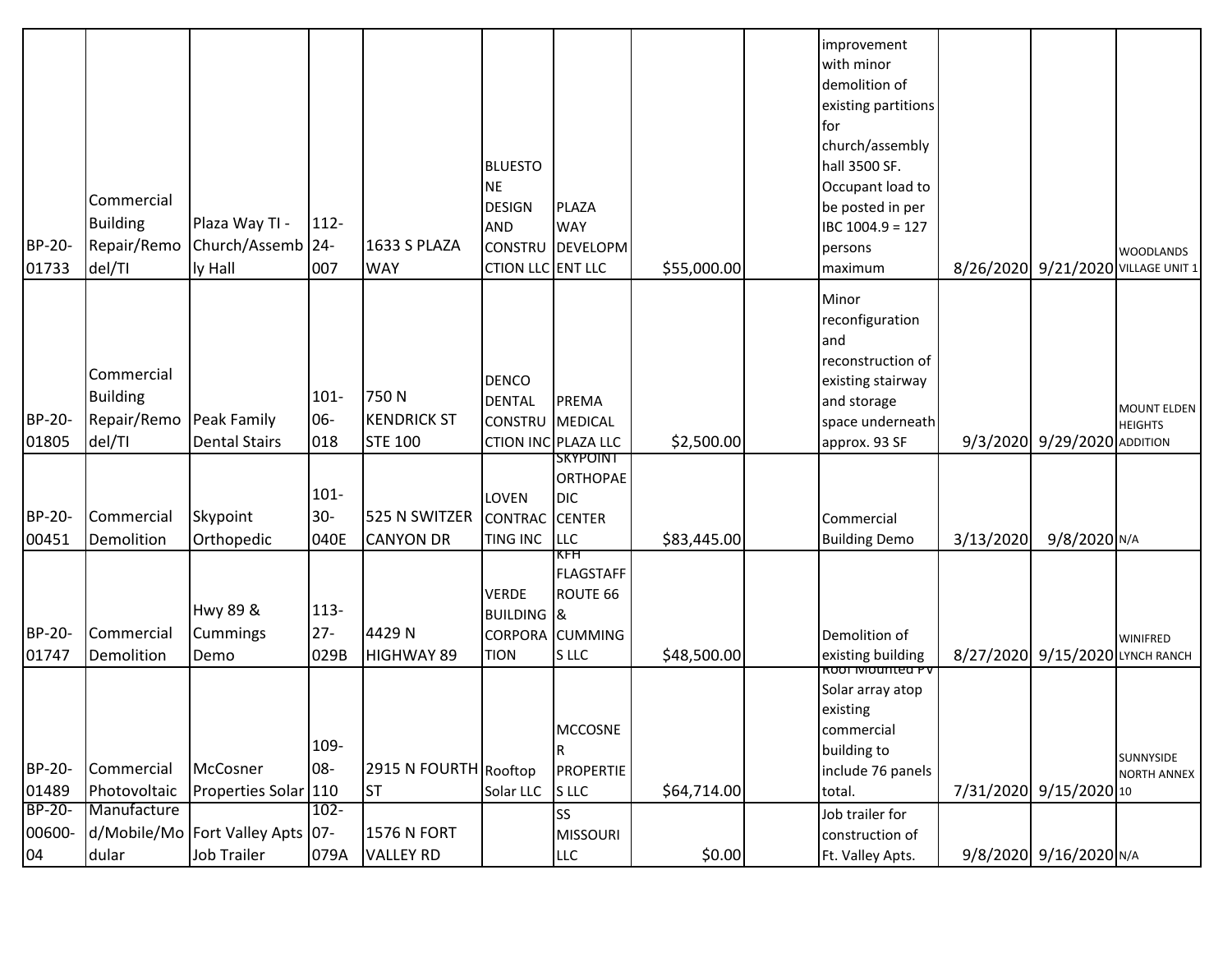|               |                    |                      |         |                    |                |                                |              | Remodel/Reconstructi                        |          |                               |                     |
|---------------|--------------------|----------------------|---------|--------------------|----------------|--------------------------------|--------------|---------------------------------------------|----------|-------------------------------|---------------------|
|               |                    |                      |         |                    |                |                                |              | on: Newly remodeled<br>Master Bedroom to    |          |                               |                     |
|               |                    |                      |         |                    |                |                                |              | remain unmodified;                          |          |                               |                     |
|               |                    |                      |         |                    |                |                                |              | Removal of all other                        |          |                               |                     |
|               |                    |                      |         |                    |                |                                |              | existing interior walls;                    |          |                               |                     |
|               |                    |                      |         |                    |                |                                |              | reconfigure floor plan:                     |          |                               |                     |
|               |                    |                      |         |                    |                |                                |              | existing location of                        |          |                               |                     |
|               |                    |                      |         |                    |                |                                |              | guest bedrooms to be                        |          |                               |                     |
|               |                    |                      |         |                    |                |                                |              | converted to 2-car                          |          |                               |                     |
|               |                    |                      |         |                    |                |                                |              | garage; - Relocate                          |          |                               |                     |
|               | Residential        |                      |         |                    |                |                                |              | kitchen to wall                             |          |                               |                     |
|               | <b>Building</b>    |                      | $102 -$ |                    |                |                                |              | dividing dwelling and                       |          |                               |                     |
| <b>BP-20-</b> | Repair/Remo        | Millis Remodel       | $04-$   | 1923 N LYNN        | <b>OWNER</b>   | <b>MILLIS</b>                  |              | proposed garage; -                          |          |                               |                     |
| 00069         |                    | and Addition         | 035     | DR <sub>.</sub>    | <b>BUILDER</b> | <b>DAVID L</b>                 | \$50,000.00  | Convert existing hall<br>614 between master |          | 1/13/2020 9/21/2020 ESTATES   | COCONINO            |
|               | del/Add            |                      |         |                    |                |                                |              |                                             |          |                               |                     |
|               | <b>Residential</b> |                      |         |                    |                | SALMON                         |              |                                             |          |                               |                     |
|               | <b>Building</b>    |                      | $102 -$ |                    |                | <b>ROBERT</b>                  |              |                                             |          |                               |                     |
| BP-20-        | Repair/Remo        |                      | $12 -$  | <b>2900 W PACK</b> | <b>OWNER</b>   | ANDREW                         |              | <b>New 1688-SF</b>                          |          |                               |                     |
|               |                    |                      |         |                    |                |                                |              |                                             |          |                               |                     |
| 00882         | del/Add            | Salmon Garage        | 007A    | <b>TRAIL DR</b>    | <b>BUILDER</b> | & SHELLY A                     | \$65,000.00  | Detached garage.                            |          | 5/26/2020 9/17/2020 WESTRIDGE |                     |
|               |                    |                      |         |                    |                |                                |              |                                             |          |                               |                     |
|               | Residential        |                      |         |                    | <b>PERFORM</b> |                                |              | 518-SF Covered                              |          |                               |                     |
|               | <b>Building</b>    |                      | $105 -$ |                    | <b>ANCE</b>    | <b>MINOR</b>                   |              | Deck addition;                              |          |                               | <b>MOUNTAIN</b>     |
| BP-20-        | Repair/Remo        | Minor Roof           | $10-$   | 1742 E ELYSIAN     |                | <b>RESIDENTI BRADLEY &amp;</b> |              | 200-SF uncovered                            |          |                               | <b>ESTATES UNIT</b> |
| 01017         | del/Addition       | Addition & Deck 302  |         | <b>CT</b>          | AL LLC         | <b>CHRISTY</b>                 | \$20,000.00  | deck addition                               |          | 6/9/2020 9/10/2020 CANYON     | 2 AT PINE           |
|               |                    |                      |         |                    |                |                                |              |                                             |          |                               |                     |
|               |                    |                      |         |                    | SOUTHWE        |                                |              |                                             |          |                               |                     |
|               | <b>Residential</b> |                      |         |                    | <b>ST</b>      |                                |              |                                             |          |                               |                     |
|               | <b>Building</b>    |                      | 108-    |                    | <b>WINDOW</b>  |                                |              | <b>WINDOW</b>                               |          |                               |                     |
| <b>BP-20-</b> | Repair/Remo        |                      | 09-     | 3100 E MOUNT       | S & DOOR SHAFF |                                |              | REPLACEMENT                                 |          |                               |                     |
| 01189         | del/Addition       | <b>Shaff Windows</b> | 039     | <b>ELDEN DR</b>    | <b>LLC</b>     | <b>JAMES R</b>                 | \$5,788.00   |                                             | 7/1/2020 | 9/2/2020 MANORS               | <b>PINE PARK</b>    |
|               |                    |                      |         |                    |                |                                |              | (3)                                         |          |                               |                     |
|               |                    |                      |         |                    |                |                                |              | Residential                                 |          |                               |                     |
|               |                    |                      |         |                    |                |                                |              | Remodel to                                  |          |                               |                     |
|               |                    |                      |         |                    |                |                                |              | Include: -233-Sf                            |          |                               |                     |
|               |                    |                      |         |                    |                |                                |              | Kitchen Remodel;                            |          |                               |                     |
|               |                    |                      |         |                    |                |                                |              | removal of                                  |          |                               |                     |
|               |                    |                      |         |                    |                |                                |              | bearing wall;                               |          |                               |                     |
|               |                    |                      |         |                    |                | <b>LAURIDSEN</b>               |              | replacement of                              |          |                               |                     |
|               |                    |                      |         |                    | <b>STEVE</b>   | <b>HANS</b>                    |              | all kitchen                                 |          |                               |                     |
|               | <b>Residential</b> |                      |         |                    | <b>HOLMES</b>  | SEPARATE                       |              | fixtures; -80-SF                            |          |                               |                     |
|               | <b>Building</b>    |                      | 114-    |                    |                | <b>BUILDING PROPERTY</b>       |              | repurpose of                                |          |                               |                     |
| <b>BP-20-</b> | Repair/Remo        | Lsuridsen            | $12-$   | 4927 E MOUNT       |                |                                |              |                                             |          |                               | CONTINENTAL         |
|               |                    |                      |         |                    | <b>CONSTRU</b> | <b>TRUST DTD</b>               |              | existing space                              |          |                               | LAKESIDE            |
| 01401         | del/Addition       | Remodel              | 005     | PLEASANT DR        | <b>CTION</b>   | $10 - 21 - 13$                 | \$100,000.00 | into pantry.                                |          | 7/22/2020 9/21/2020 ACRES     |                     |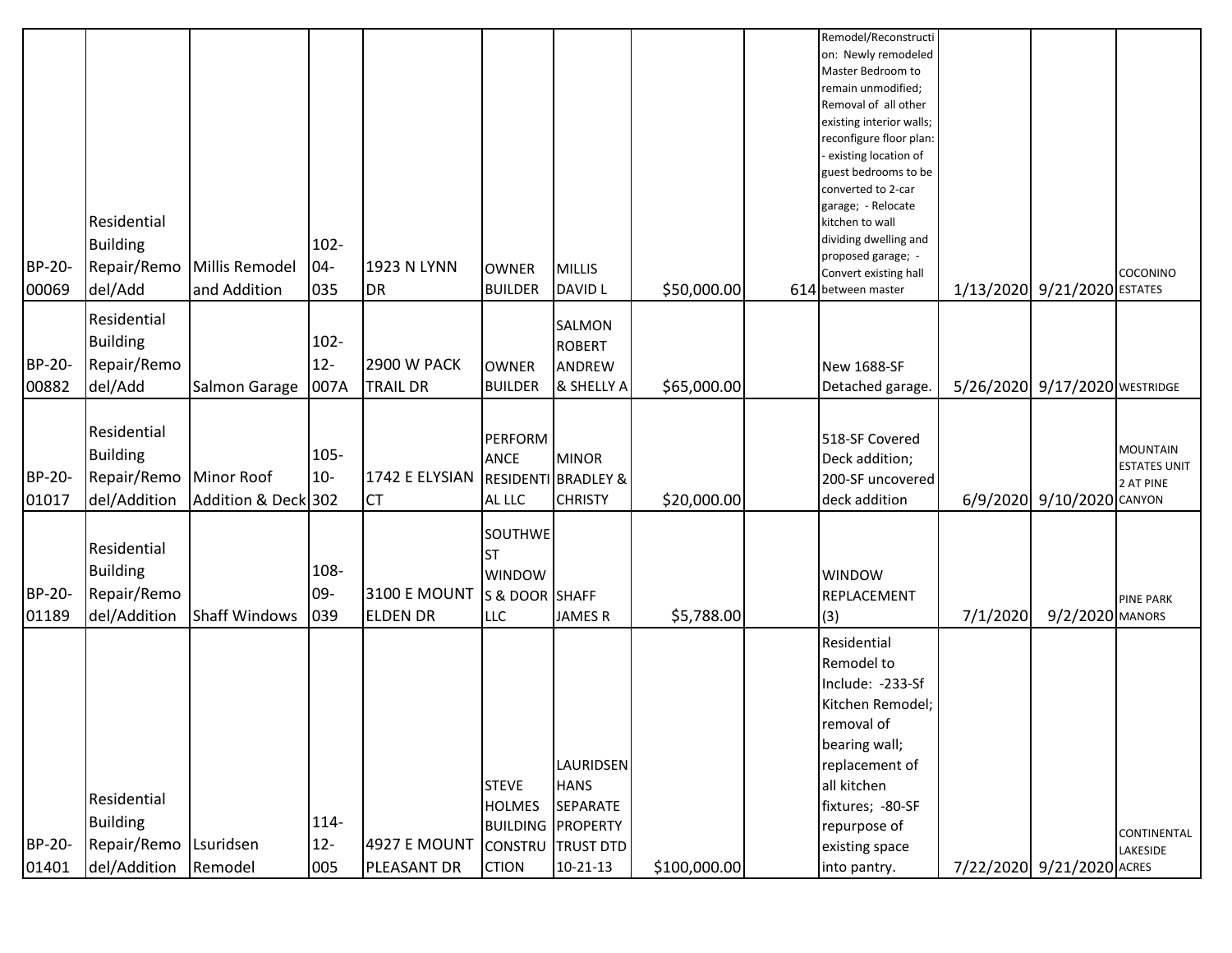| BP-20-<br>01418        | Residential<br><b>Building</b><br>Repair/Remo<br>del/Addition | Johnson<br>Windows            | 108-<br>$26 -$<br>004    | 2255 E FOREST<br><b>HEIGHTS DR</b> | <b>SOUTHWE</b><br><b>ST</b><br>WINDOW HANSEN<br><b>LLC</b>             | S & DOOR DEREK J &<br>MELISSA O                                   |             | Replace 5<br>windows.                                                                                       |           | 7/23/2020 9/17/2020 ESTATES | SKYLINE                                   |
|------------------------|---------------------------------------------------------------|-------------------------------|--------------------------|------------------------------------|------------------------------------------------------------------------|-------------------------------------------------------------------|-------------|-------------------------------------------------------------------------------------------------------------|-----------|-----------------------------|-------------------------------------------|
|                        |                                                               |                               |                          |                                    |                                                                        |                                                                   | \$10,550.00 |                                                                                                             |           |                             |                                           |
| <b>BP-20-</b><br>01426 | Residential<br><b>Building</b><br>Repair/Remo<br>del/Addition | <b>Caine Deck</b>             | $117 -$<br>$29 -$<br>040 | 2428N<br><b>KEYSTONE DR</b>        | <b>OWNER</b><br><b>BUILDER</b>                                         | CAINE<br>JODENT&<br><b>ANDREAN</b>                                | \$10,000.00 | New 833 SF deck.                                                                                            | 7/24/2020 | 9/3/2020 RIDGE              | <b>WALNUT</b>                             |
| BP-20-<br>01445        | Residential<br><b>Building</b><br>Repair/Remo<br>del/Addition | Turner Addition 012           | $102 -$<br>08-           | 527 W BEAL RD                      | <b>OWNER</b><br><b>BUILDER</b>                                         | <b>TURNER</b><br><b>GRANTOR</b><br><b>TRUST DTD</b><br>7/13/06    | \$10,000.00 | New 286-SF<br>Garage/Worksho<br>p; 520-SF<br>Covered patio.                                                 | 7/27/2020 |                             | <b>ANTELOPE</b><br>9/9/2020 VALLEY UNIT 1 |
| BP-20-<br>01454        | Residential<br><b>Building</b><br>Repair/Remo<br>del/Addition | Wiejaczka<br>Windows          | $113 -$<br>$57-$<br>175  | 6646N<br><b>SNOWFLAKE DR LLC</b>   | SOUTHWE<br><b>ST</b><br><b>WINDOW</b>                                  | S & DOOR WIEJACZKA<br><b>CHELSI</b>                               | \$10,203.00 | Replace 5-<br>windows (1-lower<br>level; 4-upper<br>level)                                                  | 7/28/2020 | 9/2/2020 UNIT 4             | <b>CHRISTMAS</b><br>TREE ESTATES          |
| BP-20-<br>01504        | Residential<br><b>Building</b><br>Repair/Remo<br>del/Addition | Barringer<br>Carport          | $101 -$<br>$02 -$<br>007 | 914 N LEROUX<br><b>ST</b>          | <b>BLACK</b><br>DIAMOND LIVING<br>CARPENT<br><b>RY</b>                 | BAKKINGE<br><b>SCHNEIDER</b><br><b>REVOCABL</b><br><b>E TRUST</b> | \$10,000.00 | Demo existing<br>carport and<br>construct new<br>245-SF carport.                                            | 8/3/2020  | 9/3/2020 ADDITION           | <b>MOUNT ELDEN</b><br><b>HEIGHTS</b>      |
| BP-20-<br>01536        | Residential<br><b>Building</b><br>Repair/Remo<br>del/Addition | Ortega<br>Windows             | $111 -$<br>$07 -$<br>048 | 2740 W<br><b>DARLEEN DR</b>        | SOUTHWE<br><b>ST</b><br><b>WINDOW</b><br>S & DOOR ORTEGA<br><b>LLC</b> | <b>THERESA</b>                                                    | \$12,924.00 | <b>Replace sliding</b><br>glass door and<br>living room<br>window                                           |           | 8/4/2020 9/28/2020 2        | <b>CHESHIRE</b><br><b>ESTATES UNIT</b>    |
| BP-20-<br>01578        | Residential<br><b>Building</b><br>Repair/Remo<br>del/Addition | Johnson<br>Kitchen<br>Remodel | 107-<br>$21 -$<br>015    | 4322 E COBURN REMODEL<br>DR        | <b>JUNIPINE</b><br><b>CONSTRU</b><br><b>CTION</b><br>AND<br><b>ING</b> | <b>JOHNSON</b><br><b>KARL</b><br><b>ROLAND &amp;</b><br>AMY LYN   | \$35,000.00 | SF kitchen;<br>remove bearing<br>wall and replace<br>with post beam<br>opening; remove<br>non-bearing wall. |           | 8/10/2020 9/16/2020 ELK RUN |                                           |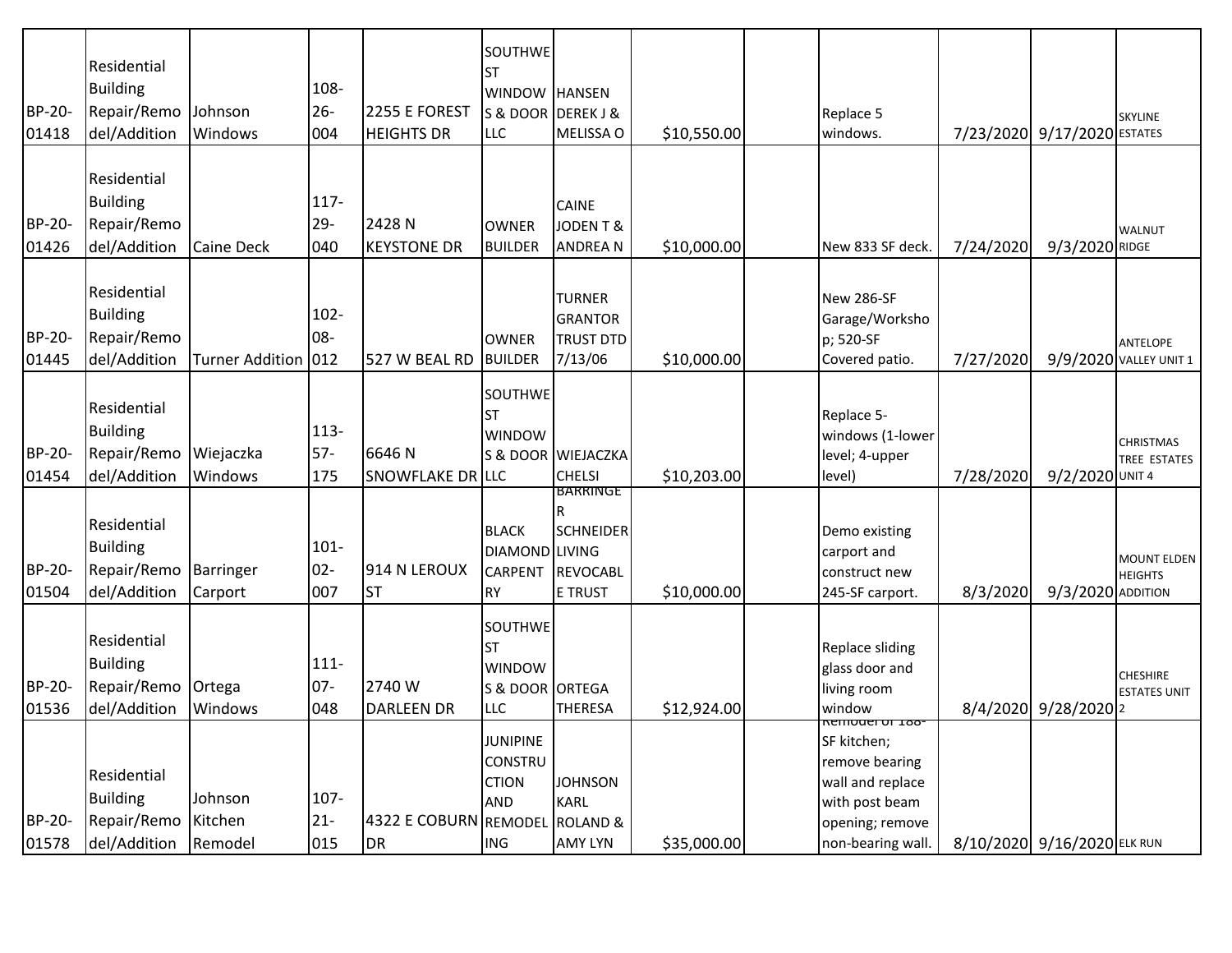|               |                    |                      |         |                         |                  |                          |             | Minor kitchen                          |           |                                   |                     |
|---------------|--------------------|----------------------|---------|-------------------------|------------------|--------------------------|-------------|----------------------------------------|-----------|-----------------------------------|---------------------|
|               |                    |                      |         |                         |                  |                          |             | remodel including                      |           |                                   |                     |
|               |                    |                      |         |                         |                  |                          |             | tearing out a                          |           |                                   |                     |
|               |                    |                      |         |                         |                  |                          |             | pantry and                             |           |                                   |                     |
|               |                    |                      |         |                         |                  |                          |             | increasing a                           |           |                                   |                     |
|               |                    |                      |         |                         |                  |                          |             | beam size from                         |           |                                   |                     |
|               |                    |                      |         |                         |                  |                          |             | the kitchen to                         |           |                                   |                     |
|               |                    |                      |         |                         | <b>JUNIPINE</b>  |                          |             | living area and                        |           |                                   |                     |
|               |                    |                      |         |                         | <b>CONSTRU</b>   |                          |             | kitchen layout                         |           |                                   |                     |
|               | Residential        |                      |         |                         | <b>CTION</b>     |                          |             | changes moving a                       |           |                                   |                     |
|               | <b>Building</b>    | Johansen             | $112 -$ |                         | <b>AND</b>       | <b>JOHANSEN</b>          |             | few plumbing                           |           |                                   | PONDEROSA           |
| BP-20-        | Repair/Remo        | Kitchen              | 60-     | 4928 S PYRITE           | REMODEL MITCHELL |                          |             | fixtures and                           |           |                                   | <b>TRAILS UNITS</b> |
| 01598         | del/Addition       | Remodel              | 093     | <b>RD</b>               | <b>ING</b>       | & MEGAN                  | \$80,000.00 | outlets.                               |           | 8/10/2020 9/29/2020 7A & 7B       |                     |
|               | Residential        |                      |         |                         |                  | <b>GARY B</b>            |             |                                        |           |                                   |                     |
|               | <b>Building</b>    |                      | $112 -$ |                         | <b>COONEY</b>    | <b>LIVING</b>            |             | New 510-SF Patio                       |           |                                   |                     |
| BP-20-        | Repair/Remo        | Shahan Patio         | $01 -$  | 2776W                   | <b>CARPENT</b>   | <b>TRUST DTD</b>         |             | cover attached to                      |           |                                   |                     |
| 01604         | del/Addition       | Cover                | 087     | <b>WINDTREE DR</b>      | <b>RY INC</b>    | $04 - 21 - 15$           | \$23,000.00 | existing dwelling.                     | 8/11/2020 | 9/1/2020 CRESTVIEW                |                     |
|               |                    |                      |         |                         |                  |                          |             |                                        |           |                                   |                     |
|               | <b>Residential</b> |                      |         |                         | <b>ARIZONA</b>   |                          |             | Install push piers                     |           |                                   |                     |
|               |                    |                      |         |                         | <b>FOUNDAT</b>   |                          |             | under existing                         |           |                                   | CONTINENTAL         |
|               | <b>Building</b>    |                      | 114-    |                         | <b>ION</b>       | <b>MUECKE</b>            |             | foundation to                          |           |                                   | <b>COUNTRY CLUB</b> |
| <b>BP-20-</b> | Repair/Remo        | Muecke               | 09-     | 1800N                   | SOLUTION CARL    |                          |             | stabilize                              |           |                                   | <b>ESTATES UNIT</b> |
| 01609         | del/Addition       | Foundation           | 224     | <b>WAKONDA ST</b>       | S                | MARSHALL                 | \$3,460.00  | settlement issue                       |           | 8/12/2020 9/10/2020 1             |                     |
|               | Residential        |                      |         |                         | <b>ST</b>        |                          |             |                                        |           |                                   |                     |
|               | <b>Building</b>    |                      | $113 -$ |                         | <b>WINDOW</b>    |                          |             |                                        |           |                                   | <b>CHRISTMAS</b>    |
| BP-20-        | Repair/Remo        | Wiejaczka            | $57-$   | 6646N                   |                  | S & DOOR WIEJACZKA       |             | Replace 4 first                        |           |                                   | TREE ESTATES        |
| 01611         | del/Addition       | Windows              | 175     | <b>SNOWFLAKE DR LLC</b> |                  | <b>CHELSI</b>            | \$8,931.00  | level windows.                         | 8/12/2020 | 9/2/2020 UNIT 4                   |                     |
|               | Residential        |                      |         |                         | SR.              | <b>CLIFTON</b>           |             | <del>Remove existing</del><br>deck and |           |                                   |                     |
|               | <b>Building</b>    |                      | 108-    | 4190N                   |                  | <b>OVERTON GREGORY</b> J |             | construct new                          |           |                                   |                     |
| BP-20-        | Repair/Remo        |                      | $18 -$  | GRINDELWALD             | <b>CONSTRU</b>   | & TAMMY                  |             | 761-SF new multi-                      |           |                                   | <b>SWISS MANOR</b>  |
| 01614         | del/Addition       | <b>Clifton Deck</b>  | 106B    | <b>WAY</b>              | <b>CTION</b>     | <b>JEAN</b>              | \$25,000.00 | level deck.                            |           | 8/13/2020 9/23/2020 UNIT 9        |                     |
|               |                    |                      |         |                         |                  |                          |             |                                        |           |                                   |                     |
|               | Residential        |                      |         |                         | <b>FLAG</b>      |                          |             |                                        |           |                                   |                     |
|               |                    |                      |         |                         | REMODEL          |                          |             |                                        |           |                                   |                     |
|               | <b>Building</b>    |                      | $102 -$ |                         | <b>ING AND</b>   | <b>CUSHING</b>           |             |                                        |           |                                   |                     |
| <b>BP-20-</b> | Repair/Remo        |                      | 08-     | 1316 N NAVAJO REPAIRS   |                  | <b>GLEN</b>              |             | New 270-SF Patio                       |           |                                   | <b>ANTELOPE</b>     |
| 01649         | del/Addition       | <b>Cushing Porch</b> | 032     | DR <sub></sub>          | <b>LLC</b>       | EDWARD                   | \$12,618.00 | Cover.                                 |           | 8/18/2020 9/17/2020 VALLEY UNIT 1 |                     |
|               |                    |                      |         |                         |                  | <b>HEWES</b>             |             |                                        |           |                                   |                     |
|               | Residential        |                      |         |                         |                  | <b>JOSHUA</b>            |             |                                        |           |                                   |                     |
|               | <b>Building</b>    |                      | $112 -$ |                         |                  | TYLER &                  |             |                                        |           |                                   | PONDEROSA           |
| BP-20-        | Repair/Remo        | <b>Hewes Patio</b>   | 60-     | 24 W QUARTZ             | <b>OWNER</b>     | <b>LISA</b>              |             | New 196-SF Rear                        |           |                                   | <b>TRAILS UNITS</b> |
| 01653         | del/Addition       | Cover                | 035     | <b>RD</b>               | <b>BUILDER</b>   | <b>MICHELLE</b>          | \$2,500.00  | Patio cover.                           |           | 8/18/2020 9/14/2020 7A & 7B       |                     |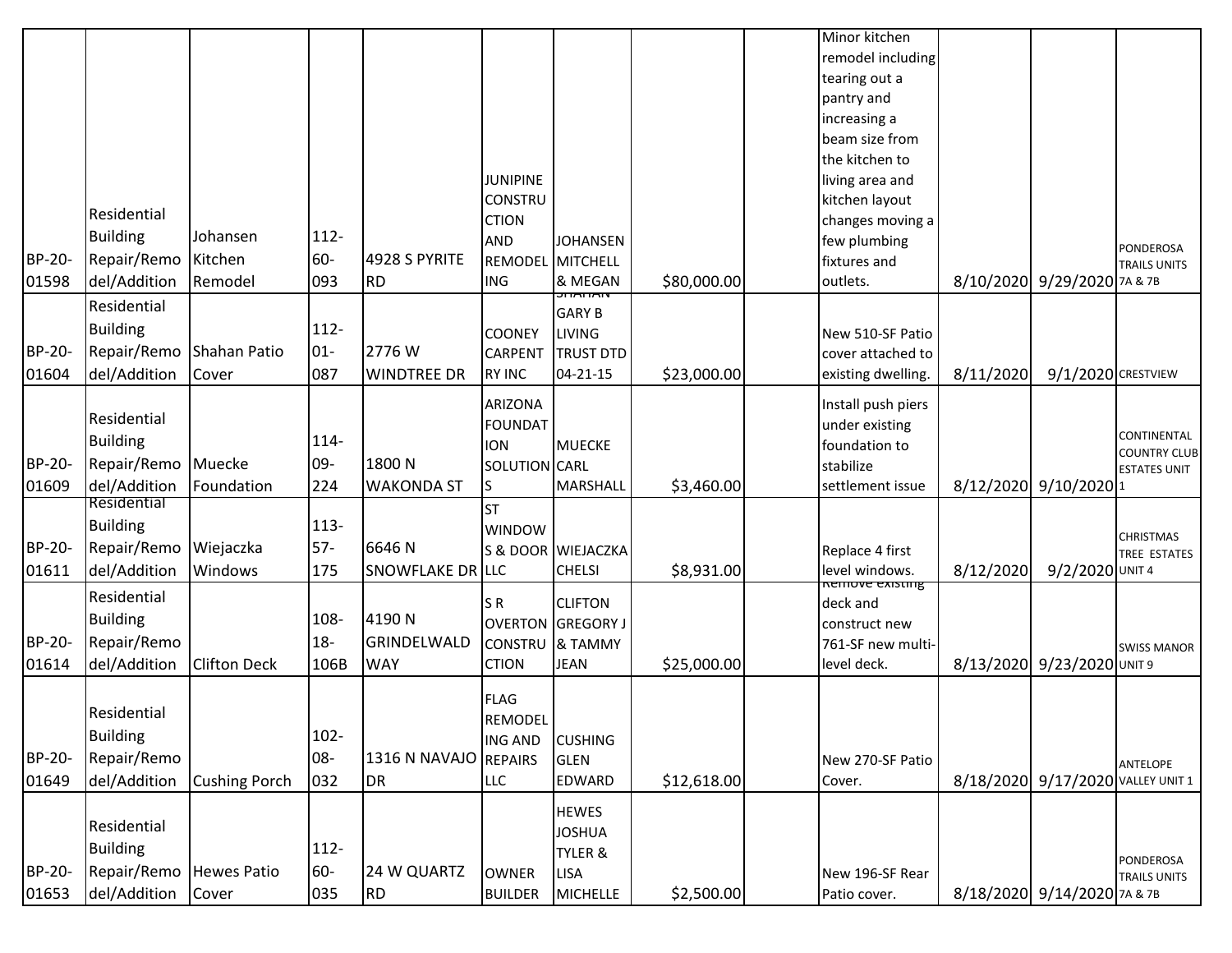|               | Residential                 |                     |         |                     |                   |                                     |             |                                                     |                               |                                    |
|---------------|-----------------------------|---------------------|---------|---------------------|-------------------|-------------------------------------|-------------|-----------------------------------------------------|-------------------------------|------------------------------------|
|               | <b>Building</b>             |                     | $112 -$ |                     |                   |                                     |             |                                                     |                               | <b>BOULDER</b>                     |
|               |                             | <b>Hart Patio</b>   |         | 1884 S AX           |                   | <b>HART</b>                         |             |                                                     |                               | POINTE AT                          |
| BP-20-        | Repair/Remo                 |                     | 58-     |                     | <b>OWNER</b>      | <b>ROBERT M</b>                     |             | New 398-SF                                          |                               | <b>WOODLANDS</b>                   |
| 01697         | del/Addition                | Cover               | 097     | <b>HANDLE WAY</b>   | <b>BUILDER</b>    | & JANE R                            | \$25,000.00 | <b>Covered Patio</b>                                |                               | 8/24/2020 9/17/2020 VILLAGE UNIT 9 |
|               |                             |                     |         |                     |                   |                                     |             | 152-SF Bathroom                                     |                               |                                    |
|               |                             |                     |         |                     |                   |                                     |             | remodel/ 72.5-SF                                    |                               |                                    |
|               |                             |                     |         |                     |                   |                                     |             | Addition to include                                 |                               |                                    |
|               |                             |                     |         |                     |                   | <b>GIOVALE</b>                      |             | reconfiguration of                                  |                               |                                    |
|               |                             |                     |         |                     |                   | DANIEL &                            |             | master bathroom and<br>walk in closet               |                               |                                    |
|               | Residential                 |                     |         |                     |                   | <b>MELISSA</b>                      |             | replacement of all                                  |                               |                                    |
|               | <b>Building</b>             | Potter              | 108-    |                     | <b>HARMON</b>     | <b>REVOCABL</b>                     |             | fixtures and                                        |                               |                                    |
| BP-20-        | Repair/Remo                 | Remodel/Additi 26-  |         | 2224 E FOREST       |                   | <b>E LIVING</b><br><b>TRUST DTD</b> |             | modification to                                     |                               |                                    |
|               |                             |                     |         | <b>HEIGHTS DR</b>   | <b>BUILDERS</b>   | 10-05-15                            |             | underground gas line<br>73 at location of addition. | 8/26/2020 9/22/2020 ESTATES   | <b>SKYLINE</b>                     |
| 01740         | del/Addition<br>Residential | lon                 | 022A    |                     | <b>INC</b>        |                                     | \$40,000.00 |                                                     |                               |                                    |
|               | <b>Building</b>             |                     | $117 -$ |                     | Constructi        |                                     |             |                                                     |                               |                                    |
| BP-20-        | Repair/Remo                 |                     | $22 -$  | 2307 N RIO DE       | on and            | <b>FOLKE</b>                        |             | Remove and                                          |                               |                                    |
|               |                             |                     |         |                     | Remodeli          | DANIEL &                            |             | replace 181-SF                                      |                               |                                    |
| 01742         | del/Addition<br>Residential | <b>Folke Deck</b>   | 006     | <b>FLAG DR</b>      | ng                | <b>DENISE</b>                       | \$10,000.00 | Upper level deck.                                   | 8/26/2020 9/24/2020 EVERGREEN |                                    |
|               |                             |                     |         |                     |                   |                                     |             |                                                     |                               | <b>FLAGSTAFF</b>                   |
|               | <b>Building</b>             |                     | $101 -$ |                     |                   | <b>BETHEL</b>                       |             |                                                     |                               | (TOWN OF)                          |
| BP-20-        | Repair/Remo                 |                     | $12 -$  | 411 N LEROUX        | <b>OWNER</b>      | <b>BENJAMIN</b>                     |             | New Site block                                      |                               | RAILROAD                           |
| 01803         | del/Addition                | <b>Bethel Wall</b>  | 010     | ST                  | <b>BUILDER</b>    | <b>MATTHEW</b>                      | \$30,000.00 | <b>wall</b>                                         | 9/3/2020 9/28/2020 ADDITION   |                                    |
|               | Residential                 |                     |         |                     | <b>ST</b>         | <b>MONIHAN</b>                      |             |                                                     |                               |                                    |
|               | <b>Building</b>             |                     | $102 -$ |                     | WINDOW DAVID M    |                                     |             | Replace 5 existing                                  |                               |                                    |
| BP-20-        | Repair/Remo                 | Monihan             | $07 -$  | 1625 N KUTCH        |                   | S & DOOR JR & VICKIE                |             | windows like for                                    |                               | <b>KAIBAB PLAZA</b>                |
| 01829         | del/Addition                | Windows             | 022     | DR                  | LLC               |                                     | \$10,535.00 | like.                                               | 9/4/2020 9/24/2020 UNIT 2     |                                    |
|               | Residential                 |                     |         |                     | <b>ST</b>         |                                     |             |                                                     |                               |                                    |
|               | <b>Building</b>             |                     | 108-    |                     | WINDOW FIERROS    |                                     |             |                                                     |                               |                                    |
| <b>BP-20-</b> | Repair/Remo                 |                     | 04-     |                     | S & DOOR JOHN F & |                                     |             | Replace 1 door                                      |                               | <b>GREENLAW</b>                    |
| 01877         | del/Addition                | <b>Fierros Door</b> | 089     | 3350 N PINE DR LLC  |                   | <b>DENISE B</b>                     | \$5,213.00  | like for like                                       | 9/9/2020 9/25/2020 ESTATES 5  |                                    |
|               |                             |                     |         |                     |                   |                                     |             | Installation of                                     |                               |                                    |
|               |                             |                     |         |                     | ARIZONA BLOWS     |                                     |             | push piers under                                    |                               |                                    |
|               | Residential                 |                     |         |                     |                   | FOUNDAT TERENCE R                   |             | existing                                            |                               |                                    |
|               | <b>Building</b>             |                     | 110-    |                     | <b>ION</b>        | &                                   |             | foundation to                                       |                               |                                    |
| BP-20-        | Repair/Remo                 | <b>Blows</b>        | $05 -$  | <b>10 E JUNIPER</b> |                   | SOLUTION SULOJANA                   |             | stabilize                                           |                               | <b>MOUNT ELDEN</b>                 |
| 01899         | del/Addition                | Foundation          | 008     | <b>AVE</b>          | S                 | R                                   | \$5,178.00  | settlement issues.                                  | 9/11/2020 9/22/2020 PARK      |                                    |
|               |                             |                     |         |                     | <b>SOUTHWE</b>    |                                     |             |                                                     |                               |                                    |
|               | Residential                 |                     |         |                     | <b>ST</b>         | <b>BRADLEY</b>                      |             |                                                     |                               |                                    |
|               | <b>Building</b>             |                     | $112 -$ | 1678 W              | WINDOW TOMMY      |                                     |             |                                                     |                               | <b>UNIVERSITY</b>                  |
| BP-20-        | Repair/Remo                 | <b>Bradley</b>      | $37 -$  | <b>UNIVERSITY</b>   | S & DOOR RAY &    |                                     |             | <b>Window</b>                                       |                               | <b>HIGHLANDS</b>                   |
| 01958         | del/Addition                | Windows             | 001     | <b>HEIGHTS DR S</b> | LLC               | <b>GLADYS</b>                       | \$9,934.00  | replacement (3)                                     | 9/16/2020 9/25/2020 UNIT 4    |                                    |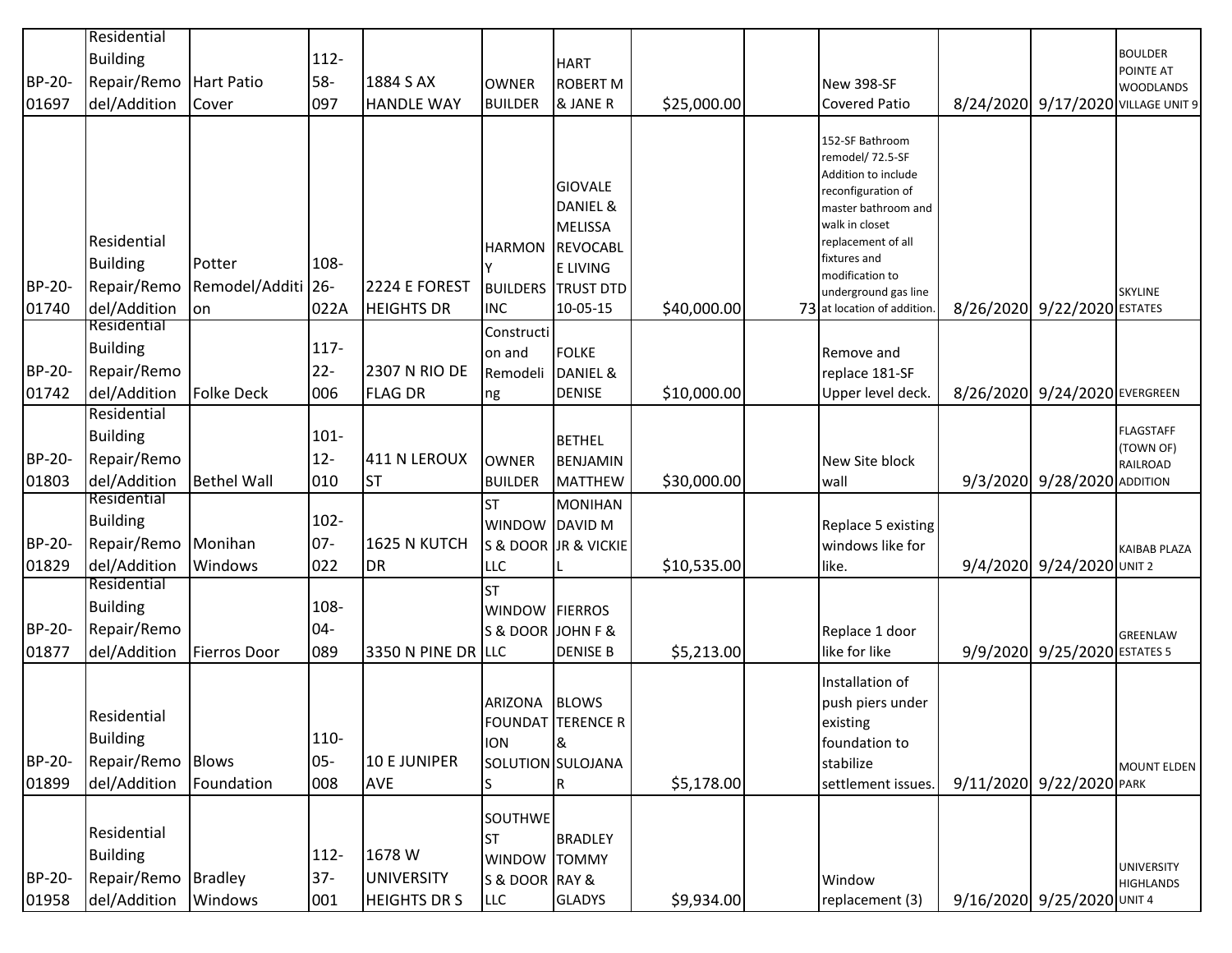|        | Residential          |                     |         |                                   | <b>SOUTHWE</b><br><b>ST</b> |                     |              |                                                     |           |                                |                    |
|--------|----------------------|---------------------|---------|-----------------------------------|-----------------------------|---------------------|--------------|-----------------------------------------------------|-----------|--------------------------------|--------------------|
|        | <b>Building</b>      |                     | $117 -$ |                                   | <b>WINDOW</b>               |                     |              |                                                     |           |                                |                    |
| BP-20- | Repair/Remo          | Liebowitz           | $18 -$  | 5100 E BLUEJAY S & DOOR LIEBOWITZ |                             |                     |              | Window/door                                         |           |                                |                    |
| 01963  | del/Addition         | Windows             | 130     | <b>LN</b>                         | LLC                         | <b>LARRY M</b>      | \$9,270.00   | replacement (3)                                     |           | 9/16/2020 9/22/2020 SUNRIDGE   |                    |
|        |                      |                     |         |                                   |                             |                     |              | Demolition of                                       |           |                                |                    |
|        |                      |                     |         |                                   |                             |                     |              | one existing                                        |           |                                |                    |
|        |                      |                     | $104 -$ |                                   | <b>BOHUNK</b>               |                     |              | single family                                       |           |                                |                    |
| BP-20- | Residential          |                     | $10 -$  | 18 S                              | <b>EXCAVATI MILLER</b>      |                     |              | dwelling approx.                                    |           |                                |                    |
| 01891  | Demolition           | <b>Miller Demo</b>  | 088     | <b>PINEGROVE RD</b>               | <b>NG INC</b>               | <b>BRADLEY G</b>    | \$10,400.00  | 1300 SF                                             |           | 9/10/2020 9/22/2020 PINE KNOLL |                    |
|        |                      |                     |         |                                   |                             | <b>MURPHY</b>       |              |                                                     |           |                                |                    |
|        |                      |                     | 108-    |                                   |                             | <b>RANDY</b>        |              | Roof-mounted                                        |           |                                |                    |
|        |                      |                     |         |                                   | PM & M                      | <b>ASHLEY &amp;</b> |              | 7.59 kw PV 23                                       |           |                                |                    |
| BP-20- | Residential          |                     | $02 -$  | 3345N                             | Electric                    | <b>DORTHEA</b>      |              | panels system                                       |           |                                | GREENLAW           |
| 01613  | Photovoltaic         | <b>Murphy Solar</b> | 096     | <b>WAYMAN ST</b>                  | Inc                         | <b>JEANETTE</b>     | \$35,671.00  | and MPU to 225A<br><b>Installation of a</b>         |           | 8/13/2020 9/15/2020 ESTATES 7  |                    |
|        |                      |                     | 100-    |                                   |                             |                     |              | 6.66kW roof-                                        |           |                                |                    |
| BP-20- | Residential          |                     | $02 -$  | 503 W NAVAJO                      | Rooftop                     | <b>STROBL</b>       |              | mounted PV solar                                    |           |                                | <b>MOUNTAIN</b>    |
| 01758  | Photovoltaic         | <b>Strobl Solar</b> | 007     | <b>RD</b>                         | Solar LLC                   | <b>ADAM L</b>       | \$25,200.00  | system with (18)                                    | 8/31/2020 | 9/3/2020 VIEW                  |                    |
|        |                      |                     |         |                                   | <b>PROMETH</b>              |                     |              | Roof Mounted 25                                     |           |                                |                    |
|        |                      |                     | $111 -$ |                                   | <b>EUS</b>                  |                     |              | panel solar array                                   |           |                                | <b>PEAK VIEW</b>   |
| BP-20- | Residential          |                     | $12 -$  | 3120W                             |                             | RENEWAB WHITFIELD   |              | 8000 kW and SES                                     |           |                                | <b>MEADOWS</b>     |
| 01770  | Photovoltaic         | Whitfield Solar     | 089     | <b>SHANNON DR</b>                 | LES INC                     | <b>NATHAN L</b>     | \$29,835.00  | upgrade                                             | 8/31/2020 | 9/4/2020 UNIT 3                |                    |
|        |                      |                     |         |                                   |                             |                     |              | Installation of a                                   |           |                                |                    |
|        |                      |                     |         |                                   |                             |                     |              | 6.29 kW roof-                                       |           |                                |                    |
|        |                      |                     |         |                                   |                             | <b>HYDE</b>         |              | mounted PV solar                                    |           |                                |                    |
|        |                      |                     |         |                                   |                             | PAMELA W            |              | system comprised                                    |           |                                |                    |
|        |                      |                     |         |                                   |                             | SEPARATE            |              | of (17) REC 370W                                    |           |                                |                    |
|        |                      |                     | 108-    |                                   |                             | <b>PROPERTY</b>     |              | modules & (17)                                      |           |                                |                    |
| BP-20- | Residential          |                     | $18 -$  | 4290N                             | Rooftop                     | <b>TRUST DTD</b>    |              | Enphase IQ7A                                        |           |                                | <b>SWISS MANOR</b> |
| 01878  | Photovoltaic         | <b>Hyde Solar</b>   | 073B    | <b>FANNING DR</b>                 | Solar LLC                   | 03-31-09            | \$22,090.00  | microinverters.                                     |           | 9/9/2020 9/18/2020 UNIT 7      |                    |
|        |                      |                     |         |                                   |                             |                     |              | <b>Family Dwelling:</b>                             |           |                                |                    |
|        |                      |                     |         |                                   |                             |                     |              | 2-Story; 4-BR; 4-                                   |           |                                |                    |
|        |                      |                     |         |                                   |                             |                     |              | BA; 3080-SF                                         |           |                                |                    |
|        |                      |                     |         |                                   |                             |                     |              | Livable (2370-SF                                    |           |                                |                    |
|        |                      |                     |         |                                   |                             |                     |              | Main Flr; 710-SF                                    |           |                                |                    |
|        |                      |                     |         |                                   |                             |                     |              | 2nd Flr; 975-SF 3-                                  |           |                                |                    |
|        |                      |                     |         |                                   |                             |                     |              | Car Garage; 937-                                    |           |                                |                    |
|        | Residential          |                     | $102 -$ |                                   | T <sub>3</sub>              | <b>CAIN</b>         |              | SF Covered Porch.                                   |           |                                |                    |
| BP-19- | <b>Single Family</b> |                     | 06-     | 1658N                             | <b>CONSTRU BLAKE &amp;</b>  |                     |              | -This SFD                                           |           |                                |                    |
| 02614  | Detached             | Cain SFD            | 012C    | KITTREDGE RD                      | <b>CTION LLC SARAH</b>      |                     | \$900,000.00 | 3080 contains a 315-SF   11/21/2019   9/23/2020 N/A |           |                                |                    |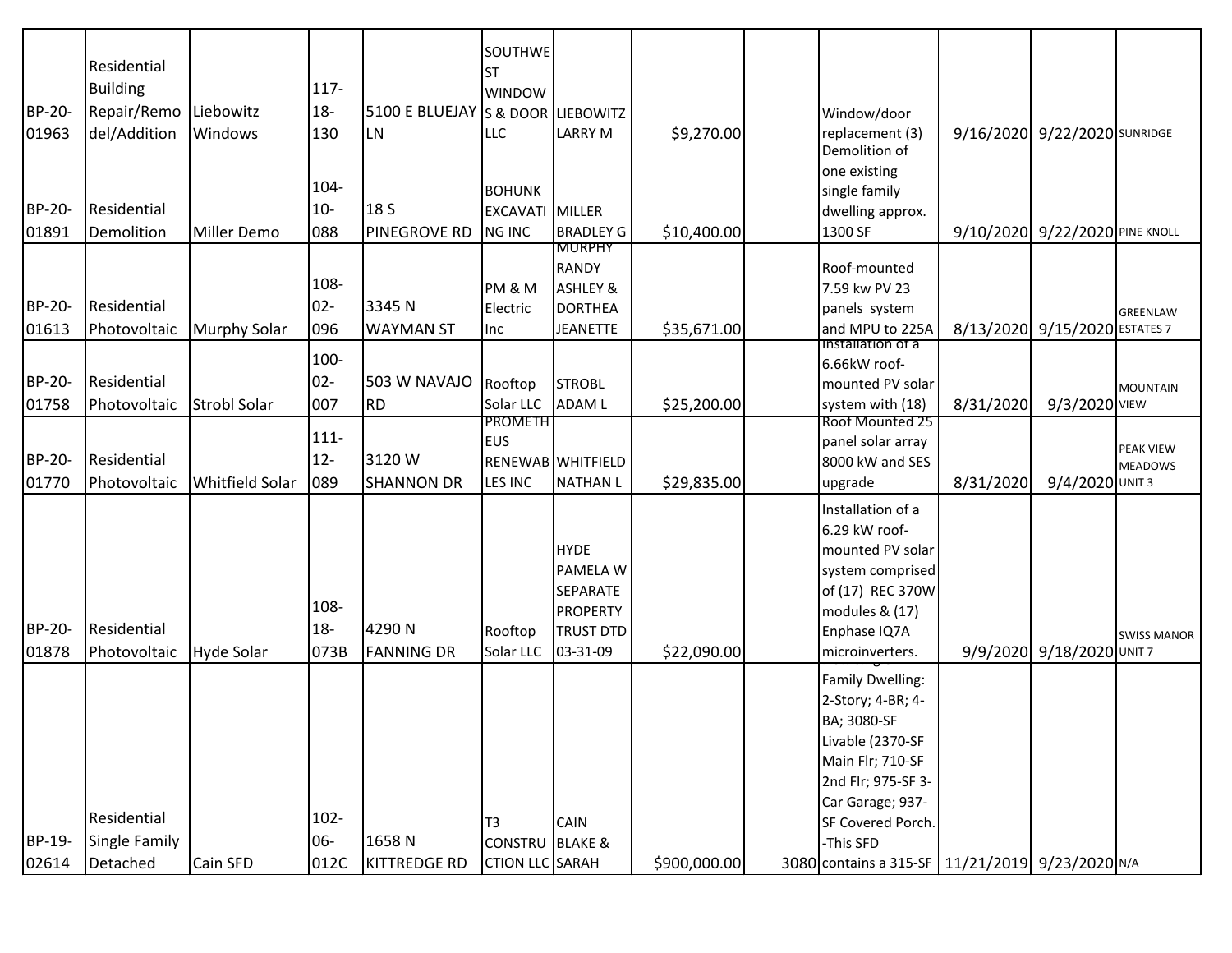|        |                      |                       |         |                       |                 |                    |              | <mark>new single ramily</mark> |           |                               |                  |
|--------|----------------------|-----------------------|---------|-----------------------|-----------------|--------------------|--------------|--------------------------------|-----------|-------------------------------|------------------|
|        |                      |                       |         |                       |                 |                    |              | dwelling: 3-Stry;              |           |                               |                  |
|        |                      |                       |         |                       |                 |                    |              | 4-BR; 3-BA; 2183-              |           |                               |                  |
|        | Residential          |                       | $112 -$ |                       |                 | PALMER             |              | SF livable; 827-SF             |           |                               | <b>PONDEROSA</b> |
| BP-20- | Single Family        |                       | 60-     |                       | <b>OWNER</b>    | <b>TORINK&amp;</b> |              | garage/entry/me                |           |                               | TRAILS UNITS     |
| 01306  | Detached             | Palmer SFR            | 056     | 95 W AGATE CT BUILDER |                 | SARA E             | \$400,000.00 | 2183 chanical; 308-SF          |           | 7/14/2020 9/17/2020 7A & 7B   |                  |
|        |                      |                       |         |                       |                 |                    |              | <b>Single Failiny</b>          |           |                               |                  |
|        |                      |                       |         |                       |                 |                    |              | Dwelling: 3-BR; 2-             |           |                               |                  |
|        |                      |                       |         |                       |                 |                    |              | BA; 1814-SF                    |           |                               |                  |
|        | Residential          |                       | $113 -$ |                       |                 |                    |              | Livable; 1-Story;              |           |                               |                  |
| BP-20- | <b>Single Family</b> | O'Connor SFR          | $05 -$  | 6770 N RAIN           | <b>OWNER</b>    | <b>OCONNOR</b>     |              | 828-SF Attached                |           |                               |                  |
| 01405  | Detached             | PZ-20-00105           | 006     | <b>VALLEY RD</b>      | <b>BUILDER</b>  | <b>TYLER R</b>     | \$100,000.00 | 1814 3-Car Garage.             |           | 7/22/2020 9/15/2020 N/A       |                  |
|        |                      |                       |         |                       |                 |                    |              | Detached SFD - 2-              |           |                               |                  |
|        |                      |                       |         |                       |                 |                    |              | Story; 1972-SF                 |           |                               |                  |
|        |                      |                       |         |                       |                 |                    |              | Livable (1160-SF               |           |                               |                  |
|        |                      |                       |         |                       |                 |                    |              | Lower Level; 812-              |           |                               |                  |
|        |                      |                       |         |                       |                 |                    |              | SF Upper Level); 4-            |           |                               |                  |
|        |                      |                       |         |                       |                 |                    |              | BR; 2.5-BA; 528-               |           |                               |                  |
|        |                      |                       |         |                       |                 |                    |              | SF 2-Car Garage;               |           |                               |                  |
|        |                      |                       |         |                       | <b>EARTH</b>    |                    |              | 26-SF Covered                  |           |                               |                  |
|        | Residential          | <b>AXXO Presidio</b>  | 112-    | 2245 W                | <b>PRO</b>      | <b>NESW</b>        |              | Porch; 88-SF                   |           |                               |                  |
| BP-20- | <b>Single Family</b> | Lot 135B Model 62-    |         | <b>MISSION</b>        | <b>EXCAVATI</b> | <b>INVESTME</b>    |              | Usable Attic (not              |           |                               | PRESIDIO IN      |
| 01406  | Detached             | 1972                  | 337     | <b>TIMBER CIR</b>     | NG              | <b>NTS LLC</b>     | \$150,000.00 | 1972 livable).                 |           | 7/22/2020 9/24/2020 THE PINES |                  |
|        |                      |                       |         |                       |                 |                    |              | New Detached                   |           |                               |                  |
|        |                      |                       |         |                       |                 |                    |              | SFD 4-BR; 4-BA; 2-             |           |                               |                  |
|        |                      |                       |         |                       |                 |                    |              | Story; 4838 SF                 |           |                               |                  |
|        |                      |                       |         |                       |                 |                    |              | livabe/conditione              |           |                               |                  |
|        |                      |                       |         |                       |                 |                    |              | d (incl.                       |           |                               |                  |
|        |                      |                       |         |                       |                 |                    |              | mechanical) with               |           |                               |                  |
|        |                      |                       |         |                       |                 |                    |              | bonus room                     |           |                               |                  |
|        |                      |                       |         |                       |                 |                    |              | option 2-Car                   |           |                               |                  |
|        |                      |                       |         |                       |                 |                    |              | Garage (incl.                  |           |                               |                  |
|        |                      |                       |         |                       |                 |                    |              | storage) 618 SF -              |           |                               |                  |
|        |                      |                       |         |                       |                 |                    |              | Main Level Deck                |           |                               |                  |
|        |                      |                       |         |                       |                 |                    |              | (Covered) 446-SF               |           |                               |                  |
|        |                      |                       |         |                       |                 |                    |              | Lower Level Deck               |           |                               |                  |
|        |                      | Symmetry              |         |                       |                 | COCONINO           |              | (Covered) 446-SF               |           |                               |                  |
|        |                      | Homes                 |         |                       |                 | <b>RIDGE AT</b>    |              | (892 total) with               |           |                               |                  |
|        | Residential          | Coconino Ridge   105- |         |                       | SYMMETR PINE    |                    |              | deck extension                 |           |                               | COCONINO         |
| BP-20- | <b>Single Family</b> | Lot 16 Model          | $22 -$  | <b>2612 S PINYON</b>  | Y HOMES         | <b>CANYON</b>      |              | option Covered                 |           |                               | RIDGE AT PINE    |
| 01407  | Detached             | Sitgreaves            | 077     | JAY DR                | <b>INC</b>      | <b>LLC</b>         | \$750,000.00 | 4838 Porch 121-SF              | 7/22/2020 | 9/9/2020 CANYON               |                  |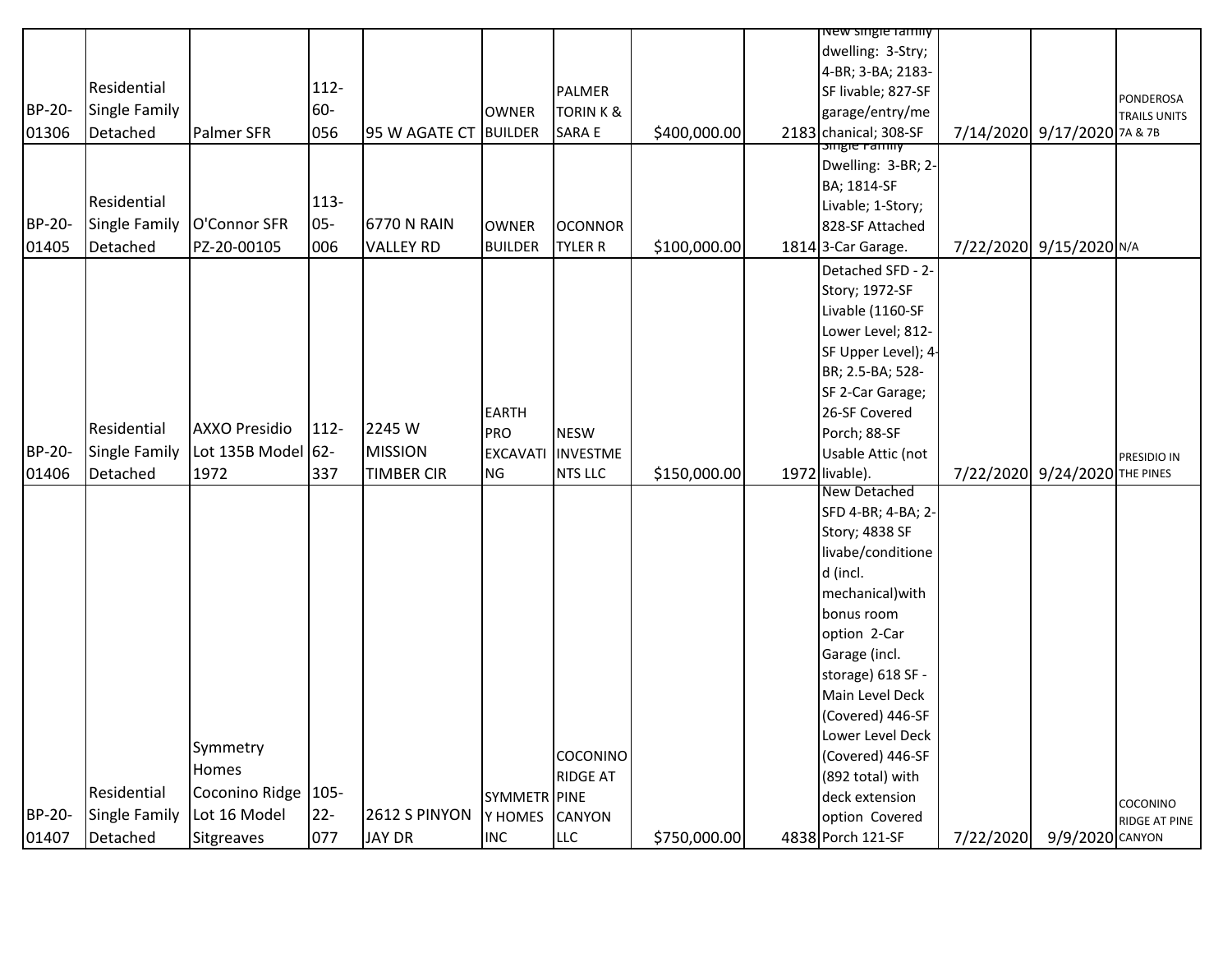| BP-20-<br>01408        | Residential<br><b>Single Family</b><br>Detached | Presidio in the<br>Pines Lot 132B                             | $112 -$<br>$62 -$<br>334 | 2257W<br><b>MISSION</b><br><b>TIMBER CIR</b> | <b>EARTH</b><br><b>PRO</b><br><b>EXCAVATI</b><br>NG | <b>NESW</b><br><b>INVESTME</b><br><b>NTS LLC</b>       | \$150,000.00 | 2-Story; 1972-SF<br>Livable (1160-SF<br>Lower Level; 812-<br>SF Upper Level); 4-<br>BR; 2.5-BA; 528-<br>SF 2-Car Garage;<br>26-SF Covered<br>Porch; 88-SF<br>Usable Attic (not<br>1972 livable).    |           | 7/22/2020 9/28/2020 THE PINES | PRESIDIO IN     |
|------------------------|-------------------------------------------------|---------------------------------------------------------------|--------------------------|----------------------------------------------|-----------------------------------------------------|--------------------------------------------------------|--------------|-----------------------------------------------------------------------------------------------------------------------------------------------------------------------------------------------------|-----------|-------------------------------|-----------------|
| <b>BP-20-</b><br>01417 | Residential<br><b>Single Family</b><br>Detached | Capstone<br><b>Timber Sky</b><br>Orion Lot 48<br>Model TS2882 | $112 -$<br>$01 -$<br>214 | 3528 W<br><b>ELECTRA DR</b>                  | <b>CAPSTON</b><br><b>E HOMES</b><br><b>LLC</b>      | ABBOTT-<br>RHOTON<br><b>INVESTME</b><br><b>NTSLLC</b>  | \$172,920.00 | Main Dwelling: 3-<br>BR; 2.5-BA; 2282-<br>SF Livable (not<br>including ADU);<br>473-SF Garage;<br>266-SF Covered<br>Porch. All<br>impervious under<br>2282 parent permit.                           | 7/23/2020 | 9/3/2020 TIMBER SKY           | <b>ORION AT</b> |
| <b>BP-20-</b><br>01540 | Residential<br><b>Single Family</b><br>Detached | Same As Orion<br>at Timbersky<br>Lot 41                       | $112 -$<br>$01-$<br>207  | 3537 W ALTAIR<br><b>WAY</b>                  | <b>CAPSTON</b><br>E HOMES<br>LLC                    | ABBOTT-<br>RHOTON<br><b>INVESTME</b><br><b>NTS LLC</b> | \$131,760.00 | 2-Story; 2196-SF<br>Livable (976-SF<br>Upper Level;<br>1220-SF Main<br>Level); 4-BR; 2.5<br>BA; 441-SF 2-Car<br>Garage; 258-SF<br><b>Front Covered</b><br>Porch; 48-SF Rear<br>2196 Uncovered Porch | 8/5/2020  | 9/3/2020 TIMBER SKY           | <b>ORION AT</b> |
| BP-20-<br>01660        | Residential<br><b>Single Family</b><br>Detached | Capstone Orion<br>Timber Sky Lot<br>36 Model<br>TS1569C       | $112 -$<br>$01 -$<br>202 | 3577 W ALTAIR<br><b>WAY</b>                  | <b>CAPSTON</b><br><b>E</b> HOMES<br><b>LLC</b>      | ABBOTT-<br>RHOTON<br><b>INVESTME</b><br><b>NTS LLC</b> | \$94,140.00  | 3-BR; 2-BA; 1-<br>story; 1569-SF<br>Livable; 495-SF 2-<br>Car Garage; 269-<br><b>SF Front Covered</b><br>Porch; 62-SF Rear<br>covered porch;<br>1569 331 SF total                                   | 8/19/2020 | 9/3/2020 TIMBER SKY           | <b>ORION AT</b> |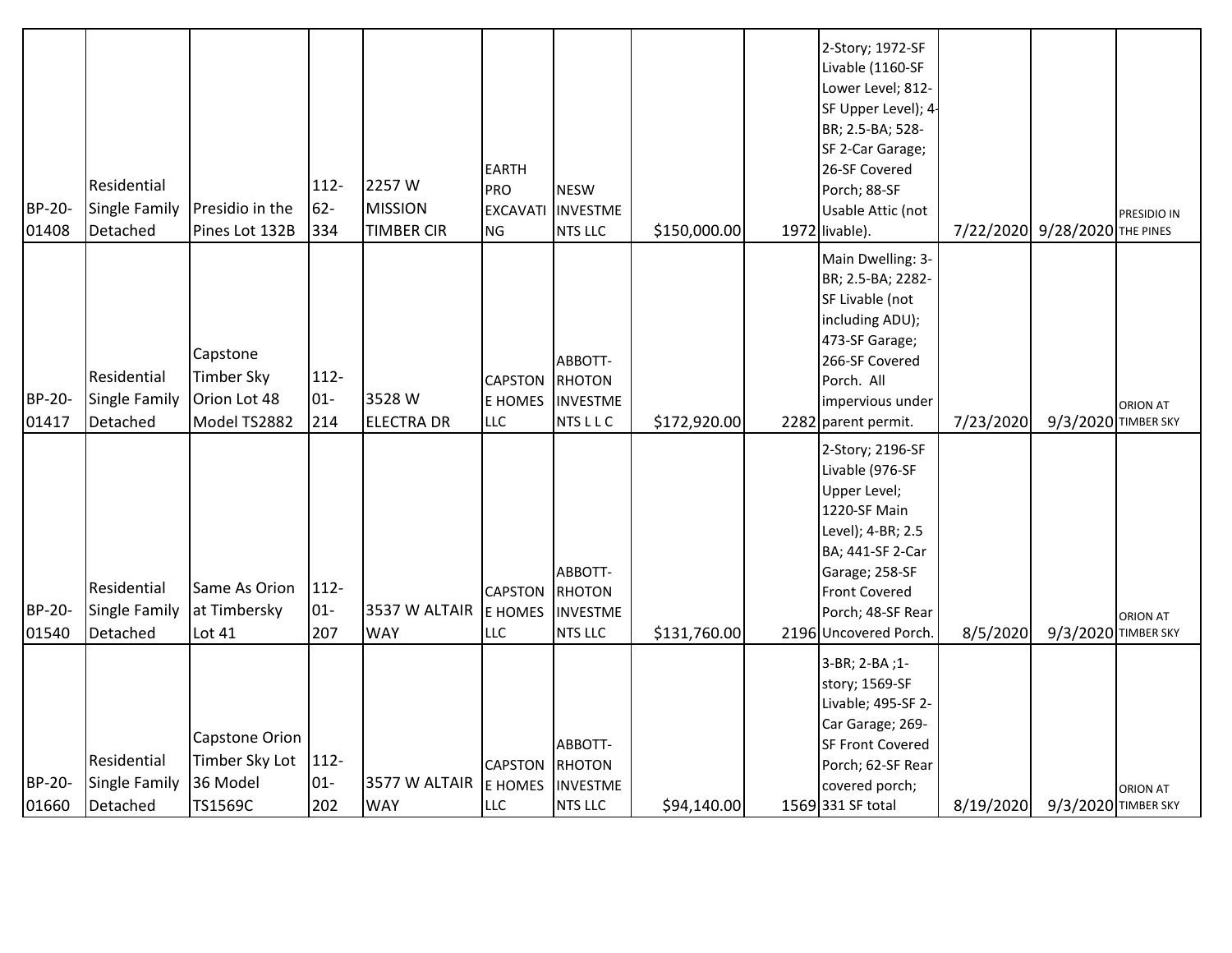|        |                                     |                                              |                |                    |                                  |                                             |              |          | 1-story 1991 SF.                                                                                                                                    |           |                             |                 |
|--------|-------------------------------------|----------------------------------------------|----------------|--------------------|----------------------------------|---------------------------------------------|--------------|----------|-----------------------------------------------------------------------------------------------------------------------------------------------------|-----------|-----------------------------|-----------------|
|        |                                     |                                              |                |                    |                                  |                                             |              |          | livable/condition                                                                                                                                   |           |                             |                 |
|        |                                     |                                              |                |                    |                                  |                                             |              |          | ed 3 bed 2.5 bath                                                                                                                                   |           |                             |                 |
|        |                                     | Miramonte                                    |                |                    |                                  |                                             |              |          | 2-car garage 494                                                                                                                                    |           |                             |                 |
|        | Residential                         | <b>Orion Timber</b>                          | $112 -$        |                    | <b>MIRAMO</b>                    |                                             |              |          | SF. Elevation A-                                                                                                                                    |           |                             |                 |
|        |                                     |                                              |                |                    | <b>NTE</b>                       | <b>MIRAMON</b>                              |              |          | Covered                                                                                                                                             |           |                             | <b>ARIES AT</b> |
| BP-20- | <b>Single Family</b>                | Sky Lot 14                                   | $01 -$         | <b>2525 S OWEN</b> | <b>ARIZONA</b>                   | <b>TE TIMBER</b>                            |              |          | porch/patio 344                                                                                                                                     |           |                             | TIMBER SKY -    |
| 01669  | Detached                            | Model 1991                                   | 322            | <b>WAY</b>         | <b>LLC</b>                       | <b>SKY 7A LLC</b>                           | \$149,325.00 | 1991 SF. |                                                                                                                                                     |           | 8/19/2020 9/18/2020 PHASE 1 |                 |
|        |                                     |                                              |                |                    |                                  |                                             |              |          | Livable (976-SF                                                                                                                                     |           |                             |                 |
|        |                                     |                                              |                |                    |                                  |                                             |              |          | Upper Level;                                                                                                                                        |           |                             |                 |
|        |                                     |                                              |                |                    |                                  |                                             |              |          | 1220-SF Main                                                                                                                                        |           |                             |                 |
|        |                                     |                                              |                |                    |                                  |                                             |              |          | Level); 4-BR; 2.5<br>BA; 441-SF 2-Car                                                                                                               |           |                             |                 |
|        |                                     |                                              |                |                    |                                  |                                             |              |          | Garage; 258-SF                                                                                                                                      |           |                             |                 |
|        |                                     |                                              |                |                    |                                  |                                             |              |          | <b>Front Covered</b>                                                                                                                                |           |                             |                 |
|        |                                     |                                              |                |                    |                                  |                                             |              |          | Porch; 48-SF Rear                                                                                                                                   |           |                             |                 |
|        |                                     |                                              |                |                    |                                  |                                             |              |          | Uncovered                                                                                                                                           |           |                             |                 |
|        |                                     | Capstone Orion                               |                |                    |                                  | ABBOTT-                                     |              |          | Porch.Options:                                                                                                                                      |           |                             |                 |
|        | Residential                         | Timber Sky Lot   112-                        |                |                    | <b>CAPSTON</b>                   | <b>RHOTON</b>                               |              |          | 10-Foot Rear                                                                                                                                        |           |                             |                 |
| BP-20- | Single Family                       | 38 Model                                     | $01 -$         | 3561 W ALTAIR      | E HOMES                          | <b>INVESTME</b>                             |              |          | Covered Porch                                                                                                                                       |           |                             | <b>ORION AT</b> |
| 01670  | Detached                            | TS2196A                                      | 204            | <b>WAY</b>         | <b>LLC</b>                       | <b>NTS LLC</b>                              | \$131,760.00 |          | 2196 220-SF                                                                                                                                         | 8/19/2020 | 9/3/2020 TIMBER SKY         |                 |
|        |                                     |                                              |                |                    |                                  |                                             |              |          | <del>əmgic ranmy</del>                                                                                                                              |           |                             |                 |
|        |                                     |                                              |                |                    |                                  |                                             |              |          | Dwelling: 3-BR;                                                                                                                                     |           |                             |                 |
|        |                                     |                                              |                |                    |                                  |                                             |              |          | 2.5-BA; 2303-SF                                                                                                                                     |           |                             |                 |
|        |                                     |                                              |                |                    |                                  |                                             |              |          | Livable (1448-SF                                                                                                                                    |           |                             |                 |
|        |                                     |                                              |                |                    |                                  |                                             |              |          | Lower Level; 855-<br>SF Upper Level);                                                                                                               |           |                             |                 |
|        |                                     | Capstone Orion                               |                |                    |                                  | ABBOTT-                                     |              |          | 479-SF 2-Car                                                                                                                                        |           |                             |                 |
|        | <b>Residential</b>                  | Timber Sky Lot   112-                        |                |                    | <b>CAPSTON</b>                   | RHOTON                                      |              |          | Garage; 177-SF                                                                                                                                      |           |                             |                 |
| BP-20- | <b>Single Family</b>                | 39 Model                                     | $01 -$         | 3553 W ALTAIR      | <b>E HOMES</b>                   | <b>INVESTME</b>                             |              |          | <b>Front Covered</b>                                                                                                                                |           |                             |                 |
| 01671  | Detached                            | TS2303C                                      | 205            | <b>WAY</b>         | <b>LLC</b>                       | <b>NTS LLC</b>                              | \$138,180.00 |          | 2303 Porch; 54-SF Rear                                                                                                                              | 8/19/2020 | 9/3/2020 TIMBER SKY         | ORION AT        |
|        |                                     |                                              |                |                    |                                  |                                             |              |          | ਕਰ ਕਾਰ                                                                                                                                              |           |                             |                 |
|        |                                     |                                              |                |                    |                                  |                                             |              |          |                                                                                                                                                     |           |                             |                 |
|        |                                     |                                              |                |                    |                                  |                                             |              |          |                                                                                                                                                     |           |                             |                 |
|        |                                     |                                              |                |                    |                                  |                                             |              |          |                                                                                                                                                     |           |                             |                 |
|        |                                     |                                              |                |                    |                                  |                                             |              |          |                                                                                                                                                     |           |                             |                 |
|        |                                     |                                              |                |                    |                                  |                                             |              |          |                                                                                                                                                     |           |                             |                 |
|        |                                     |                                              |                |                    |                                  |                                             |              |          |                                                                                                                                                     |           |                             |                 |
|        |                                     |                                              |                |                    |                                  |                                             |              |          |                                                                                                                                                     |           |                             |                 |
| 01680  | Detached                            | <b>TS1715C</b>                               | 210            | <b>WAY</b>         | LLC                              | NTS LLC                                     | \$102,900.00 |          | 1715 Porch: 48-SF                                                                                                                                   | 8/21/2020 | 9/8/2020 TIMBER SKY         |                 |
| BP-20- | Residential<br><b>Single Family</b> | Capstone Orion<br>Timber Sky Lot<br>44 Model | 112-<br>$01 -$ | 3513 W ALTAIR      | <b>CAPSTON</b><br><b>E HOMES</b> | ABBOTT-<br><b>RHOTON</b><br><b>INVESTME</b> |              |          | Detached -3-BR;<br>2.5-BA (opt. half<br>bath); 1-Story;<br>1715-SF Livable;<br>471-SF Garage;<br>256-SF Front<br>Covered Porch. -<br>Rear uncovered |           |                             | <b>ORION AT</b> |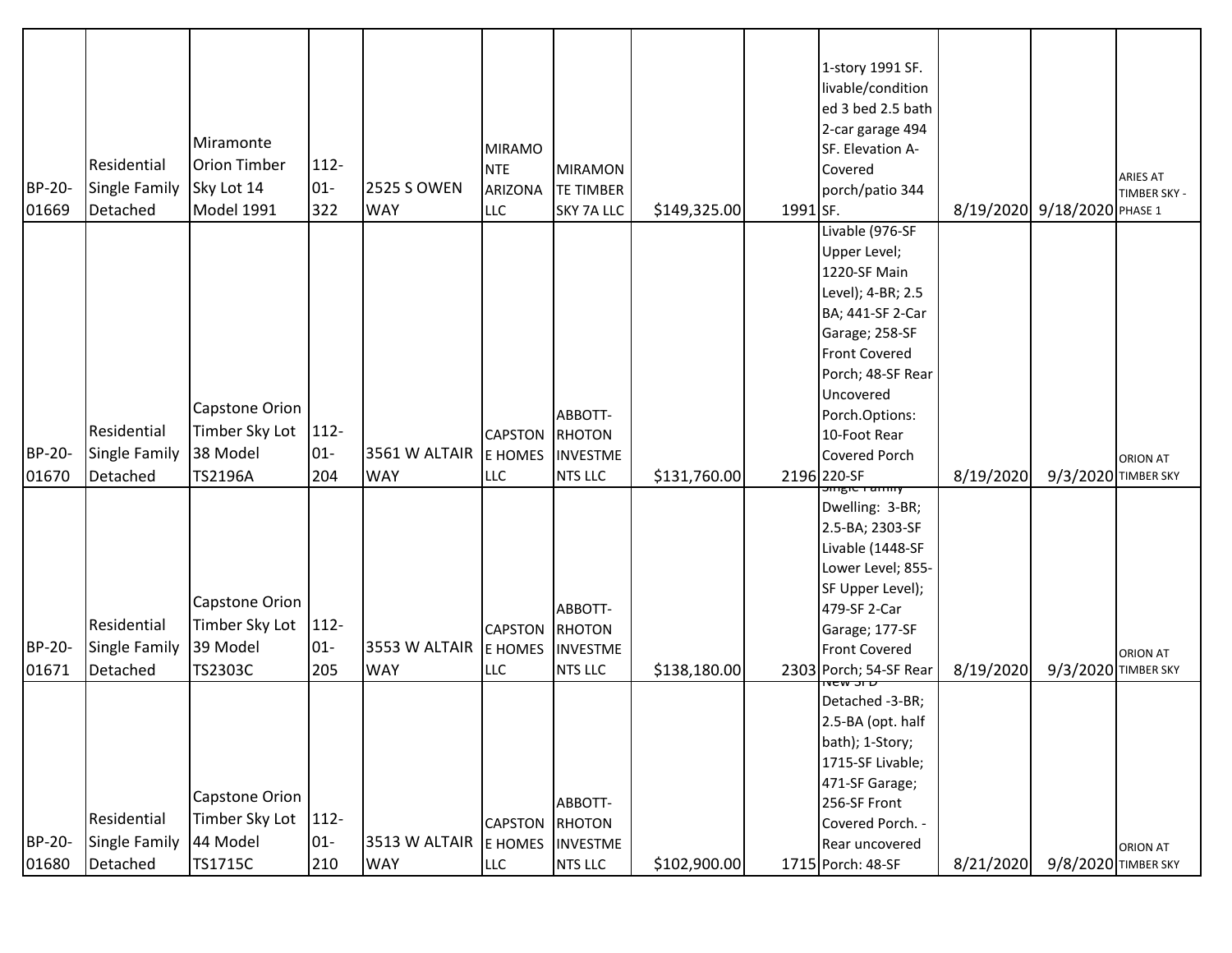| BP-20-<br>01730 | <b>Residential</b><br>Single Family<br>Detached | Capstone Orion<br>Timber Sky Lot<br>68 Model<br><b>TS2467B</b> | 112-<br>$01-$<br>234     | 2400 S<br><b>LUGINBUHL ST</b> | <b>CAPSTON</b><br>E HOMES<br><b>LLC</b> | ABBOTT-<br><b>RHOTON</b><br><b>INVESTME</b><br>NTS LLC  | \$193,020.00 |            | <del>יב ,אט־כ</del> z ,ח <del>ט־כ</del><br>Story; 1969-SF<br>Livable (not<br>including Casita);<br>424-SF Garage;<br>263-SF Covered<br>Patios; ALL<br><b>IMPERVIOUS</b><br>1969 UNDER PARENT |           | 8/25/2020 9/21/2020 TIMBER SKY | <b>ORION AT</b> |
|-----------------|-------------------------------------------------|----------------------------------------------------------------|--------------------------|-------------------------------|-----------------------------------------|---------------------------------------------------------|--------------|------------|----------------------------------------------------------------------------------------------------------------------------------------------------------------------------------------------|-----------|--------------------------------|-----------------|
| BP-20-<br>01729 | Residential<br>Single Family<br>Detached        | Capstone Orion<br>Timber Sky Lot   112-<br>66 Model<br>TS2467A | $01 -$<br>232            | 2409 S<br><b>LUGINBUHL ST</b> | <b>CAPSTON</b><br><b>LLC</b>            | ABBOTT-<br>RHOTON<br>E HOMES INVESTME<br><b>NTS LLC</b> | \$118,140.00 |            | 3-BR; 2.5-BA; 1-<br>Story; 1969-SF<br>Livable (not<br>including Casita);<br>424-SF Garage;<br>263-SF Covered<br>Patios; ALL<br><b>IMPERVIOUS</b><br><b>UNDER PARENT</b><br>1969 PERMIT.      |           | 8/25/2020 9/21/2020 ТІМВЕР SKY | <b>ORION AT</b> |
| BP-20-<br>01707 | Residential<br>Single Family<br>Detached        | Capstone Orion<br>Timber Sky Lot<br>52 Model<br>TS1715A        | $112 -$<br>$01-$<br>218  | 3560W<br><b>ELECTRA DR</b>    | <b>CAPSTON</b><br>E HOMES<br><b>LLC</b> | ABBOTT-<br>RHOTON<br><b>INVESTME</b><br><b>NTS LLC</b>  | \$102,900.00 | 1715 48-SF | כ-1, <i>ב-DA</i><br>Story; 1715-SF<br>Livable; 471-SF<br>Garage; 256-SF<br>Front Covered<br>Porch. - Rear<br>uncovered Porch:                                                                | 8/24/2020 | 9/8/2020 TIMBER SKY            | <b>ORION AT</b> |
| BP-20-<br>01705 | Residential<br>Single Family<br>Detached        | Capstone Orion<br>Timber Sky Lot<br>43 Model<br>TS1471C        | $112 -$<br>$01 -$<br>209 | 3521 W ALTAIR<br><b>WAY</b>   | <b>CAPSTON</b><br>E HOMES<br>LLC        | ABBOTT-<br>RHOTON<br><b>INVESTME</b><br><b>NTS LLC</b>  | \$88,260.00  |            | New detached<br>SFD - 3-BR; 2-BA;<br>1-Story; 1471-SF<br>Livable; 426-SF<br>Garage; 250-SF<br><b>Front Covered</b><br>Porch; 73-SF Rear<br>1471 Covered Porch                                | 8/24/2020 | 9/8/2020 TIMBER SKY            | <b>ORION AT</b> |
| BP-20-<br>01687 | Residential<br>Single Family<br>Detached        | Capstone Orion<br>Timber Sky Lot<br>50 Model<br>TS2196A        | $112 -$<br>$01 -$<br>216 | 3544 W<br><b>ELECTRA DR</b>   | <b>CAPSTON</b><br>E HOMES<br>LLC        | ABBOTT-<br>RHOTON<br><b>INVESTME</b><br><b>NTS LLC</b>  | \$131,760.00 |            | SFD - 2-Story;<br>2196-SF Livable<br>(976-SF Upper<br>Level; 1220-SF<br>Main Level); 4-<br>BR; 2.5 BA; 441-<br>SF 2-Car Garage;<br>2196 258-SF Front                                         | 8/21/2020 | 9/8/2020 TIMBER SKY            | <b>ORION AT</b> |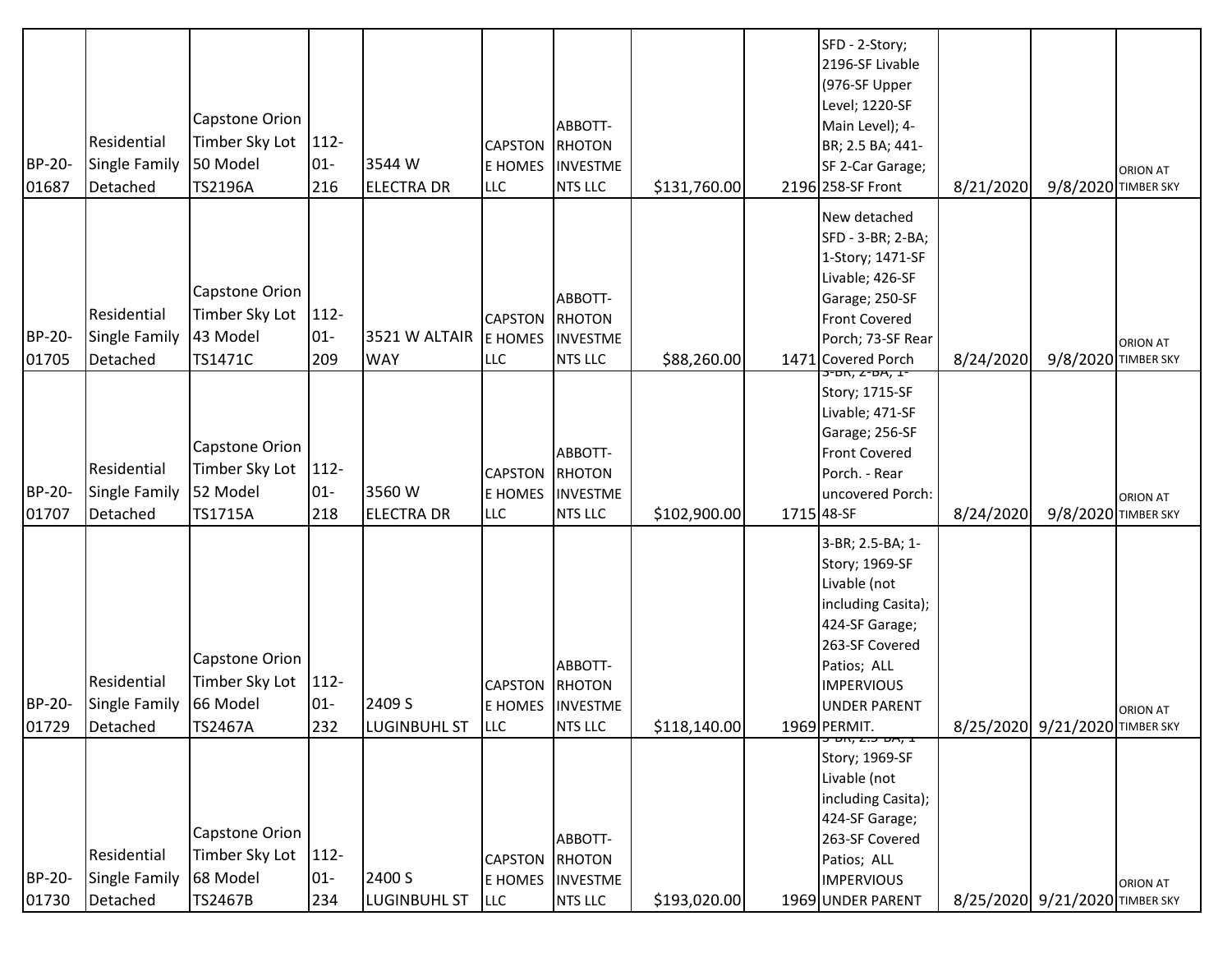| BP-20-<br>01776 | <b>Residential</b><br>Single Family<br>Detached          | Miramonte<br>Orion<br>Timbersky Lot<br>35 Model 1991                    | $112 -$<br>$01 -$<br>343 | 3610 W CERES<br><b>WAY</b>                    | <b>MIRAMO</b><br><b>NTE</b><br>ARIZONA<br>LLC              | <b>MIRAMON</b><br><b>TE TIMBER</b><br><b>SKY 7A LLC</b>        | \$149,325.00 | 1991 SF. | 1-story 1991 SF.<br>livable/condition<br>ed 3 bed 2.5 bath<br>2-car garage 494<br>SF. Elevation A-<br>Covered<br>porch/patio 344                                                                 | 9/1/2020 9/25/2020 PHASE 1     | ARIES AT<br>TIMBER SKY - |
|-----------------|----------------------------------------------------------|-------------------------------------------------------------------------|--------------------------|-----------------------------------------------|------------------------------------------------------------|----------------------------------------------------------------|--------------|----------|--------------------------------------------------------------------------------------------------------------------------------------------------------------------------------------------------|--------------------------------|--------------------------|
| BP-20-<br>01881 | Residential<br>Single Family<br>Detached                 | <b>Axxo Presidio</b><br>Lot 131B Model 62-<br>1972                      | $112 -$<br>333           | 2261W<br><b>MISSION</b><br><b>TIMBER CIR</b>  | <b>EARTH</b><br><b>PRO</b><br><b>EXCAVATI</b><br><b>NG</b> | <b>NESW</b><br><b>INVESTME</b><br><b>NTS LLC</b>               | \$150,000.00 |          | 2-Story; 1972-SF<br>Livable (1160-SF<br>Lower Level; 812-<br>SF Upper Level); 4-<br>BR; 2.5-BA; 528-<br>SF 2-Car Garage;<br>26-SF Covered<br>Porch; 88-SF<br>Usable Attic (not<br>1972 livable). | 9/10/2020 9/28/2020 THE PINES  | PRESIDIO IN              |
| BP-20-<br>01882 | Residential<br>Single Family<br>Detached                 | <b>Axxo Presidio</b><br>Lot 128B Model 62-<br>1972                      | 112-<br>330              | 2273 W<br><b>MISSION</b><br><b>TIMBER CIR</b> | <b>EARTH</b><br>PRO<br><b>EXCAVATI</b><br><b>NG</b>        | <b>NESW</b><br><b>INVESTME</b><br><b>NTS LLC</b>               | \$150,000.00 |          | Livable (1160-SF<br>Lower Level; 812-<br>SF Upper Level); 4-<br>BR; 2.5-BA; 528-<br>SF 2-Car Garage;<br>26-SF Covered<br>Porch; 88-SF<br>1972 Usable Attic (not                                  | 9/10/2020 9/28/2020 THE PINES  | PRESIDIO IN              |
| 01907           | Residential<br>BP-20- Single Family 47 Model<br>Detached | <b>Capstone Orion</b><br>Timber Sky Lot<br>TS1471B                      | $112 -$<br>$01 -$<br>213 | 3520W<br><b>ELECTRA DR</b>                    | <b>CAPSTON</b><br>LLC                                      | ABBOTT-<br><b>RHOTON</b><br>E HOMES INVESTME<br><b>NTS LLC</b> | \$88,260.00  |          | SFD - 3-BR; 2-BA;<br>1-Story; 1471-SF<br>Livable; 426-SF<br>Garage; 250-SF<br><b>Front Covered</b><br>Porch; 233-SF<br>Rear Covered<br>$1471$ Porch                                              | 9/14/2020 9/29/2020 TIMBER SKY | <b>ORION AT</b>          |
| BP-20-<br>01910 | <b>Residential</b><br>Single Family<br>Detached          | Capstone -<br>Orion at<br>Timbersky - Lot   112-<br>65-Model<br>TS1715A | $01 -$<br>231            | 2401 S<br><b>LUGINBUHL ST</b>                 | <b>HATCH</b><br>PLUMBIN<br>G INC                           | ABBOTT-<br><b>RHOTON</b><br><b>INVESTME</b><br><b>NTS LLC</b>  | \$102,900.00 |          | 5-DN, Z-DA, I-<br>Story; 1715-SF<br>Livable; 471-SF<br>Garage; 256-SF<br><b>Front Covered</b><br>Porch. - Rear<br>uncovered Porch:<br>1715 48-SF                                                 | 9/14/2020 9/29/2020 TIMBER SKY | <b>ORION AT</b>          |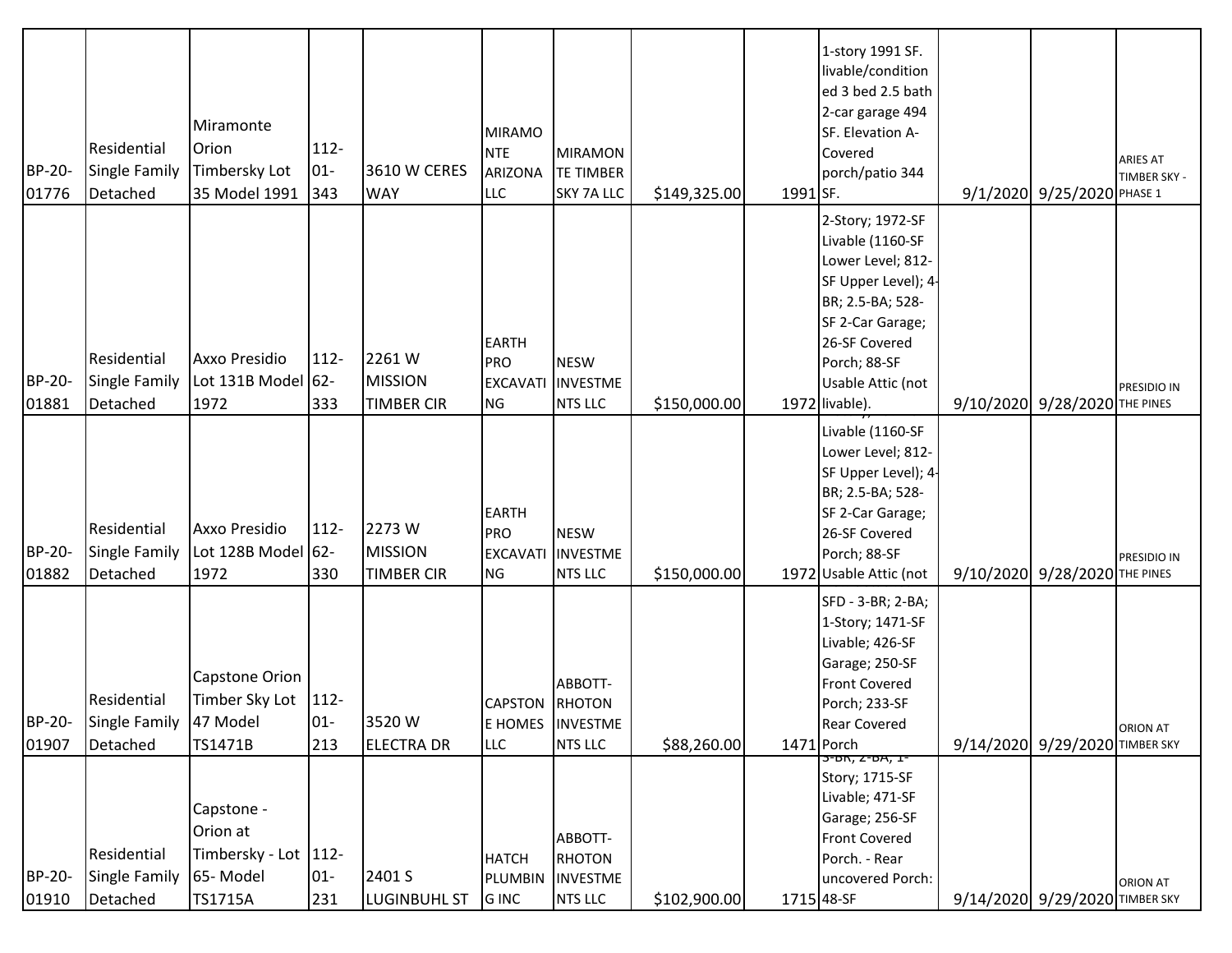|               |               | Orion at             |             |                      |                               | ABBOTT-                       |              | 2-Story; 2196-SF                        |           |                                |                                         |
|---------------|---------------|----------------------|-------------|----------------------|-------------------------------|-------------------------------|--------------|-----------------------------------------|-----------|--------------------------------|-----------------------------------------|
|               | Residential   | Timbersky - Lot 112- |             |                      | <b>CAPSTON</b>                | <b>RHOTON</b>                 |              | Livable (976-SF                         |           |                                |                                         |
| <b>BP-20-</b> | Single Family | 55 - Model           | $01-$       | 3584 W               | <b>E HOMES</b>                | <b>INVESTME</b>               |              | Upper Level;<br>1220-SF Main            |           |                                |                                         |
| 01934         | Detached      | TS2196A              | 221         | <b>ELECTRA DR</b>    | <b>LLC</b>                    | <b>NTS LLC</b>                | \$131,760.00 | 2196 Level); 4-BR; 2.5                  |           | 9/14/2020 9/29/2020 TIMBER SKY | <b>ORION AT</b>                         |
|               |               |                      |             |                      | Arizona                       |                               |              | Tear off reroof                         |           |                                |                                         |
|               |               |                      | $112 -$     |                      | Metal                         |                               |              | with metal roof                         |           |                                | COCONINO                                |
| <b>BP-20-</b> |               | Canyon Pet           | $04 -$      | 1066 W ROUTE         | Roofing                       | <b>HOWERTO</b>                |              | no wood shakes                          |           |                                | <b>WEST</b>                             |
| 01715         | Roofing       | <b>Hospital Roof</b> | 003B        | 66                   | LLC                           | N CHERYL L                    | \$28,117.00  | or shingles                             | 8/24/2020 | 9/2/2020 AMENDED               |                                         |
|               |               |                      | 107-        |                      |                               |                               |              |                                         |           |                                |                                         |
|               |               |                      |             |                      |                               | <b>DAVIS</b>                  |              | tear off re roof no                     |           |                                |                                         |
| BP-20-        |               |                      | $26 -$      | 4292 E BROKEN HAVASU |                               | LINDA &                       |              | wood shakes or                          |           |                                |                                         |
| 01774         | Roofing       | Merrill Roof         | 026<br>IU4. | <b>ROCK LP</b>       | <b>ROOFING</b><br><b>High</b> | <b>NOLAN</b><br><b>BERMAN</b> | \$9,000.00   | shingles allowed<br>tear off re roof no | 9/1/2020  | 9/1/2020 ELK RUN               |                                         |
| BP-20-        |               |                      | 09-         | 136 E PASEO          | Elevation                     | AMI&                          |              | wood shakes or                          |           |                                |                                         |
| 01775         | Roofing       | Miller Roof          | 022B        | <b>DEL RIO</b>       | Roofing                       | <b>BRENDA</b>                 | \$5,940.00   | shingles allowed                        | 9/1/2020  | 9/1/2020 PINE KNOLL            |                                         |
|               |               |                      | $112 -$     |                      |                               | LAUHER                        |              | Tear off re roof                        |           |                                |                                         |
| <b>BP-20-</b> |               |                      | $39 -$      | 3388 S CAROL         | <b>HAVASU</b>                 | JOHN D &                      |              | no wood shakes                          |           |                                | <b>UNIVERSITY</b><br><b>HIGHLANDS</b>   |
| 01791         | Roofing       | Lauher Roof          | 025B        | <b>DR</b>            | <b>ROOFING</b>                | <b>BARBARA</b>                | \$11,000.00  | or shingles                             | 9/2/2020  | 9/2/2020 UNIT 6                |                                         |
|               |               |                      | 108-        |                      |                               |                               |              | Tear off re roof                        |           |                                |                                         |
| BP-20-        |               |                      | $11 -$      | 3003N                | <b>HAVASU</b>                 | LEE-LINN                      |              | no wood shakes                          |           |                                | GREENLAW                                |
| 01792         | Roofing       | <b>Stellies Roof</b> | 148         | <b>JAMISON BLVD</b>  | <b>ROOFING</b>                | <b>LLC</b>                    | \$14,000.00  | or shingles                             | 9/2/2020  | 9/2/2020 ESTATES 3             |                                         |
|               |               |                      | $112 -$     |                      | <b>DRYWALL</b>                | No Owner                      |              | Tear off re roof                        |           |                                |                                         |
| BP-20-        |               |                      | $51-$       | 774 W CATTLE         | <b>PATCH</b>                  | Informatio                    |              | no wood shakes                          |           |                                | <b>PONDEROSA</b><br><b>TRAILS UNITS</b> |
| 01793         | Roofing       | Robson Roof          | 014         | <b>DRIVE TRL</b>     | <b>INC</b>                    | n Available                   | \$6,000.00   | or shingles                             | 9/2/2020  | 9/2/2020 3A 3B 3C              |                                         |
|               |               |                      |             |                      | MATT'S                        | <b>SIROKY</b>                 |              |                                         |           |                                |                                         |
|               |               |                      | $114 -$     |                      | <b>DRYWALL</b>                | <b>FAMILY</b>                 |              | Tear off re roof                        |           |                                | CONTINENTAL                             |
| <b>BP-20-</b> |               |                      | 09-         | 5281 E HICKORY PATCH |                               | <b>TRUST DTD</b>              |              | no wood shakes                          |           |                                | <b>COUNTRY CLUB</b>                     |
| 01794         | Roofing       | <b>Siroky Roof</b>   | 175         | <b>DR</b>            | <b>INC</b>                    | 07/25/88                      | \$9,000.00   | or shingles                             | 9/2/2020  | $9/2/2020$ <sub>1</sub>        | <b>ESTATES UNIT</b>                     |
|               |               |                      |             |                      |                               | <b>NACKARD</b>                |              |                                         |           |                                |                                         |
|               |               |                      | $102 -$     |                      | Prostruct                     | <b>KHATTER</b>                |              | Tear off reroof no                      |           |                                | <b>MALPAIS</b>                          |
| BP-20-        |               |                      | $11 -$      | 1300N                | <b>Builders</b>               | <b>JOSEPH</b>                 |              | wood shakes or                          |           |                                | <b>ESTATES UNIT</b>                     |
| 01809         | Roofing       | Nackard Roof         | 038         | <b>ROCKRIDGE RD</b>  | LLC                           | <b>FAMILY</b>                 | \$32,000.00  | shingles allowed                        | 9/3/2020  | 9/3/2020 1 REPLAT              |                                         |
|               |               |                      |             |                      |                               | <b>BEDNAR</b>                 |              |                                         |           |                                |                                         |
|               |               |                      | $102 -$     |                      |                               | Prostruct DAVID G &           |              | Tear off reroof no                      |           |                                | <b>MALPAIS</b>                          |
| BP-20-        |               |                      | 06-         | 1320N                | <b>Builders</b>               | <b>GIAVANNA</b>               |              | wood shakes or                          |           |                                | <b>ESTATES UNIT</b>                     |
| 01810         | Roofing       | <b>Bednar Roof</b>   | 032         | ROCKRIDGE RD         | LLC                           |                               | \$42,000.00  | shingles allowed                        | 9/3/2020  | 9/3/2020 1 REPLAT              |                                         |
|               |               |                      | 100-        |                      | Prostruct                     |                               |              | Tear off reroof no                      |           |                                |                                         |
| BP-20-        |               |                      | $02 -$      | 410 W APACHE         | <b>Builders</b>               | <b>HASLETT</b>                |              | wood shakes or                          |           |                                | <b>MOUNTAIN</b>                         |
| 01811         | Roofing       | Haslett Roof         | 049         | RD                   | LLC                           | <b>JAMES M</b>                | \$15,000.00  | shingles allowed                        | 9/3/2020  | 9/3/2020 VIEW                  |                                         |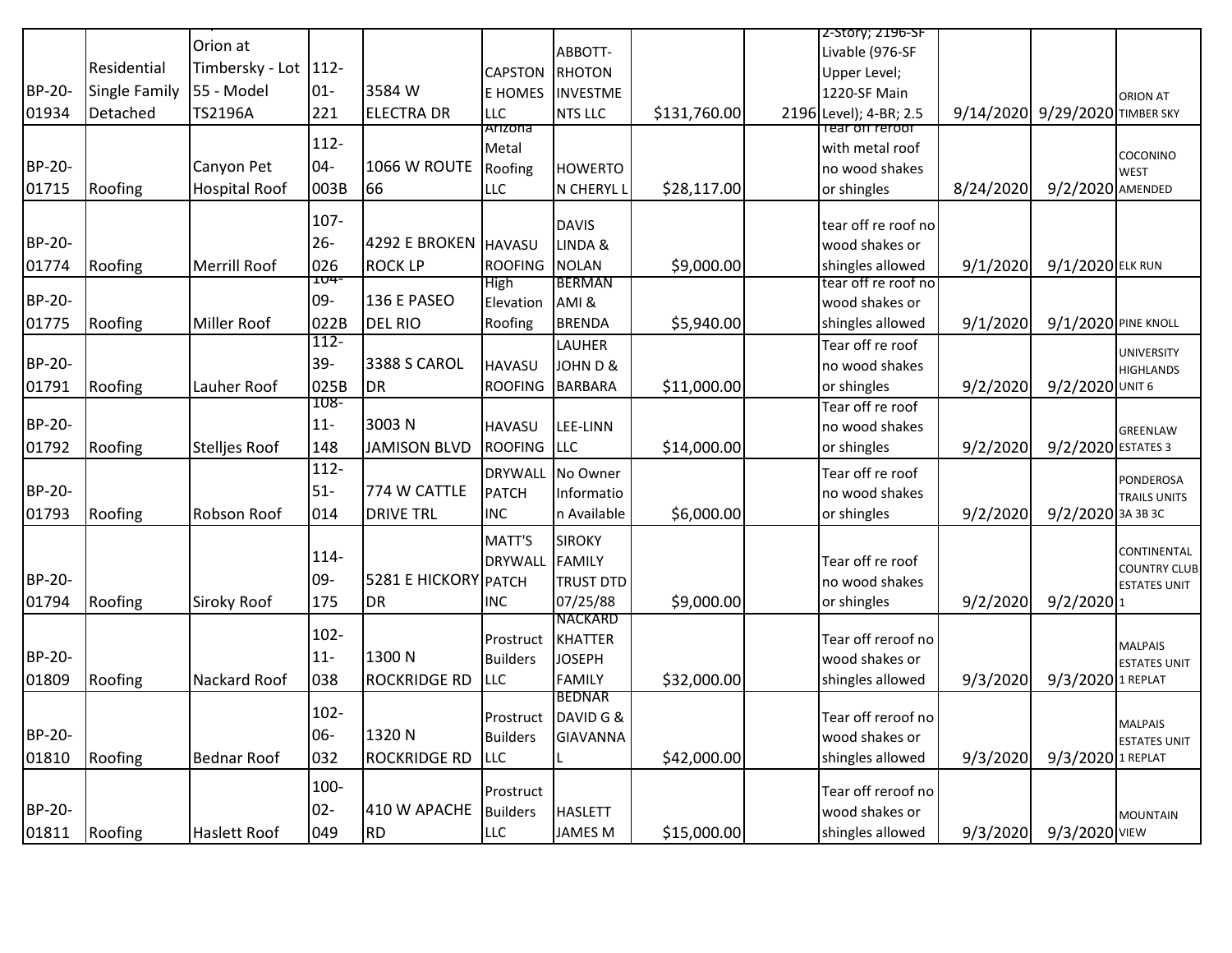|        |         |                      |         |                         | High                                  |                               |             | Tear off and re        |          |                         |                               |
|--------|---------|----------------------|---------|-------------------------|---------------------------------------|-------------------------------|-------------|------------------------|----------|-------------------------|-------------------------------|
|        |         |                      | $105 -$ |                         | Elevation                             |                               |             | roof no wood           |          |                         |                               |
| BP-20- |         |                      | 06-     |                         | Roofing                               | <b>FAITH</b>                  |             | shakes or shingles     |          |                         |                               |
| 01816  | Roofing | <b>Ruby Re Roof</b>  | 016     | 83 E JUDY ST            | <b>LLC</b>                            | <b>DANIEL</b><br>PAVON        | \$9,000.00  | allowed                | 9/3/2020 |                         | 9/8/2020 ASPEN TRAILS         |
|        |         |                      |         |                         | <b>BARTLETT STEVEN C</b>              |                               |             | Tear off and re        |          |                         |                               |
|        |         |                      | 100-    |                         | HOMES & & KUHN                        |                               |             | roof no wood           |          |                         |                               |
| BP-20- |         |                      | 09-     | 317N                    | ROOFING                               | <b>SHEILA</b>                 |             | shakes or shingles     |          |                         | <b>FLAGSTAFF</b>              |
| 01823  | Roofing | Pavon's Re Roof 010  |         | <b>HUMPHREYS ST LLC</b> |                                       | <b>JANE</b>                   | \$22,374.00 | allowed                | 9/4/2020 | 9/8/2020 TOWNSITE       |                               |
|        |         |                      | $111 -$ |                         | <b>BARTLETT</b>                       |                               |             | Tear off re roof       |          |                         |                               |
| BP-20- |         |                      | $11 -$  | 2761 N EDDY             | <b>HOMES &amp; TRUJILLO</b>           |                               |             | no wood shakes         |          |                         | <b>CHESHIRE</b>               |
|        |         |                      |         |                         | <b>ROOFING</b><br><b>LLC</b>          | <b>CHADWICK</b><br>& TARA     |             | or shingles<br>allowed |          |                         | <b>ESTATES UNIT</b>           |
| 01825  | Roofing | Trujillo Roof        | 003     | <b>DR</b>               | BARTLETT                              |                               | \$10,701.00 | Tear off re roof       | 9/4/2020 | $9/8/2020$ 7            |                               |
|        |         |                      | $101 -$ |                         | HOMES & STETSON                       |                               |             | no wood shakes         |          |                         | <b>FLAGSTAFF</b><br>(TOWN OF) |
| BP-20- |         |                      | $15 -$  | 318 N AGASSIZ           | <b>ROOFING</b>                        | <b>PATRICIA</b>               |             | or shingles            |          |                         | <b>EAST SLOPE</b>             |
| 01826  | Roofing | <b>Stetson Roof</b>  | 014     | <b>ST</b>               | <b>LLC</b>                            | <b>ANN</b>                    | \$14,000.00 | allowed                | 9/4/2020 | 9/8/2020 ADDITION       |                               |
|        |         |                      |         |                         |                                       |                               |             |                        |          |                         |                               |
|        |         |                      | $112 -$ |                         | <b>BARTLETT</b><br><b>HOMES &amp;</b> |                               |             | tear off re roof no    |          |                         |                               |
| BP-20- |         |                      | 44-     | 1852W                   | <b>ROOFING</b>                        | <b>MILLIGAN</b>               |             | wood shingles or       |          |                         |                               |
| 01828  | Roofing | <b>Milligan Roof</b> | 082     | <b>MATTINGLY LP</b>     | LLC                                   | <b>JULIAN R</b>               | \$8,415.00  | shakes allowed         | 9/4/2020 | 9/8/2020 ESTATES        | <b>WEST VILLAGE</b>           |
|        |         |                      |         |                         |                                       |                               |             |                        |          |                         |                               |
|        |         |                      |         |                         |                                       |                               |             | tear off and re        |          |                         |                               |
|        |         |                      | $102 -$ |                         | <b>POLARIS</b>                        | <b>OLSON</b>                  |             | roof no wood           |          |                         | <b>KACHINA</b>                |
| BP-20- |         |                      | 06-     | 1624 N AZTEC            |                                       | <b>RESTORAT DAVID B &amp;</b> |             | shakes or shingles     |          |                         | <b>ESTATES UNIT</b>           |
| 01839  | Roofing | Olsen Roof           | 016A    | <b>ST</b>               | ION INC                               | LISA M                        | \$3,500.00  | allowed                | 9/8/2020 | $9/8/2020$ <sup>1</sup> |                               |
|        |         |                      |         |                         |                                       | COLONY-                       |             |                        |          |                         |                               |
|        |         |                      |         |                         |                                       | JO DON                        |             |                        |          |                         |                               |
|        |         |                      |         |                         |                                       | <b>MANUFAC</b>                |             | tear off and re        |          |                         |                               |
|        |         |                      | $113 -$ |                         | Advosy                                | <b>TURED</b>                  |             | roof no wood           |          |                         |                               |
| BP-20- |         | Delatorre Re         | $56-$   | <b>4995 E ALLEN</b>     | Constructi HOME                       |                               |             | shakes or shingles     |          |                         | JO-DON                        |
| 01840  | Roofing | Roof                 | 034     | <b>AVE</b>              | on LLC                                | <b>COMM LLC</b>               | \$5,000.00  | allowed                | 9/8/2020 | 9/8/2020 VILLAGE        |                               |
|        |         |                      |         |                         |                                       | <b>SCHUETT</b><br>LOWEN G     |             | tear off and re        |          |                         |                               |
|        |         |                      | $112 -$ |                         | Advosy                                | & CHERYL                      |             | roof no wood           |          |                         |                               |
| BP-20- |         |                      | 59-     | 4879 S ELVES            | Constructi D LIVING                   |                               |             | shakes or shingles     |          |                         | <b>PONDEROSA</b>              |
| 01841  | Roofing | <b>Schuett Roof</b>  | 244     | <b>CHASM TRL</b>        | on LLC                                | <b>TRUST</b>                  | \$5,000.00  | allowed                | 9/8/2020 |                         | 9/8/2020 TRAILS UNIT 4D       |
|        |         |                      |         |                         |                                       |                               |             |                        |          |                         |                               |
|        |         |                      |         |                         |                                       |                               |             | tear off and re        |          |                         |                               |
|        |         |                      | $112 -$ |                         |                                       |                               |             | roof no wood           |          |                         |                               |
| BP-20- |         |                      | 59-     | 46 W BADGER             | Advosy                                | <b>OLSON</b>                  |             | shakes or shingles     |          |                         | <b>PONDEROSA</b>              |
| 01842  |         |                      |         |                         |                                       | Constructi DAVID E &          |             | allowed (No            |          |                         | <b>TRAILS UNITS</b>           |
|        | Roofing | Olson Roof           | 124     | <b>CREEK TRL</b>        | on LLC                                | <b>CLARICE M</b>              | \$5,000.00  | Sheathing)             | 9/8/2020 | 9/8/2020 4A 4B 4C       |                               |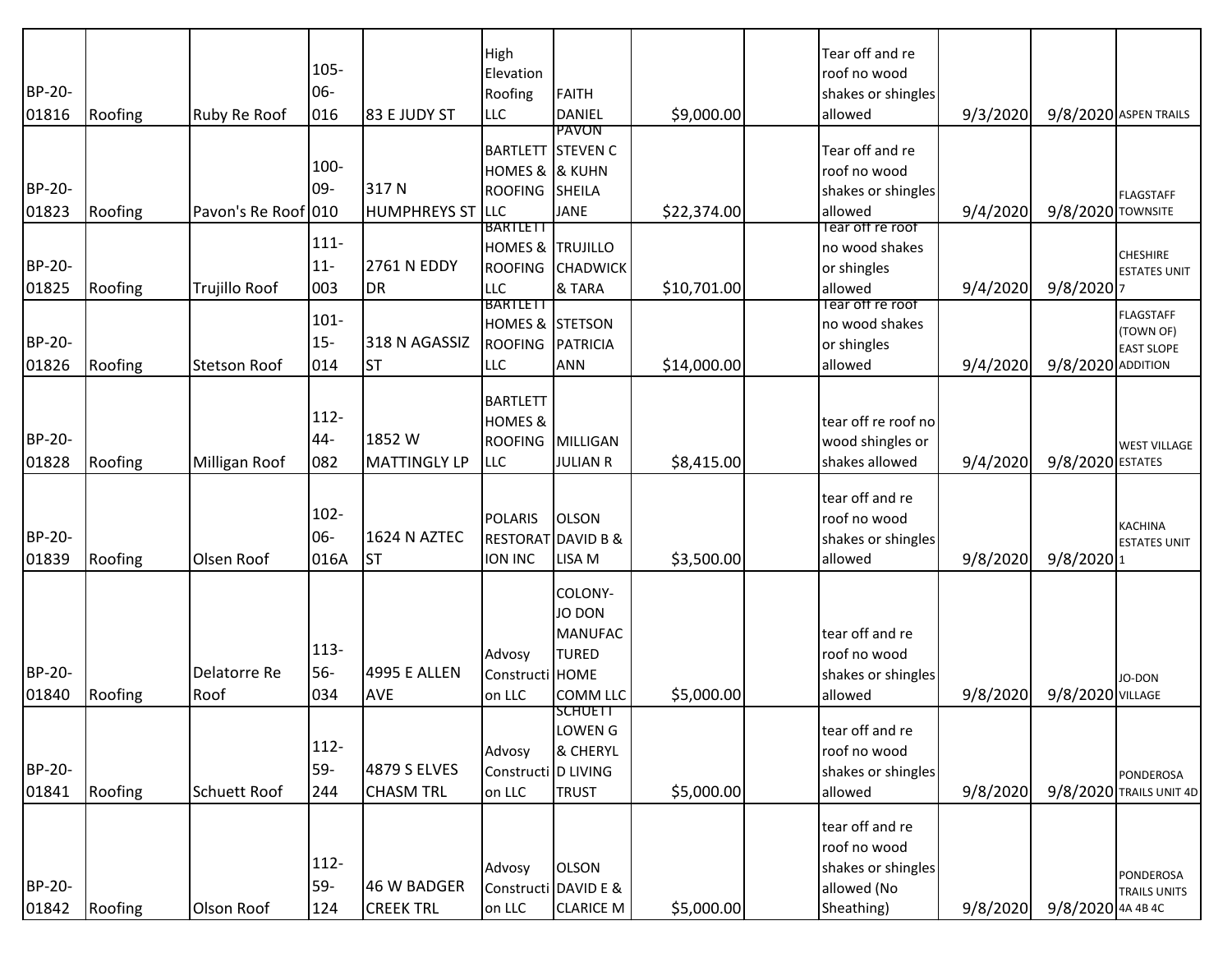|               |         |                      |         |                        | Arizona          |                           |             |                            |          |                          |                           |
|---------------|---------|----------------------|---------|------------------------|------------------|---------------------------|-------------|----------------------------|----------|--------------------------|---------------------------|
|               |         |                      | 109-    |                        | Metal            | ORDWAY/S                  |             |                            |          |                          |                           |
| BP-20-        |         |                      | $12 -$  | 1645 E                 | Roofing          | <b>MITH</b>               |             | Tear off reroof            |          |                          | SHADOW<br><b>MOUNTAIN</b> |
| 01843         | Roofing | Ordway Roof          | 093     | APPALACHIAN RD LLC     |                  | <b>TRUST DTD</b>          | \$27,514.00 | with metal roof            | 9/8/2020 |                          | 9/9/2020 VILLAGE UNIT 3   |
|               |         |                      |         |                        |                  |                           |             |                            |          |                          |                           |
|               |         |                      | 107-    |                        | Prostruct        | <b>CLARK</b>              |             | tear off re roof no        |          |                          |                           |
| BP-20-        |         |                      | $18-$   | 4127 E COBURN Builders |                  | GARY D &                  |             | wood shakes or             |          |                          |                           |
| 01844         | Roofing | <b>Clark Re Roof</b> | 115     | DR                     | LLC              | <b>TERESAD</b>            | \$8,000.00  | shingles allowed           | 9/8/2020 | 9/8/2020 FOXGLENN        |                           |
|               |         |                      |         |                        |                  | <b>JOHNSON</b><br>WENDELL |             |                            |          |                          |                           |
|               |         |                      | $102 -$ |                        | All<br>Seasons   | <b>M&amp;</b>             |             | tear off re roof no        |          |                          |                           |
| BP-20-        |         |                      | $11 -$  |                        | Roofing          | <b>JENNIFER</b>           |             | wood shakes or             |          |                          | <b>KACHINA</b>            |
| 01848         | Roofing | Johnson Roof         | 025     | 775 W BEAL RD          | LLC              | M                         | \$15,000.00 | shingles allowed           | 9/8/2020 | $9/8/2020$ <sub>2</sub>  | <b>ESTATES UNIT</b>       |
|               |         |                      |         |                        | All              | <b>ENTRUST</b>            |             |                            |          |                          |                           |
|               |         |                      | 109-    |                        | Seasons          | ARIZONA                   |             | tear off re roof no        |          |                          | SUNNYSIDE                 |
| BP-20-        |         |                      | $11 -$  | <b>2412 N WEST</b>     | Roofing          | LLC FBO                   |             | wood shakes or             |          |                          | <b>NORTH ANNEX</b>        |
| 01856         | Roofing | Mahdavi Roof         | 087     | lst                    | LLC              | <b>MAJID</b>              | \$9,000.00  | shingles allowed           |          | $9/9/2020$ $9/14/2020$ 3 |                           |
|               |         |                      | 110-    |                        | Advosy           | <b>PRAY</b>               |             | tear off re roof no        |          |                          |                           |
| BP-20-        |         |                      | $05 -$  | 1807N                  |                  | Constructi KATHLEEN       |             | wood shakes or             |          |                          |                           |
| 01857         | Roofing | Snider Roof          | 020     | <b>TURQUOISE DR</b>    | on LLC           | F                         | \$5,000.00  | shingles allowed           | 9/9/2020 | 9/9/2020 PARK            | <b>MOUNT ELDEN</b>        |
|               |         |                      |         |                        |                  |                           |             |                            |          |                          |                           |
|               |         |                      |         |                        |                  |                           |             |                            |          |                          |                           |
|               |         |                      | 108-    | 2915N                  | Advosy           |                           |             | tear off re roof no        |          |                          |                           |
| BP-20-        |         |                      | $11 -$  | <b>SCHEVENE</b>        | Constructi OWENS |                           |             | wood shakes or             |          |                          | <b>GREENLAW</b>           |
| 01858         | Roofing | Owens Roof           | 034     | BLVD                   | on LLC           | CAROL J                   | \$5,000.00  | shingles allowed           | 9/9/2020 | 9/9/2020 ESTATES 1       |                           |
|               |         |                      | II/-    |                        | Prostruct        | <b>ZESIGER</b>            |             | re roof no wood            |          |                          |                           |
| BP-20-        |         |                      | $22 -$  | 4533 E                 | <b>Builders</b>  | <b>EZEKIEL D</b>          |             | shakes or shingles         |          |                          |                           |
| 01862         | Roofing | Zesiger Roof         | 013     | FLINTWOOD LN LLC       |                  | &                         | \$20,000.00 | allowed                    | 9/9/2020 | 9/9/2020 EVERGREEN       |                           |
|               |         |                      |         |                        |                  |                           |             | Re roof no wood            |          |                          |                           |
|               |         |                      | 108-    |                        | Advosy           |                           |             | shakes or shingles         |          |                          |                           |
| BP-20-        |         |                      | 04-     | 3628 N MANOR           |                  | Constructi STRIVINGS      |             | allowed (no                |          |                          | <b>GREENLAW</b>           |
| 01865         | Roofing | Jamieson Roof        | 137     | RD.                    | on LLC           | <b>MABEL E</b>            | \$5,000.00  | Sheathing)                 | 9/9/2020 | 9/9/2020 ESTATES 6       |                           |
|               |         |                      |         |                        |                  |                           |             | t <del>ear on anu re</del> |          |                          |                           |
|               |         |                      | $112 -$ |                        | Advosy           | <b>JTAL TRUST</b>         |             | roof no wood               |          |                          | PONDEROSA                 |
| <b>BP-20-</b> |         |                      | 60-     | 4939 S PYRITE          |                  | Constructi DTD 07-22-     |             | shakes or shingles         |          |                          | <b>TRAILS UNITS</b>       |
| 01870         | Roofing | Johnson Roof         | 108     | RD.                    | on LLC           | 19<br>ΆZ                  | \$5,000.00  | allowed (No                | 9/9/2020 | 9/9/2020 7A & 7B         |                           |
|               |         | Pioneer              | $102 -$ |                        |                  | <b>HISTORICA</b>          |             | re roof no wood            |          |                          |                           |
| BP-20-        |         | <b>Museum Barn</b>   | $02 -$  | <b>2340 N FORT</b>     | <b>HAVASU</b>    | <b>L SOCIETY</b>          |             | shakes or shingles         |          |                          |                           |
| 01871         | Roofing | Roof                 | 002A    | <b>VALLEY RD</b>       | <b>ROOFING</b>   | <b>PIONEER</b>            | \$10,000.00 | allowed                    | 9/9/2020 | 9/9/2020 N/A             |                           |
|               |         |                      |         |                        |                  | <b>HAMILTON</b>           |             |                            |          |                          |                           |
|               |         |                      | $111 -$ |                        | <b>IDEAL</b>     | <b>RANDALL T</b>          |             | tear off re roof no        |          |                          | <b>CHESHIRE</b>           |
| BP-20-        |         |                      | $07 -$  | 2757W                  | <b>ROOFING</b>   | & CEANNA                  |             | wood shakes or             |          |                          | <b>ESTATES UNIT</b>       |
| 01872         | Roofing | Hamilton Roof        | 019     | DARLEEN DR             | <b>INC</b>       | M                         | \$7,310.00  | shingles allowed           | 9/9/2020 | $9/9/2020$ <sub>2</sub>  |                           |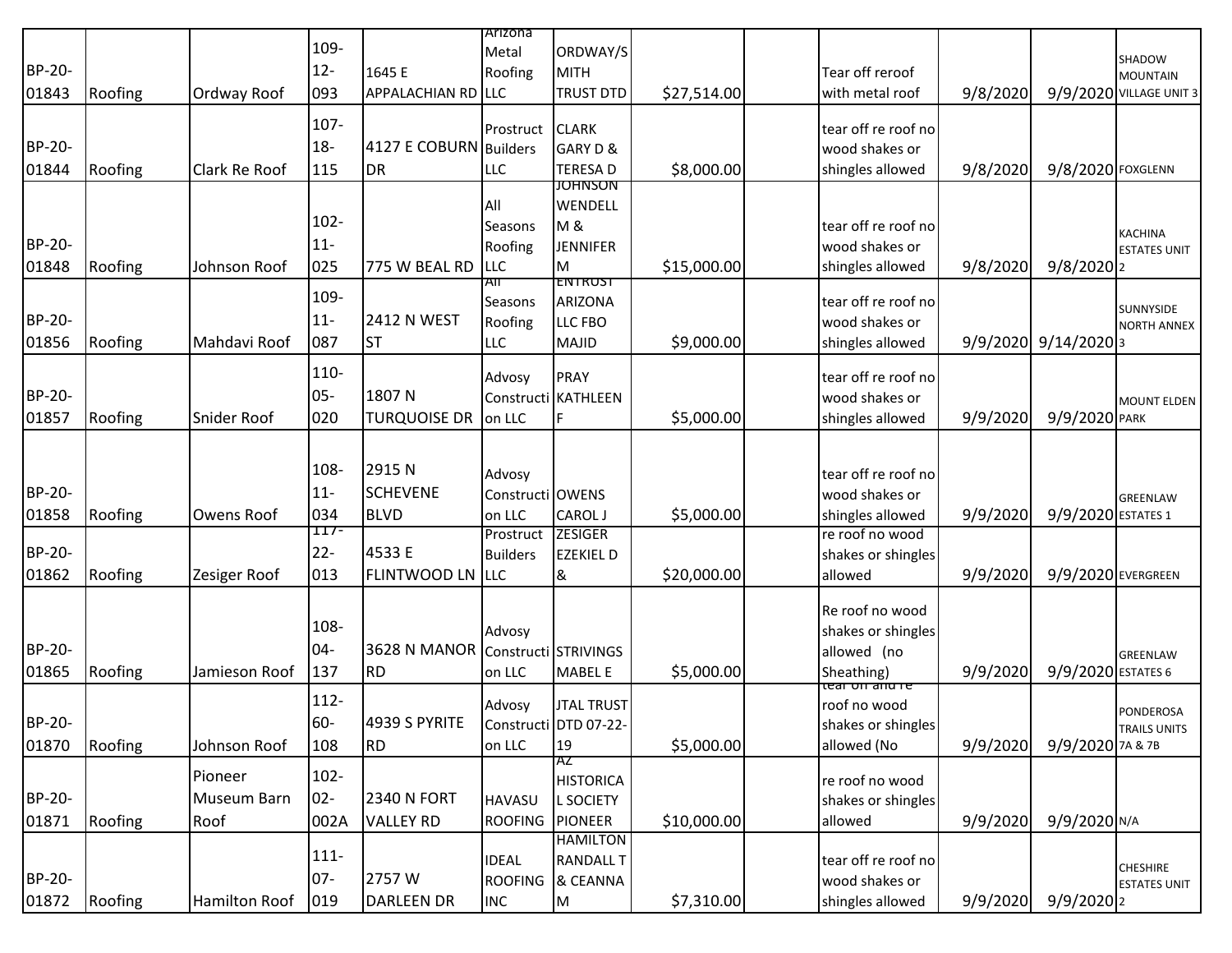|        |         |                       |         |                       |                   | <u>REGNER</u>        |             |                     |          |                                   |                                       |
|--------|---------|-----------------------|---------|-----------------------|-------------------|----------------------|-------------|---------------------|----------|-----------------------------------|---------------------------------------|
|        |         |                       | 109-    |                       | <b>IDEAL</b>      | <b>FAMILY</b>        |             | tear off re roof no |          |                                   |                                       |
| BP-20- |         |                       | $10-$   | 2803 N CENTER ROOFING |                   | <b>LIMITED</b>       |             | wood shakes or      |          |                                   | SUNNYSIDE                             |
| 01873  | Roofing | <b>Regner Roof</b>    | 059     | lst                   | <b>INC</b>        | <b>LIABILITY</b>     | \$3,052.00  | shingles allowed    | 9/9/2020 | 9/9/20206                         | <b>NORTH ANNEX</b>                    |
|        |         |                       |         |                       |                   |                      |             |                     |          |                                   |                                       |
|        |         |                       | $112 -$ |                       | Aspen             | <b>WILDWOO</b>       |             | Tear off reroof no  |          |                                   |                                       |
| BP-20- |         | Kearns Roof           | $01-$   | <b>2401 W ROUTE</b>   | Roofing           | <b>D HILLS</b>       |             | wood shakes or      |          |                                   |                                       |
| 01875  | Roofing | Space 18              | 005     | 66 UNIT 18            | LLC               | MHC LLC              | \$8,002.00  | shingles allowed    |          | 9/9/2020 9/10/2020 N/A            |                                       |
|        |         |                       |         |                       |                   |                      |             |                     |          |                                   |                                       |
|        |         |                       | $102 -$ |                       | Prostruct         |                      |             | Tear off reroof no  |          |                                   |                                       |
| BP-20- |         | <b>Williams Re-</b>   | $11 -$  | 1075 W LAVA           | <b>Builders</b>   | <b>WILLIAMS</b>      |             | wood shakes or      |          |                                   | <b>MALPAIS</b><br><b>ESTATES UNIT</b> |
| 01884  | Roofing | roof                  | 049     | ILN                   | <b>LLC</b>        | <b>TYLER</b>         | \$17,000.00 | shingles allowed    |          | 9/10/2020 9/10/2020 1 REPLAT      |                                       |
|        |         |                       |         |                       |                   | <b>SKAGGS</b>        |             |                     |          |                                   |                                       |
|        |         |                       | $102 -$ |                       | Prostruct         | <b>FAMILY</b>        |             | Tear off reroof no  |          |                                   |                                       |
| BP-20- |         |                       | $05 -$  | 1910N                 | <b>Builders</b>   | <b>TRUST DTD</b>     |             | wood shakes or      |          |                                   | COCONINO<br><b>ESTATES PLAT</b>       |
| 01885  | Roofing | <b>Skaggs Re-roof</b> | 062     | <b>CRESCENT DR</b>    | <b>LLC</b>        | 02-16-96             | \$24,000.00 | shingles allowed    |          | 9/10/2020 9/10/2020 THREE         |                                       |
|        |         |                       |         |                       |                   |                      |             |                     |          |                                   |                                       |
|        |         |                       | $102 -$ |                       | Prostruct         |                      |             | Tear off reroof no  |          |                                   |                                       |
| BP-20- |         |                       | $11-$   | 1010 W                | <b>Builders</b>   | <b>TUINSTRA</b>      |             | wood shakes or      |          |                                   | <b>MALPAIS</b><br><b>ESTATES UNIT</b> |
| 01886  | Roofing | Tuinstra Re-roof 052  |         | <b>BOULDER LN</b>     | <b>LLC</b>        | <b>RYAN M</b>        | \$13,300.00 | shingles allowed    |          | 9/10/2020 9/10/2020 1 REPLAT      |                                       |
|        |         |                       |         |                       |                   | <b>HAYES</b>         |             |                     |          |                                   |                                       |
|        |         |                       | $102 -$ |                       | Prostruct         | <b>BYRON K &amp;</b> |             | Tear off reroof no  |          |                                   |                                       |
| BP-20- |         |                       | 06-     | 908 W                 | <b>Builders</b>   | JENNIFER             |             | wood shakes or      |          |                                   | <b>KACHINA</b><br><b>ESTATES UNIT</b> |
| 01887  | Roofing | Hayes Re-roof         | 019     | <b>ANDERSON RD</b>    | <b>LLC</b>        | <b>ANN</b>           | \$20,587.00 | shingles allowed    |          | 9/10/2020 9/10/2020 1             |                                       |
|        |         |                       |         |                       |                   |                      |             |                     |          |                                   |                                       |
|        |         |                       |         |                       |                   | <b>MAESTAS</b>       |             |                     |          |                                   |                                       |
|        |         |                       | $113 -$ | 6085N                 |                   | <b>MICHAEL P</b>     |             | Tear off reroof no  |          |                                   |                                       |
| BP-20- |         | Maestas - Re-         | $51-$   | MOUNTAINEER Surebuild |                   | & SUSAN              |             | wood shakes or      |          |                                   | <b>SMOKE RISE</b>                     |
| 01889  | Roofing | roof                  | 007     | RD)                   | <b>LLC</b>        | JT                   | \$11,400.00 | shingles allowed    |          | 9/10/2020 9/10/2020 VALLEY UNIT 2 |                                       |
|        |         |                       |         |                       |                   |                      |             |                     |          |                                   |                                       |
|        |         |                       |         |                       |                   | <b>GARCIA</b>        |             |                     |          |                                   |                                       |
|        |         |                       | $113 -$ |                       | <b>Vistas</b>     | <b>WILLIAM R</b>     |             | tear off re-roof    |          |                                   |                                       |
| BP-20- |         |                       | $20 -$  | 4209 N LYNCH          | Roofing           | & VIRGINIA           |             | no wood shake or    |          |                                   |                                       |
| 01896  | Roofing | Garcia Re-roof        | 145     | <b>AVE</b>            | LLC               | M                    | \$5,000.00  | shingles allowed    |          |                                   | 9/10/2020 9/11/2020 МОВІLЕ НАУЕЛ      |
|        |         |                       |         |                       |                   |                      |             |                     |          |                                   |                                       |
|        |         |                       |         |                       |                   | <b>MOBERLY</b>       |             | Tear off re-roof -  |          |                                   |                                       |
|        |         |                       | 112-    |                       | Advosy            | DANIEL P &           |             | no wood shake       |          |                                   | PONDEROSA                             |
| BP-20- |         | Moberly Re-           | 60-     | 5035 S PYRITE         |                   | Constructi MARGARE   |             | and shingles        |          |                                   | <b>TRAILS UNITS</b>                   |
| 01897  | Roofing | roof                  | 069     | <b>RD</b>             | on LLC            | T <sub>M</sub>       | \$5,000.00  | allowed             |          | 9/11/2020 9/14/2020 7A & 7B       |                                       |
|        |         |                       |         |                       |                   |                      |             |                     |          |                                   |                                       |
|        |         |                       | $107 -$ |                       | Behmer            |                      |             | Tear off re-roof -  |          |                                   |                                       |
| BP-20- |         |                       | 40-     | 4520 E WILD           | Industries LABURT |                      |             | no wood shake or    |          |                                   | <b>ELK RUN</b>                        |
| 01900  | Roofing | Laburt Re-roof        | 002     | <b>ELK TRL</b>        | Inc               | <b>KEVIN P</b>       | \$9,600.00  | shingles allowed    |          | 9/11/2020 9/11/2020 VILLAS        |                                       |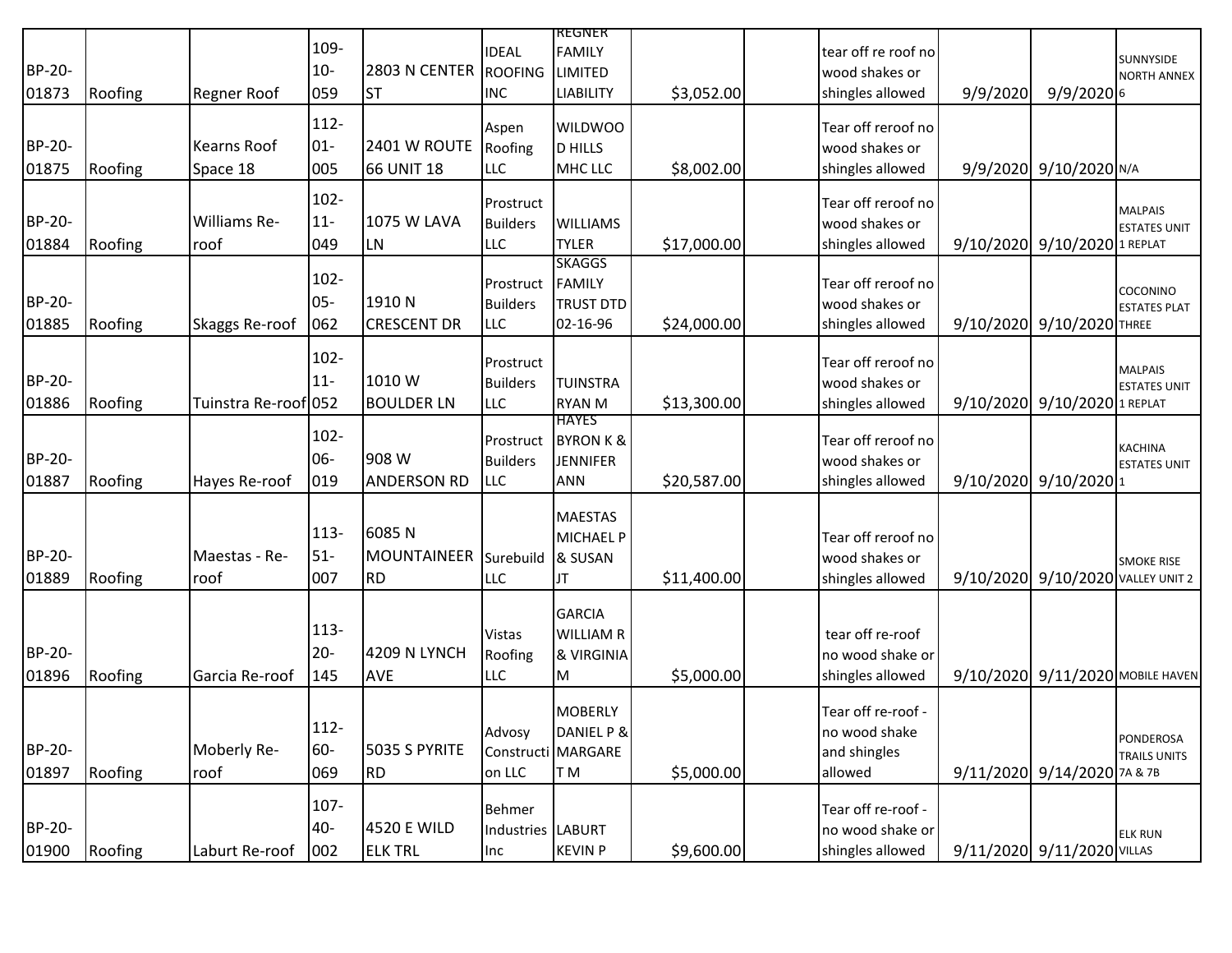|               |         |                   |         |                                    |                        | 2012 N           |             |                    |                                 |                                       |
|---------------|---------|-------------------|---------|------------------------------------|------------------------|------------------|-------------|--------------------|---------------------------------|---------------------------------------|
|               |         |                   | $107 -$ |                                    | <b>Behmer</b>          | <b>SECOND</b>    |             | Tear off re-roof - |                                 | SUNNYSIDE                             |
| BP-20-        |         | Tkatchov Re-      | 03-     | 2020 N SECOND Industries PROPERTIE |                        |                  |             | no wood shake or   |                                 | <b>ADD BLOCKS</b>                     |
| 01901         | Roofing | roof              | 059     | <b>ST</b>                          | Inc.                   | S LLC            | \$11,600.00 | shingles allowed   | 9/11/2020 9/11/2020 11-14       |                                       |
|               |         |                   |         |                                    |                        |                  |             | Tear off reroof -  |                                 |                                       |
|               |         |                   | 110-    |                                    |                        |                  |             | no wwod shake      |                                 |                                       |
| <b>BP-20-</b> |         | Djambaz Re-       | $07 -$  |                                    | <b>LELAND</b>          | <b>BOGOMIL</b>   |             | or shingles        |                                 | <b>MOUNT ELDEN</b><br><b>ADDITION</b> |
| 01911         | Roofing | roof              | 029     | 20 E CEDAR AVE ROOFING             |                        | <b>LLC</b>       | \$3,750.00  | allowed            | 9/14/2020 9/14/2020 (FLAGSTAFF) |                                       |
|               |         |                   |         |                                    |                        |                  |             |                    |                                 |                                       |
|               |         |                   |         |                                    |                        | <b>HOUSING</b>   |             |                    |                                 |                                       |
|               |         |                   |         |                                    |                        | SOLUTION<br>S OF |             |                    |                                 |                                       |
|               |         |                   | 109-    |                                    |                        | <b>NORTHERN</b>  |             | Tear off re-roof   |                                 |                                       |
| BP-20-        |         |                   | $11-$   |                                    | LELAND                 | <b>ARIZONA</b>   |             | no wood shake or   |                                 | SUNNYSIDE                             |
| 01912         | Roofing | Page Re-roof      | 046A    | 2606 N EAST ST                     | <b>ROOFING</b>         | <b>INC</b>       | \$2,100.00  | shingles allowed   | 9/14/2020 9/14/2020 2           | <b>NORTH ANNEX</b>                    |
|               |         |                   |         |                                    |                        |                  |             |                    |                                 |                                       |
|               |         |                   | $112 -$ | 3216 S                             |                        |                  |             | Tear off reroof no |                                 |                                       |
| BP-20-        |         |                   | $16 -$  | <b>GILLENWATER</b>                 | LELAND                 | <b>MORLEY</b>    |             | wood shake or      |                                 | <b>UNIVERSITY</b>                     |
| 01913         | Roofing | Morley Re-roof    | 009     | <b>DR</b>                          | <b>ROOFING</b>         | <b>SUSAN H</b>   | \$4,250.00  | shingles allowed   | 9/14/2020 9/14/2020 HEIGHTS     |                                       |
|               |         |                   | 110-    |                                    |                        |                  |             |                    |                                 |                                       |
| BP-20-        |         | Oelerich Re-      | $05 -$  | 1924 N                             |                        |                  |             | Tear off re-roof   |                                 |                                       |
|               |         |                   |         |                                    | LELAND                 | <b>OELERICH</b>  |             | no wood shake or   |                                 | <b>MOUNT ELDEN</b>                    |
| 01914         | Roofing | roof              | 097     | <b>MARION DR</b>                   | <b>ROOFING</b>         | <b>KEVING</b>    | \$4,125.00  | shingles allowed   | 9/14/2020 9/14/2020 PARK        |                                       |
|               |         |                   | 110-    |                                    |                        | ANDERSON         |             | Tear off re-roof   |                                 |                                       |
| <b>BP-20-</b> |         | Anderson          | 07-     | 1508 N SAN                         | LELAND                 | <b>COREEN A</b>  |             | no wood shake or   |                                 | <b>MOUNT ELDEN</b><br><b>ADDITION</b> |
| 01915         | Roofing | Reroof            | 043     | <b>FRANCISCO ST</b>                | <b>ROOFING</b>         | & JESSE J        | \$3,625.00  | shingles allowed   | 9/14/2020 9/14/2020 (FLAGSTAFF) |                                       |
|               |         |                   |         |                                    |                        |                  |             |                    |                                 |                                       |
|               |         |                   | $112 -$ |                                    | <b>BARTLETT</b>        |                  |             | Tear off and re    |                                 |                                       |
|               |         |                   |         |                                    | <b>HOMES &amp;</b>     |                  |             | roof no wood       |                                 |                                       |
| BP-20-        |         |                   | 44-     | 1771W                              | <b>ROOFING</b>         | <b>WATANAB</b>   |             | shakes or shingles |                                 | <b>WEST VILLAGE</b>                   |
| 01917         | Roofing | Watanabe Roof     | 114     | <b>STEPHEN DR</b>                  | <b>LLC</b>             | E DARIN T        | \$11,551.00 | allowed            | 9/14/2020 9/14/2020 ESTATES     |                                       |
|               |         |                   |         |                                    | <b>BARTLETT</b>        |                  |             | Tear off and re    |                                 |                                       |
|               |         |                   | 110-    |                                    | <b>HOMES &amp;</b>     |                  |             | roof no wood       |                                 |                                       |
| BP-20-        |         |                   | $04 -$  | 1819 N BEAVER ROOFING GRUBBS       |                        |                  |             | shakes or shingles |                                 | <b>MOUNT ELDEN</b>                    |
| 01918         | Roofing | Grubbs Roof       | 123     | <b>ST</b>                          | <b>LLC</b>             | <b>BRUCE</b>     | \$10,611.00 | allowed            | 9/14/2020 9/14/2020 PARK        |                                       |
|               |         |                   |         |                                    |                        | BINTZ            |             |                    |                                 |                                       |
|               |         |                   |         |                                    | <b>BARTLETT JOSEPH</b> |                  |             | Tear off and re    |                                 |                                       |
|               |         |                   | $112 -$ |                                    | HOMES & LEE &          |                  |             | roof no wood       |                                 |                                       |
| <b>BP-20-</b> |         |                   | 44-     | 1850W                              | ROOFING ASHLI          |                  |             | shakes or shingles |                                 | <b>WEST VILLAGE</b>                   |
| 01919         | Roofing | <b>Bintz Roof</b> | 083     | MATTINGLY LP                       | <b>LLC</b>             | <b>MARIA</b>     | \$8,500.00  | allowed            | 9/14/2020 9/14/2020 ESTATES     |                                       |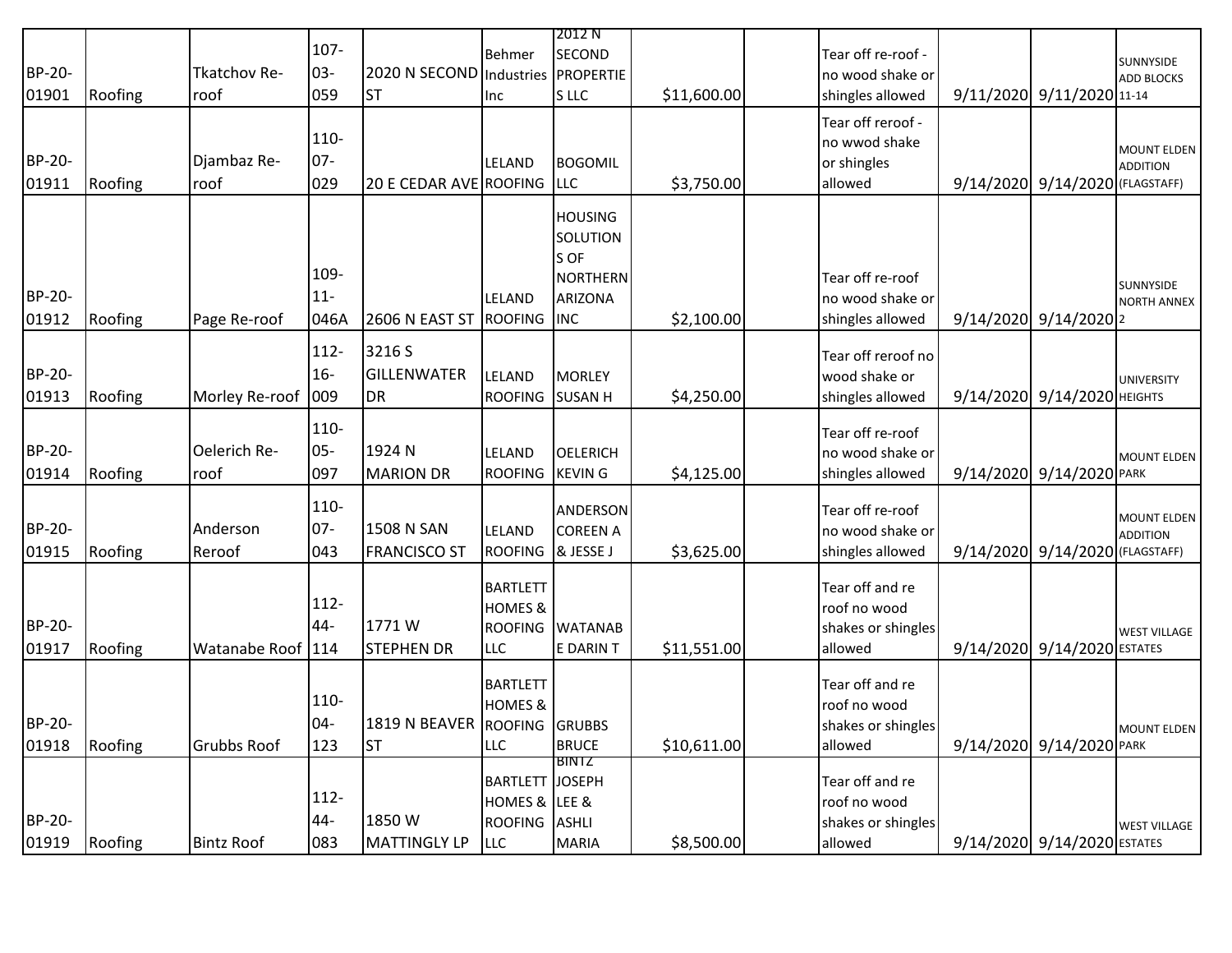| BP-20-<br>01920 | Roofing | Anderson Roof        | 110-<br>$04 -$<br>012    | 1724 N SUNSET<br>DR                       | <b>BARTLETT EMAGS</b><br>HOMES & LIVING<br><b>ROOFING</b><br><b>LLC</b> | ANDERSON<br><b>TRUST DTD</b><br>12-31-90                       | \$12,325.00 | Tear off and re<br>roof no wood<br>shakes or shingles<br>allowed | 9/14/2020 9/14/2020 (FLAGSTAFF) | <b>MOUNT ELDEN</b><br><b>ADDITION</b>                                                 |
|-----------------|---------|----------------------|--------------------------|-------------------------------------------|-------------------------------------------------------------------------|----------------------------------------------------------------|-------------|------------------------------------------------------------------|---------------------------------|---------------------------------------------------------------------------------------|
| BP-20-<br>01924 | Roofing | McGannon Re-<br>roof | 116-<br>$10-$<br>004     | 11 PINE RIDGE<br>DR                       | Prostruct<br>Builders<br><b>LLC</b>                                     | <b>MCGANNO</b><br><b>BENJAMIN</b><br>J &<br><b>SHAWNA</b><br>M | \$22,000.00 | Tear off reroof -<br>no wood shake or<br>shingles allowed        | 9/14/2020 9/14/2020 PINE DEL    |                                                                                       |
| BP-20-<br>01925 | Roofing | Singer Re-roof       | 112-<br>60-<br>138       | 5020 S OPAL RD LLC                        | Prostruct &<br><b>Builders</b>                                          | ANDREW<br><b>ERNESTINE</b><br><b>MOORE</b>                     | \$22,000.00 | tear off re-roof -<br>no wood shake or<br>shingles allowed       | 9/14/2020 9/14/2020 7A & 7B     | <b>PONDEROSA</b><br><b>TRAILS UNITS</b>                                               |
| BP-20-<br>01930 | Roofing | Moore Re-roof        | 107-<br>$19 -$<br>035    | <b>2126 N RAIN</b><br><b>TREE RD</b>      | Prostruct<br><b>Builders</b><br><b>LLC</b>                              | <b>NATHANIE</b><br>L & BETTY<br>LOU<br><b>SCOTT</b>            | \$24,000.00 | Tear off re-roof<br>no wood shingles<br>or shake allowed         | 9/14/2020 9/14/2020 ELK RUN     |                                                                                       |
| BP-20-<br>01931 | Roofing | Scott Re-roof        | 108-<br>$33 -$<br>052    | 3148 N KYLE LP                            | <b>POLARIS</b><br><b>ION INC</b>                                        | <b>COURTNEY</b><br><b>RESTORAT A &amp; LOUISE</b><br>M         | \$2,500.00  | Tear off re-roof<br>no wood shake or<br>shingles allowed         | 9/14/2020 9/14/2020 AMENDED     | GREENLAW<br><b>TOWNHOUSES</b><br>UNIT <sub>3</sub>                                    |
| BP-20-<br>01943 | Roofing | Mentor Re-roof   154 | $112 -$<br>44-           | <b>1619 W MIKEY</b><br><b>DR</b>          | Aspen<br>Roofing<br>LLC                                                 | <b>MENTER</b><br>MIKE &<br><b>ANGILA JT</b>                    | \$7,445.00  | Tear off re-roof<br>no wood shake or<br>shingles allowed         | 9/15/2020 9/15/2020 ESTATES     | <b>WEST VILLAGE</b>                                                                   |
| BP-20-<br>01956 | Roofing | Haro Re-roof         | $112 -$<br>58-<br>105    | 2113 W<br><b>UNIVERSITY</b><br><b>AVE</b> | <b>IDEAL</b><br><b>ROOFING</b><br><b>INC</b>                            | <b>HARO</b><br>JOHN J &<br><b>LAURIE L</b>                     | \$33,460.00 | Tear off re-roof<br>no wood shake or<br>shingles allowed         |                                 | <b>BOULDER</b><br>POINTE AT<br><b>WOODLANDS</b><br>9/15/2020 9/16/2020 VILLAGE UNIT 9 |
| BP-20-<br>01957 | Roofing | Kay Re-roof          | $101 -$<br>$32 -$<br>026 | 751 N PINE<br><b>CLIFF DR</b>             | <b>HAVASU</b>                                                           | <b>KAY</b><br><b>STEVEN G</b><br>ROOFING & LORI KAY            | \$11,500.00 | Tear off re-roof<br>no wood shake or<br>shingles allowed         | 9/16/2020 9/16/2020 UNIT 2      | AI PINF MESA                                                                          |
| BP-20-<br>01960 | Roofing | <b>Tinder Roof</b>   | $102 -$<br>$04 -$<br>023 | 906 W<br><b>ELIZABETH RD</b>              |                                                                         | <b>TINDER</b><br><b>BRIAN &amp;</b><br><b>SHEA</b>             | \$1,500.00  | Tear off re-roof<br>no wood shake or<br>shingles allowed         | 9/16/2020 9/16/2020 ESTATES     | COCONINO                                                                              |
| BP-20-<br>01961 | Roofing | Gomez Roof           | 109-<br>09-<br>007       | 2317 N FIRST ST ROOFING SEAN S            | <b>HAVASU</b>                                                           | <b>GOMEZ</b>                                                   | \$5,000.00  | Tear off re-roof -<br>no wood shake or<br>shingle allowed        | 9/16/2020 9/16/2020 1           | SUNNYSIDE<br><b>NORTH ANNEX</b>                                                       |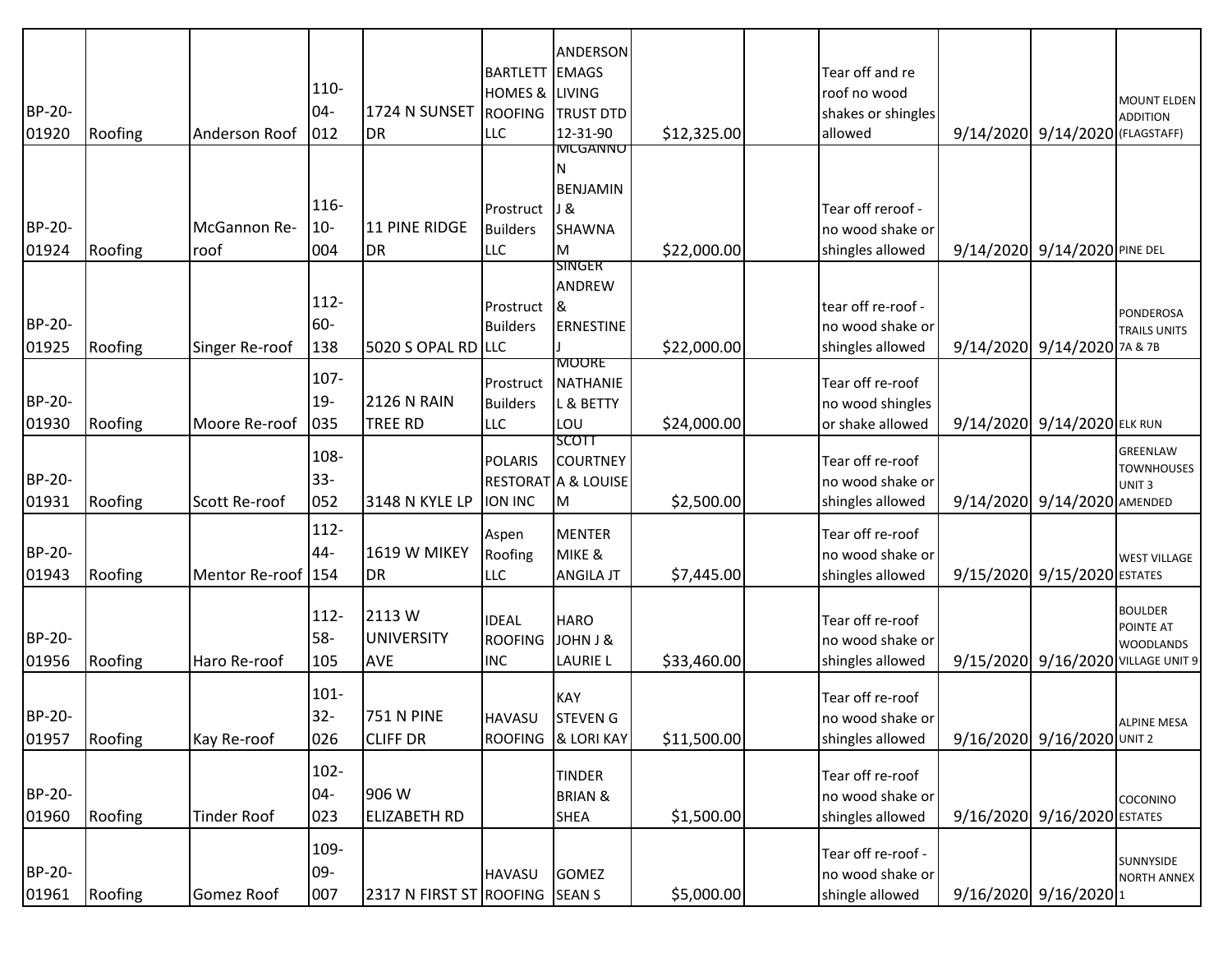| BP-20-<br>01966 | Roofing | McNaughton Re-22-<br>roof | $117 -$<br>002           | 4329 E<br><b>BURNING TREE</b><br>LP    | Aspen<br>Roofing<br><b>LLC</b>                                  | <b>MCNAUGH</b><br><b>TON</b><br><b>WARREN</b>                    | \$14,500.00 | Tear off re-roof<br>no wood shake or<br>shingles allowed     | 9/17/2020 9/17/2020 EVERGREEN     |                                  |
|-----------------|---------|---------------------------|--------------------------|----------------------------------------|-----------------------------------------------------------------|------------------------------------------------------------------|-------------|--------------------------------------------------------------|-----------------------------------|----------------------------------|
| BP-20-<br>01969 | Roofing | Sullivan Roof             | $117 -$<br>$29 -$<br>038 | 2454 N<br><b>KEYSTONE DR</b>           | All<br><b>Seasons</b><br>Roofing<br><b>LLC</b>                  | SULLIVAN<br>DAVID A &<br><b>ALISON F</b>                         | \$14,000.00 | Tear off re-roof<br>no wood shake or<br>shingles allowed     | 9/17/2020 9/17/2020 RIDGE         | <b>WALNUT</b>                    |
| BP-20-<br>01978 | Roofing | <b>Wilkinson Roof</b>     | 114-<br>$18 -$<br>072    | <b>675 N LONE</b><br><b>OAK WAY</b>    | Prostruct<br><b>Builders</b><br><b>LLC</b>                      | <b>WILKINSO</b><br>N SCOTT                                       | \$30,000.00 | Tear off re-roof<br>no wood shake or<br>shingles allowed     | 9/18/2020 9/18/2020 UNIT 2        | <b>AMBERWOOD</b>                 |
| BP-20-<br>01979 | Roofing | Bavasi Roof               | 114-<br>$17-$<br>030     | 1141 N<br><b>WAKONDA ST</b>            | Prostruct<br><b>Builders</b><br><b>LLC</b>                      | <b>BAVASI</b><br><b>FAMILY</b><br><b>TRUST DTD</b><br>05-22-00   | \$15,000.00 | Tear off reroof no<br>wood shake or<br>shingles allowed      | 9/18/2020 9/18/2020 UNIT 1        | <b>AMBERWOOD</b>                 |
| BP-20-<br>01987 | Roofing | Mohan Roof                | $101 -$<br>$42 -$<br>049 | <b>743 N PINE</b><br><b>CLIFF DR</b>   | <b>LCR</b><br><b>ROOFING</b><br><b>INC</b>                      | <b>MOHAN</b><br><b>FAMILY</b><br>PROPERTIE<br>S LLC              | \$10,785.00 | Tear off reroof no<br>wood shake or<br>shingles allowed      |                                   | 9/18/2020 9/21/2020 SWITZER MESA |
| BP-20-<br>01988 | Roofing | Kirchoff Roof             | $102 -$<br>$07 -$<br>074 | 815 W MEADE<br>ILN                     | <b>LCR</b><br><b>ROOFING</b><br><b>INC</b>                      | <b>KIRCHOFF</b><br><b>FAMILY</b><br><b>TRUST DTD</b><br>04-16-96 | \$11,000.00 | Tear off reroof -<br>no wood shake or<br>shingles allowed    | 9/18/2020 9/21/2020 VALLEY UNIT 2 | ANTELOPE                         |
| BP-20-<br>01989 | Roofing | Sears Roof                | 116-<br>$10-$<br>002     | <b>9 PINE RIDGE</b><br>DR <sub>.</sub> | <b>LCR</b><br><b>ROOFING</b><br><b>INC</b>                      | <b>SEARS</b><br><b>DAVID</b><br><b>ADAM</b>                      | \$8,850.00  | Tear off reroof no<br>wood shake or<br>shingles allowed      | 9/18/2020 9/21/2020 PINE DEL      |                                  |
| BP-20-<br>01990 | Roofing | <b>Fule Roof</b>          | $102 -$<br>08-<br>082    | 1517 N NAVAJO ROOFING<br><b>DR</b>     | <b>LCR</b><br><b>INC</b>                                        | <b>FULE</b><br><b>MARIETTA</b><br>E                              | \$13,481.00 | Tear off reroof -<br>No wood shake<br>or shingles<br>allowed | 9/18/2020 9/21/2020 UNIT 1        | <b>KAIBAB PLAZA</b>              |
| BP-20-<br>01991 | Roofing | <b>Hook Roof</b>          | $112 -$<br>44-<br>159    | 1592 W KAIBAB ROOFING HOOK<br>LN       | <b>LCR</b><br><b>INC</b>                                        | DAVID C                                                          | \$6,200.00  | Tear off reroof -<br>no wood shake or<br>shingles allowed    | 9/18/2020 9/21/2020 ESTATES       | <b>WEST VILLAGE</b>              |
| BP-20-<br>01999 | Roofing | <b>Fuller Roof</b>        | $113 -$<br>08-<br>115    | 5459N<br>THORNTON PL                   | <b>BARTLETT</b><br><b>HOMES &amp;</b><br><b>ROOFING</b><br>LLC. | <b>FULLER</b><br><b>THOMAS R</b>                                 | \$8,947.00  | Tear off reroof -<br>no wood shake or<br>shingles allowed    | 9/21/2020 9/21/2020 VILLAGE       | <b>TIMBERVIEW</b>                |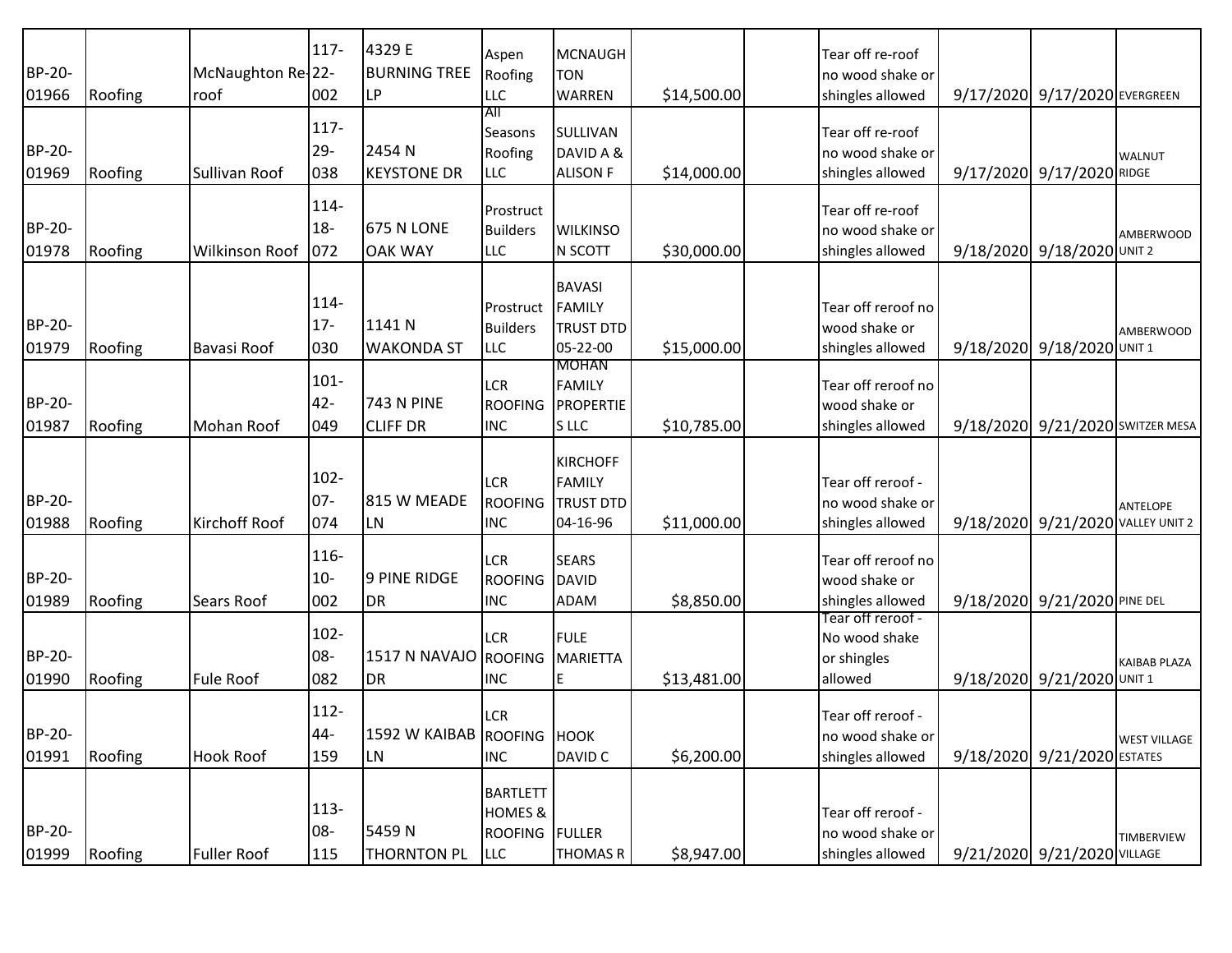| BP-20-<br>02000        | Roofing | McBride Roof         | $111 -$<br>$10 -$<br>115 | 3504 W RED<br><b>ROCK LN</b>  | <b>BARTLETT</b><br><b>HOMES &amp;</b><br><b>ROOFING</b><br><b>LLC</b> | <b>MCBRIDE</b><br><b>HOWARD E</b>                                              | \$8,291.00  | Tear off re-roof<br>no wood shake or<br>shingles allowed  | 9/21/2020 9/21/2020 AMENDED   | <b>PEAK VIEW</b><br><b>MEADOWS</b><br>UNIT <sub>1</sub> |
|------------------------|---------|----------------------|--------------------------|-------------------------------|-----------------------------------------------------------------------|--------------------------------------------------------------------------------|-------------|-----------------------------------------------------------|-------------------------------|---------------------------------------------------------|
| BP-20-<br>02001        | Roofing | Sanchez Roof         | 108-<br>03-<br>095       | 3532 N STEVES<br><b>BLVD</b>  | BARTLETT<br><b>HOMES &amp;</b><br><b>ROOFING</b><br>LLC               | <b>SANCHEZ</b><br>CARMEN                                                       | \$11,423.00 | Tear off re-roof<br>no wood shake or<br>shingles allowed  | 9/21/2020 9/21/2020 ESTATES 5 | <b>GREENLAW</b>                                         |
| BP-20-<br>02002        | Roofing | <b>Watkins Roof</b>  | $113 -$<br>$55-$<br>032  | 4920 E DEAN<br><b>AVE</b>     | <b>HOMES &amp; TURED</b><br><b>ROOFING</b><br><b>LLC</b>              | COLONY-<br><b>JO DON</b><br><b>BARTLETT MANUFAC</b><br><b>HOME</b><br>COMM LLC | \$9,635.00  | Tear off re-roof<br>no wood shake or<br>shingles allowed  | 9/21/2020 9/21/2020 VILLAGE   | JO-DON                                                  |
| BP-20-<br>02003        | Roofing | <b>Chestnut Roof</b> | $112 -$<br>44-<br>165    | 1718 W KAIBAB ROOFING<br>LN.  | <b>BARTLETT</b><br><b>HOMES &amp; CHRISTEN</b><br><b>LLC</b>          | OT KELLY &<br><b>JANET</b>                                                     | \$9,766.00  | Tear off reroof -<br>no wood shake or<br>shingles allowed | 9/21/2020 9/21/2020 ESTATES   | <b>WEST VILLAGE</b>                                     |
| <b>BP-20-</b><br>02004 | Roofing | Brockman Roof 072    | $113 -$<br>08-           | 5287N<br>MIRANDA WAY          | HOMES & N<br><b>ROOFING</b><br><b>LLC</b>                             | <b>BARTLETT BROCKMA</b><br>PRISICILLA<br>B                                     | \$7,978.00  | Tear off reroof -<br>no wood shake or<br>shingles allowed | 9/21/2020 9/21/2020 VILLAGE   | <b>TIMBERVIEW</b>                                       |
| BP-20-<br>02010        | Roofing | <b>Brown Roof</b>    | 107-<br>40-<br>015       | 4525 E WILD<br><b>ELK TRL</b> | Behmer<br>Industries BROWN<br>Inc                                     | <b>DARLENE C</b>                                                               | \$9,200.00  | Tear off reroof -<br>no wood shake or<br>shingles allowed | 9/22/2020 9/22/2020 VILLAS    | <b>ELK RUN</b>                                          |
| BP-20-<br>02011        | Roofing | <b>Elisco Roof</b>   | 107-<br>40-<br>011       | 4610 E WILD<br><b>ELK TRL</b> | <b>Behmer</b><br>Inc                                                  | <b>ELISCO</b><br><b>FAMILY</b><br>Industries TRUST DTD<br>09-08-89             | \$9,200.00  | Tear off reroof no<br>wood shake or<br>shingles allowed   | 9/22/2020 9/22/2020 VILLAS    | <b>ELK RUN</b>                                          |
| BP-20-<br>02012        | Roofing | <b>Weimar Roof</b>   | $107 -$<br>40-<br>003    | 4530 E WILD<br><b>ELK TRL</b> | Behmer<br>Industries DAVID &<br>Inc                                   | WEIMER W<br><b>DANITA L</b>                                                    | \$9,200.00  | Tear off reroof -<br>no wood shake or<br>shingles allowed | 9/22/2020 9/22/2020 VILLAS    | <b>ELK RUN</b><br>COCONINO                              |
| BP-20-<br>02019        | Roofing | Buschmann<br>Roof    | 117-<br>$05 -$<br>052    | 3207 N<br><b>OAKMONT DR</b>   | Prostruct<br><b>Builders</b><br><b>LLC</b>                            | <b>NN DENYS</b><br>&<br><b>BETHANIE</b>                                        | \$20,000.00 | Tear of fre-roof<br>no wood shingles<br>or shake allowed  | 9/22/2020 9/22/2020 1         | <b>COUNTRY CLUB</b><br><b>ESTATES UNIT</b>              |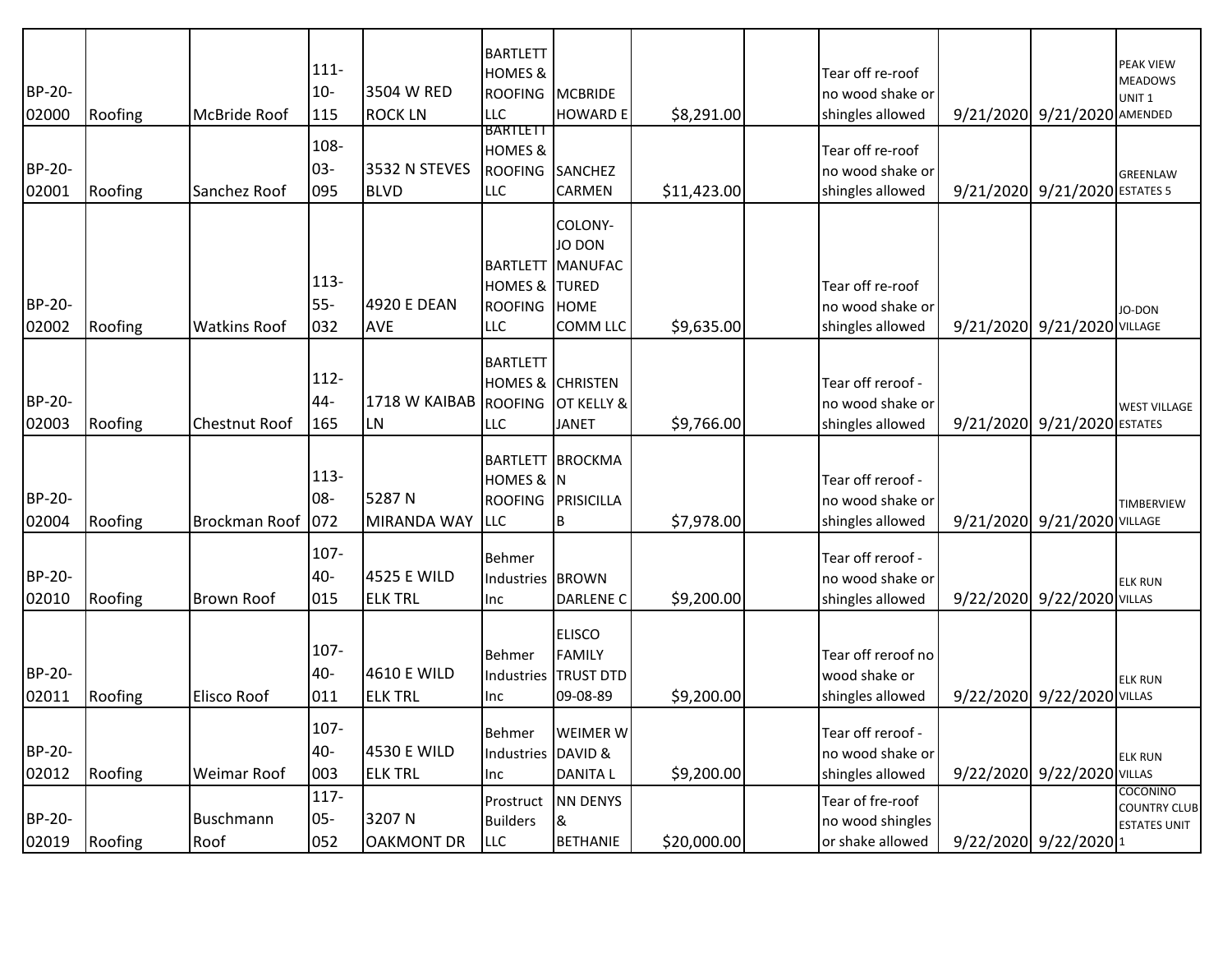| BP-20-<br>02020 | Roofing | <b>Barr Roof</b>    | $117 -$<br>$05 -$<br>050 | 4628 E<br><b>NORTHWOOD</b><br><b>WAY</b> | Prostruct<br><b>Builders</b><br>LLC          | No Owner<br>Informatio<br>n Available                           | \$10,000.00 | Tear off reroof -<br>no wood shake or<br>shingles allowed    | 9/22/2020 9/22/2020 UNIT 1       | <b>COUNTRY</b><br><b>CLUB ESTATES</b>      |
|-----------------|---------|---------------------|--------------------------|------------------------------------------|----------------------------------------------|-----------------------------------------------------------------|-------------|--------------------------------------------------------------|----------------------------------|--------------------------------------------|
| BP-20-<br>02021 | Roofing | Varachuk Roof       | 110-<br>$04 -$<br>146    | <b>300 W PINE</b><br><b>AVE</b>          | Prostruct<br><b>Builders</b><br><b>LLC</b>   | <b>COOPER</b><br><b>JERRAD W</b><br><b>SHAFER</b>               | \$10,000.00 | Tear off re-roof<br>no wood shake or<br>shingles allowed     | 9/22/2020 9/22/2020 PARK         | <b>MOUNT ELDEN</b>                         |
| BP-20-<br>02022 | Roofing | Shafer Roof         | $117 -$<br>06-<br>037    | 2723 N PEBBLE<br><b>BEACH DR</b>         | Prostruct<br><b>Builders</b><br><b>LLC</b>   | <b>STEVEN D</b><br>8<br><b>KATHRYN L</b>                        | \$10,000.00 | Tear off re-roof<br>no wood shake or<br>shingles allowed     | 9/22/2020 9/22/2020 1            | <b>COUNTRY CLUB</b><br><b>ESTATES UNIT</b> |
| BP-20-<br>02023 | Roofing | <b>Collins Roof</b> | 112-<br>$47 -$<br>012    | 3997 S<br><b>HOLLAND RD</b>              | Surebuild<br><b>LLC</b>                      | <b>COLLINS</b><br><b>FAMILY</b><br><b>TRUST DTD</b><br>12-17-93 | \$16,175.00 | Tear off re-roof<br>no wood shake or<br>shingles allowed     | 9/22/2020 9/22/2020 TERRACE      | <b>UNIVERSITY</b>                          |
| BP-20-<br>02024 | Roofing | <b>Bakke Roof</b>   | $112 -$<br>49-<br>257    | 2460 W RIO<br><b>GRANDE CT</b>           | Surebuild<br><b>LLC</b>                      | <b>BAKKE</b><br>PAUL S &<br><b>SUSAN J</b>                      | \$7,886.00  | Tear off re-roof -<br>no wood shake or<br>shingles allowed   | 9/22/2020 9/22/2020 UNIT 2       | RAILROAD<br>SPRINGS 66                     |
| BP-20-<br>02027 | Roofing | Mendoza Roof        | 108-<br>$11 -$<br>044    | 3136 N TINDLE<br>BLVD                    | <b>HAVASU</b><br><b>ROOFING</b>              | <b>MENDOZA</b><br>ML & HG<br><b>REV TRUST</b>                   | \$13,500.00 | Tear off reroof no<br>wood shake or<br>shingles allowed      | 9/22/2020 9/22/2020 ESTATES 2    | <b>GREENLAW</b>                            |
| BP-20-<br>02029 | Roofing | COF-Roof            | 104-<br>09-<br>003       | 37 S CALLE<br><b>REPOSA</b>              | <b>IDEAL</b><br><b>ROOFING</b><br><b>INC</b> | <b>FLAGSTAFF</b><br><b>CITY OF</b>                              | \$7,680.00  | Tear off reroof -<br>No wood shake<br>or shingles -          | 9/22/2020 9/23/2020 PINE KNOLL   |                                            |
| BP-20-<br>02046 | Roofing | Zimmer Roof         | 107-<br>$02 -$<br>181A   | <b>2117 N MAIN</b><br><b>ST</b>          | <b>HAVASU</b><br><b>ROOFING</b>              | 2117N<br><b>MAIN LLC</b>                                        | \$6,000.00  | Tear off reroof -<br>No wood shake<br>or shingles<br>allowed | 9/24/2020 9/24/2020 FARMS TRACTS | <b>SUNNYSIDE</b>                           |
| BP-20-<br>02052 | Roofing | Korn Roof           | 108-<br>04-<br>120       | 3766 N PINE DR BUILDER                   | <b>OWNER</b>                                 | <b>CASSITY</b><br>WYNN V &<br><b>DIXIE</b>                      | \$3,500.00  | Tear off re-roof<br>no wood shake or<br>shingles allowed     | 9/24/2020 9/24/2020 ESTATES 6    | <b>GREENLAW</b>                            |
| BP-20-<br>02053 | Roofing | <b>Cross Roof</b>   | $101 -$<br>06-<br>014    | 711N<br><b>HUMPHREYS ST</b>              | <b>ICON</b><br>CONSTRU IVAN<br><b>CTION</b>  | <b>CROSS</b><br><b>JOSHUA</b>                                   | \$9,500.00  | Tear off reroof no<br>wood shakes or<br>shingles allowed     | 9/24/2020 9/24/2020 ADDITION     | <b>MOUNT ELDEN</b><br><b>HEIGHTS</b>       |
| BP-20-<br>02054 | Roofing | Sanchez Roof        | 109-<br>$10-$<br>087     | 2920 N EAST ST                           | Advosy<br>Constructi SANCHEZ<br>on LLC       | <b>YVONNE E</b>                                                 | \$5,000.00  | Tear off re-roof<br>no wood shake or<br>shingles allowed     | 9/24/2020 9/24/2020 10           | SUNNYSIDE<br><b>NORTH ANNEX</b>            |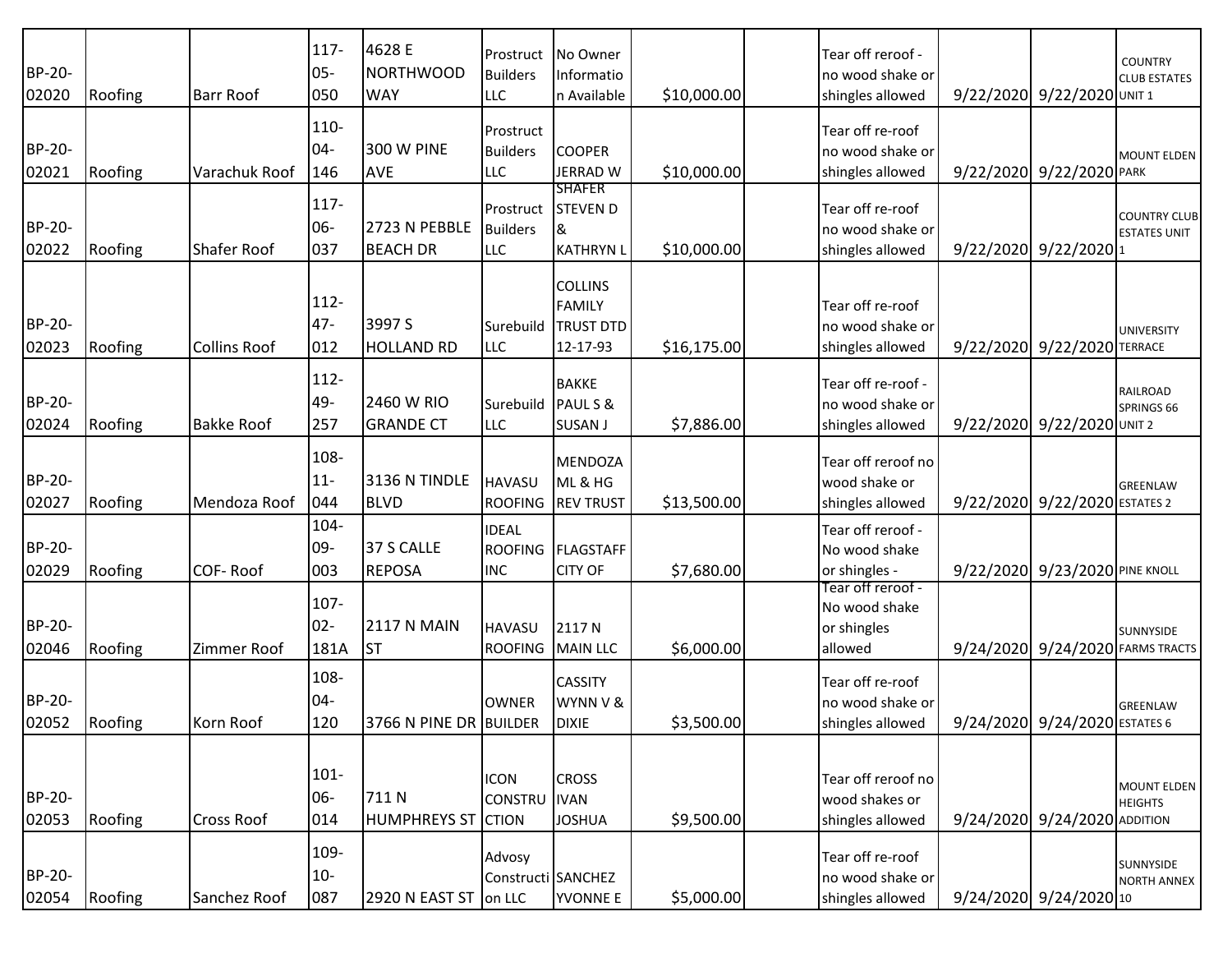|               |         |                    |         |                            |                     | <b>VASQUEZ</b>           |             |                    |                                  |                                                        |
|---------------|---------|--------------------|---------|----------------------------|---------------------|--------------------------|-------------|--------------------|----------------------------------|--------------------------------------------------------|
|               |         |                    | 109-    |                            | Advosy              | <b>MICHAEL L</b>         |             | Tear off reroof -  |                                  |                                                        |
| BP-20-        |         |                    | $04 -$  | 3700N                      |                     | Constructi & MARINA      |             | no wood shake or   |                                  | <b>GRANDVIEW</b>                                       |
| 02055         | Roofing | Vasquez Roof       | 039A    | <b>GRANDVIEW DR</b> on LLC |                     | C                        | \$5,000.00  | shingles allowed   | 9/24/2020 9/24/2020 HOMES UNIT 2 |                                                        |
|               |         |                    |         |                            |                     |                          |             |                    |                                  |                                                        |
|               |         |                    | $112 -$ |                            | Advosy              | <b>TRIGILIO</b>          |             | Tear off reroof -  |                                  | PONDEROSA                                              |
| BP-20-        |         |                    | 59-     | 70 W BADGER                |                     | Constructi NATHAN &      |             | no wood shake or   |                                  | <b>TRAILS UNITS</b>                                    |
| 02056         | Roofing | Triglio Roof       | 121     | <b>CREEK TRL</b>           | on LLC              | ERIN                     | \$5,000.00  | shingles allowed   | 9/24/2020 9/24/2020 4A 4B 4C     |                                                        |
|               |         |                    | $111 -$ |                            | Advosy              | ZANONE                   |             | Tear off reroof no |                                  |                                                        |
| BP-20-        |         |                    | $14 -$  | 2727N                      | Constructi DAN C &  |                          |             | wood shake or      |                                  | <b>CHESHIRE</b>                                        |
| 02057         | Roofing | Zanone Roof        | 010     | <b>PRESCOTT RD</b>         | on LLC              | <b>SHERRY N</b>          | \$5,000.00  | shingles allowed   | 9/24/2020 9/24/2020 UNIT 3       | <b>FOOTHILLS</b>                                       |
|               |         |                    |         |                            |                     |                          |             |                    |                                  |                                                        |
|               |         |                    | $112 -$ |                            | Advosy              | SMITH                    |             | Tear off reroof no |                                  | PONDEROSA                                              |
| BP-20-        |         |                    | 60-     | 5016 S PYRITE              | Constructi TERA &   |                          |             | wood shake or      |                                  | <b>TRAILS UNITS</b>                                    |
| 02058         | Roofing | Smith Roof         | 082     | <b>RD</b>                  | on LLC              | <b>JOHN W III</b>        | \$5,000.00  | shingles allowed   | 9/24/2020 9/24/2020 7A & 7B      |                                                        |
|               |         |                    | $112 -$ |                            |                     |                          |             |                    |                                  |                                                        |
| <b>BP-20-</b> |         |                    |         | 4890 S BRIGHT              | Advosy              | <b>KERNAN</b>            |             | Tear off reroof -  |                                  |                                                        |
|               |         |                    | 59-     |                            | Constructi STEVEN F |                          |             | no wood shake or   |                                  | <b>PONDEROSA</b>                                       |
| 02059         | Roofing | Kernan Roof        | 238     | <b>ANGEL TRL</b>           | on LLC              | & JENA                   | \$5,000.00  | shingles allowed   |                                  | 9/24/2020 9/24/2020 TRAILS UNIT 4D                     |
|               |         |                    | $112 -$ |                            | Advosy              |                          |             | Tear off reroof -  |                                  |                                                        |
| BP-20-        |         |                    | 59-     | 4811 S ELVES               |                     | Constructi MCGRATH       |             | no wood shake or   |                                  | PONDEROSA<br><b>TRAILS UNITS</b>                       |
| 02060         | Roofing | McGrath Roof       | 083     | <b>CHASM TRL</b>           | on LLC              | <b>JANET M</b>           | \$5,000.00  | shingles allowed   | 9/24/2020 9/24/2020 4A 4B 4C     |                                                        |
|               |         |                    |         |                            |                     |                          |             |                    |                                  |                                                        |
|               |         |                    | 107-    |                            | Advosy              |                          |             | Tear off reroof -  |                                  |                                                        |
| BP-20-        |         |                    | $17-$   | 1923 N DEER                | Constructi FLORES   |                          |             | no wood shake or   |                                  |                                                        |
| 02061         | Roofing | <b>Flores Roof</b> | 137     | <b>CROSSING RD</b>         | on LLC              | <b>JOSE JESUS</b>        | \$5,000.00  | shingles allowed   | 9/24/2020 9/24/2020 FOXGLENN     |                                                        |
|               |         |                    | $112 -$ |                            |                     | <b>TAYLOR</b><br>ROY E & |             | tear off reroof no |                                  |                                                        |
| <b>BP-20-</b> |         |                    | 59-     | 4708 S HOUSE               | Advosy              | Constructi COURTNEY      |             | wood shake or      |                                  |                                                        |
| 02062         | Roofing | <b>Taylor Roof</b> | 170     | <b>ROCK TRL</b>            | on LLC              | G                        | \$5,000.00  | shingles allowed   |                                  | <b>PONDEROSA</b><br>9/24/2020 9/24/2020 TRAILS UNIT 4D |
|               |         |                    |         |                            |                     |                          |             |                    |                                  |                                                        |
|               |         |                    | 110-    |                            | Advosy              | <b>AUZA</b>              |             | Tear off reroof no |                                  | <b>MOUNT ELDEN</b>                                     |
| BP-20-        |         |                    | $07 -$  |                            | Constructi ROBERT   |                          |             | wood shake or      |                                  | <b>ADDITION</b>                                        |
| 02063         | Roofing | Auza Roof          | 030     | 26 E CEDAR AVE on LLC      |                     | HUGH                     | \$5,000.00  | shingles allowed   | 9/24/2020 9/24/2020 (FLAGSTAFF)  |                                                        |
|               |         |                    |         |                            |                     |                          |             |                    |                                  |                                                        |
|               |         |                    |         |                            | High                |                          |             |                    |                                  |                                                        |
|               |         |                    | $117 -$ |                            | Elevation           | <b>PAPPAS</b>            |             | Tear off reroof no |                                  |                                                        |
| BP-20-        |         |                    | $29 -$  | <b>2227 N RICKE</b>        | Roofing             | ANGELO &                 |             | wood shake or      |                                  | <b>WALNUT</b>                                          |
| 02072         | Roofing | Pappas Roof        | 094     | <b>LN</b>                  | <b>LLC</b>          | <b>POTOULA</b>           | \$17,935.00 | shingles allowed   | 9/24/2020 9/25/2020 RIDGE        |                                                        |
|               |         |                    | 107-    |                            | Prostruct           | STETTER                  |             | Tear off reroof -  |                                  |                                                        |
| BP-20-        |         |                    | $24 -$  | 4040 E BROKEN Builders     |                     | MICHAEL &                |             | no wood shake or   |                                  |                                                        |
| 02073         | Roofing | Stetter Roof       | 017     | <b>ROCK LP</b>             | <b>LLC</b>          | SALLE                    | \$13,440.00 | shingles allowed   | 9/25/2020 9/25/2020 ELK RUN      |                                                        |
|               |         |                    |         |                            |                     |                          |             |                    |                                  |                                                        |